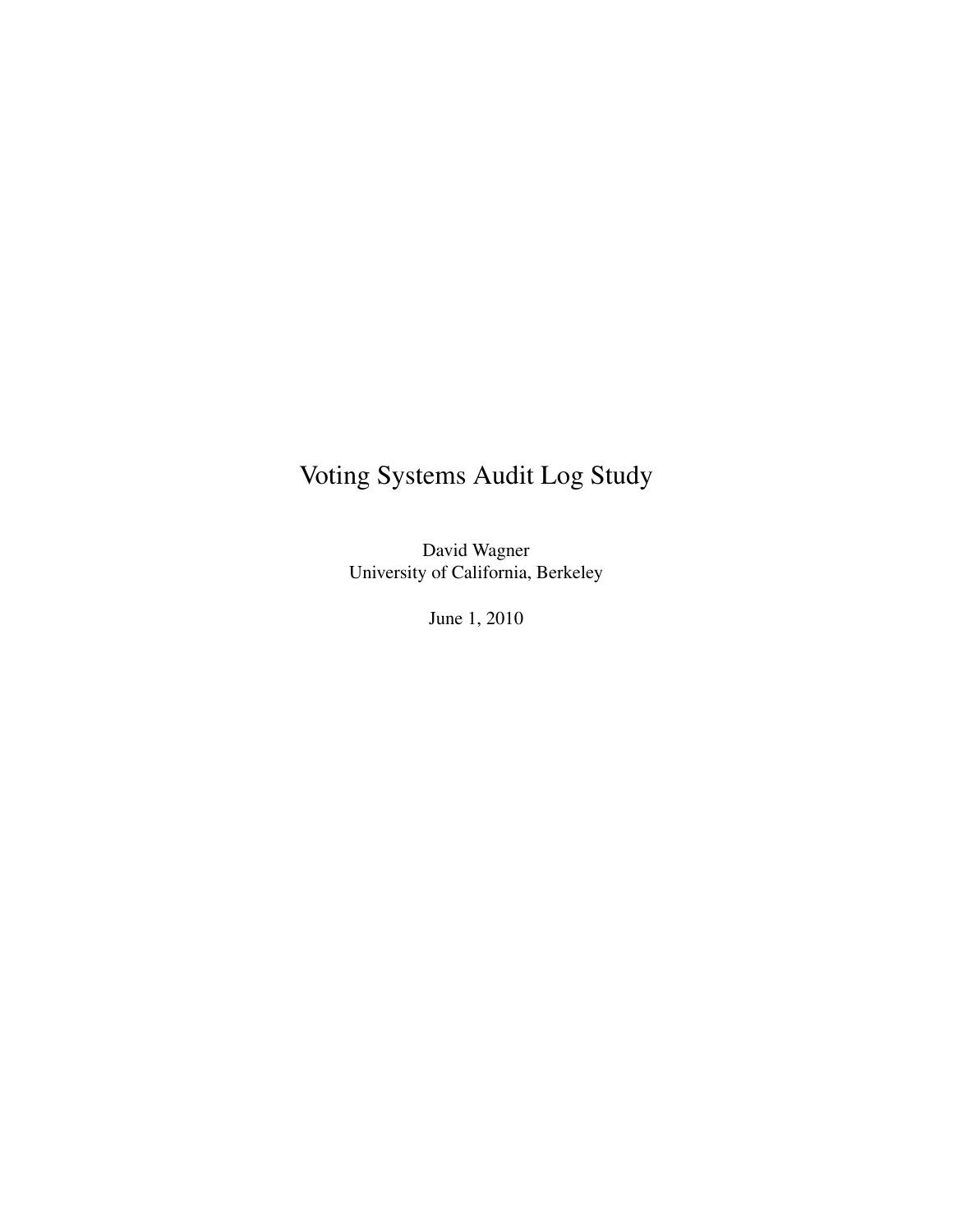# **Contents**

<span id="page-1-0"></span>

|                  | <b>Executive Summary</b><br>3   |                                                                                                                                                                                                                                                                                                                                                                                                                                                                                                                                                                                                                                                                                                                                                                                                                                                                        |                                                                             |  |  |  |  |  |  |  |  |
|------------------|---------------------------------|------------------------------------------------------------------------------------------------------------------------------------------------------------------------------------------------------------------------------------------------------------------------------------------------------------------------------------------------------------------------------------------------------------------------------------------------------------------------------------------------------------------------------------------------------------------------------------------------------------------------------------------------------------------------------------------------------------------------------------------------------------------------------------------------------------------------------------------------------------------------|-----------------------------------------------------------------------------|--|--|--|--|--|--|--|--|
| $\mathbf 1$      | 1.1<br>1.2<br>1.3<br>1.4        | <b>Introduction</b><br>About the author response to the contract of the contract of the contract of the author response to the contract of the author of the contract of the contract of the contract of the contract of the contract of the contract                                                                                                                                                                                                                                                                                                                                                                                                                                                                                                                                                                                                                  | $\boldsymbol{4}$<br>$\overline{4}$<br>$\overline{4}$<br>$\overline{4}$<br>5 |  |  |  |  |  |  |  |  |
| $\boldsymbol{2}$ | 2.1<br>2.2<br>2.3<br>2.4<br>2.5 | <b>Background</b>                                                                                                                                                                                                                                                                                                                                                                                                                                                                                                                                                                                                                                                                                                                                                                                                                                                      | 6<br>6<br>$7\phantom{.0}$<br>8<br>8<br>10                                   |  |  |  |  |  |  |  |  |
| $\mathbf{3}$     | 3.1                             | Criteria for effective audit logs<br>3.1.1<br>Are there events that should not be logged for security reasons?<br>3.1.2<br>Are there events that should not be logged for privacy reasons?<br>3.1.3<br>Are there events that should not be logged because they are irrelevant for diagnostic<br>3.1.4<br>Are there events that should not be logged for any other reason?<br>3.1.5<br>3.1.6<br>Where, how, with what frequency and by whom should logs be backed up? $\ldots$ .<br>3.1.7<br>What security features are required to protect logs against alteration or destruction?.<br>3.1.8<br>What audit log reports should a voting system be capable of producing? $\dots$<br>3.1.9<br>What features are necessary/desirable to make audit logs usable?<br>3.1.10<br>What features are necessary/desirable to make audit logs accessible to persons with<br>3.1.11 | 14<br>14<br>14<br>18<br>20<br>22<br>22<br>22<br>23<br>24<br>25<br>28        |  |  |  |  |  |  |  |  |
|                  | 3.2                             | 3.2.1<br>Audit logs should be a real-time, immutable, append-only log<br>3.2.2<br>Audit logs should be protected from accidental destruction<br>3.2.3<br>3.2.4<br>31                                                                                                                                                                                                                                                                                                                                                                                                                                                                                                                                                                                                                                                                                                   | 29<br>29<br>29<br>29<br>30                                                  |  |  |  |  |  |  |  |  |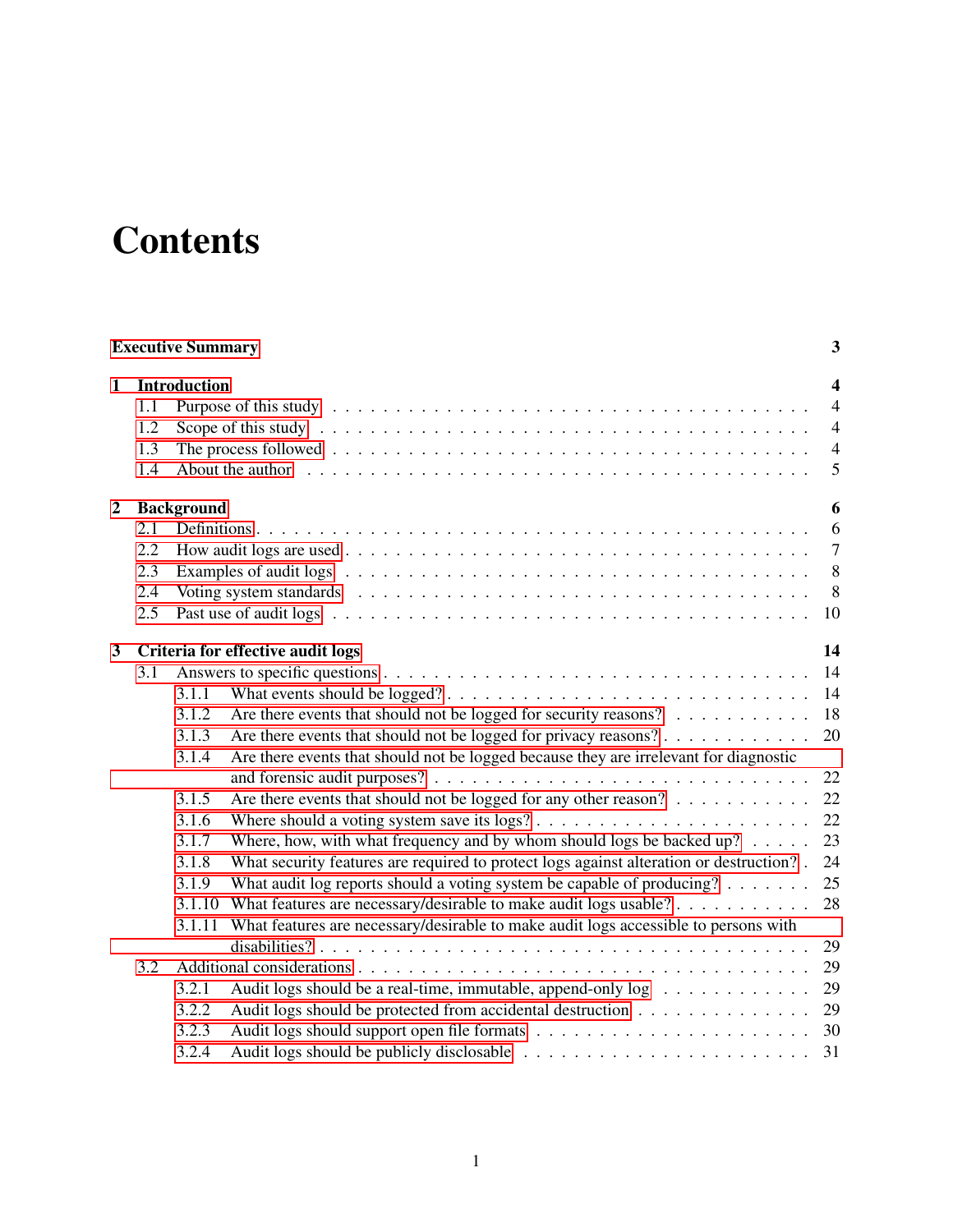| $\overline{\mathbf{4}}$ |                   | <b>Evaluation of existing systems</b>                                                                            | 32 |  |  |  |  |  |  |  |  |
|-------------------------|-------------------|------------------------------------------------------------------------------------------------------------------|----|--|--|--|--|--|--|--|--|
|                         | 4.1               |                                                                                                                  | 32 |  |  |  |  |  |  |  |  |
|                         | 4.2               | 33                                                                                                               |    |  |  |  |  |  |  |  |  |
|                         | 4.3               | 34                                                                                                               |    |  |  |  |  |  |  |  |  |
|                         | 4.4               | 37                                                                                                               |    |  |  |  |  |  |  |  |  |
|                         | 4.5               | 40                                                                                                               |    |  |  |  |  |  |  |  |  |
|                         | 4.6               | 41                                                                                                               |    |  |  |  |  |  |  |  |  |
|                         | 4.7               | 44                                                                                                               |    |  |  |  |  |  |  |  |  |
|                         | 4.8               |                                                                                                                  | 46 |  |  |  |  |  |  |  |  |
| 5                       |                   | Potential future directions and remedial measures<br>47                                                          |    |  |  |  |  |  |  |  |  |
|                         | 5.1               | Measures that do not require testing and recertification/reapproval                                              | 47 |  |  |  |  |  |  |  |  |
|                         |                   | 5.1.1                                                                                                            | 47 |  |  |  |  |  |  |  |  |
|                         |                   | 5.1.2                                                                                                            | 47 |  |  |  |  |  |  |  |  |
|                         |                   | Option: Examine directions to support public disclosure of audit logs<br>5.1.3                                   | 48 |  |  |  |  |  |  |  |  |
|                         |                   | Option: Build collaborations to develop log analysis tools<br>5.1.4                                              | 48 |  |  |  |  |  |  |  |  |
|                         |                   | Option: Encourage tools for converting logs to an open format<br>5.1.5                                           | 49 |  |  |  |  |  |  |  |  |
|                         |                   | Option: Require vendors to document audit log features<br>5.1.6                                                  | 49 |  |  |  |  |  |  |  |  |
|                         | 5.2               |                                                                                                                  | 50 |  |  |  |  |  |  |  |  |
|                         |                   | Option: Consider evaluating audit logs as part of the state approval process $\dots$ .<br>5.2.1                  | 50 |  |  |  |  |  |  |  |  |
|                         |                   | Option: Consider ways to encourage future voting systems with improved audit logs<br>5.2.2                       | 50 |  |  |  |  |  |  |  |  |
|                         | 5.3               |                                                                                                                  | 51 |  |  |  |  |  |  |  |  |
|                         |                   | Third-party applications to supplement what is logged in real time $\dots \dots \dots$<br>5.3.1                  | 51 |  |  |  |  |  |  |  |  |
|                         |                   | Third-party applications for log analysis $\dots \dots \dots \dots \dots \dots \dots \dots \dots \dots$<br>5.3.2 | 52 |  |  |  |  |  |  |  |  |
|                         | <b>References</b> |                                                                                                                  | 53 |  |  |  |  |  |  |  |  |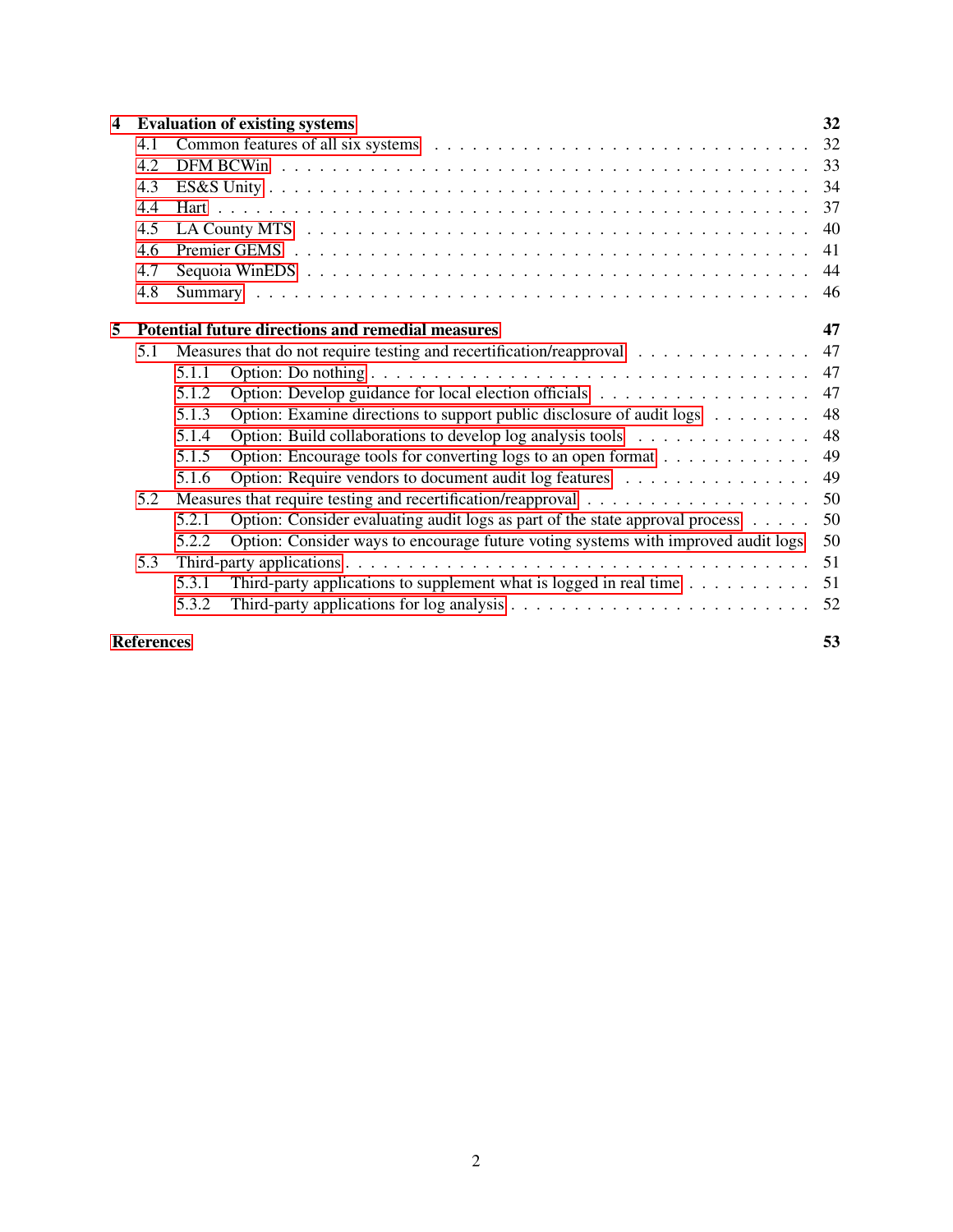# Executive Summary

This report documents the findings of a study commissioned by the California Secretary of State to examine voting system audit logs. In this study, I examined the audit logs produced by six voting systems approved for use in the State of California. I identifed a number of criteria for evaluating audit logs, and used voting system documentation to assess the strengths and weaknesses of these audit logs.

First, I assessed the completeness of the systems' audit logs, as best as possible given the documentation I reviewed. I found that all of the voting systems record events in their audit logs under a number of situations, and this information could be useful to auditors in some circumstances. At the same time, I found opportunities for improvement. In particular, there are some kinds of relevant events that are not recorded in audit logs. I found that the degree of coverage varied from voting system to voting system. Based upon the documentation available to me, the Hart voting system appeared to have the most complete audit logs of the voting systems I studied.

Next, I assessed the support that the voting systems provide for collecting, managing, and analyzing these audit logs. I found that only one voting system, the Hart voting system, provides a good way to collect audit log data after each election. The rest of the voting systems provide no support for log collection after each election. I found that none of the voting systems provide tools or other support for analyzing audit logs, generating summary reports, or extracting actionable conclusions from the log data. I found that most of the voting systems do not provide clear and complete instructions for how election officials can archive all audit logs after each election; in some cases, the system does not appear to provide any good way to collect and archive all log data. Each of these limitations impairs the usefulness of the voting system audit logs.

I also assessed the degree to which the voting systems support third-party access to audit logs and the ability of observers, candidates, and members of the public to make sense of the log data. I found that the voting systems generally provide poor support for this use of audit logs. Audit logs are often stored in proprietary file formats that are not documented in any publicly available documentation. Based upon my review of voting system documentation, it appears that most of the voting systems do not provide tools for exporting audit log data to an open format suitable for third-party analysis. These limitations raise barriers to analysis or use of audit log data by election observers, candidates, political parties, members of the public, and others.

In summary, I found that the voting system audit logs have some concrete positive aspects, but I also identified a number of weaknesses and limitations in the logs provided by these six voting systems. There seems to be room for future improvement, especially in the areas of log collection, management, analysis, and publication.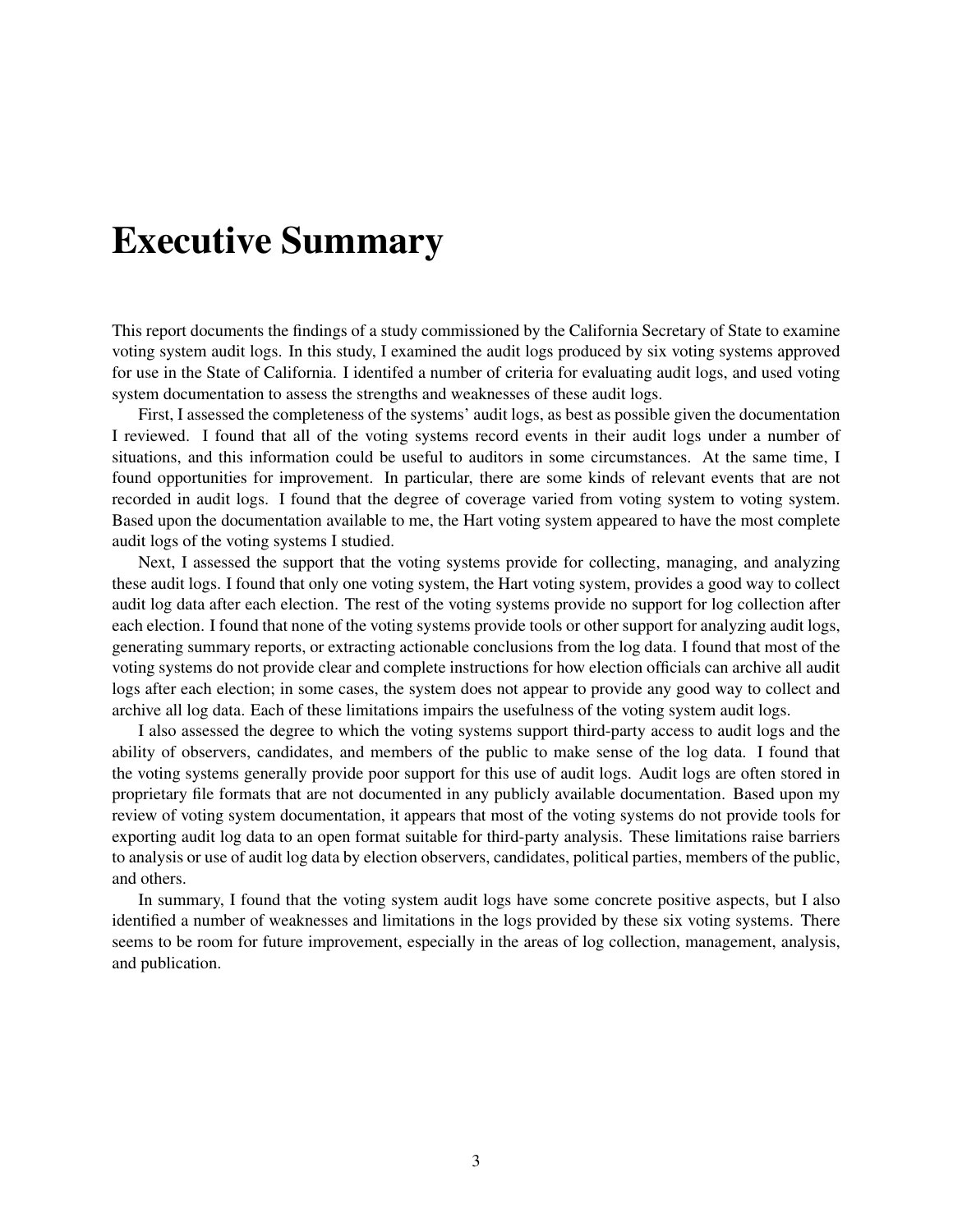# <span id="page-4-0"></span>Chapter 1

# Introduction

# <span id="page-4-1"></span>1.1 Purpose of this study

This report documents the findings of a study commissioned by the office of the California Secretary of State. The purpose of the study was to assess voting system audit logs as they apply to public elections in the State of California. This study was commissioned to assist the Secretary of State's investigation of the audit logs produced by six voting systems approved for use in the State of California.

### <span id="page-4-2"></span>1.2 Scope of this study

This study examines six voting systems approved for use in the State of California: DFM Associates' BCWin Ballot Counting application, Election Systems & Software's Unity, Hart Intercivic's Ballot Now, Los Angeles County's Microcomputer Tally System (MTS) 1.3.1, Premier Election Solutions' GEMS, and Sequoia's WinEDS. The MTS software is the central tabulation component of the Inkavote optical scan voting system. The BCWin software is the central tabulation component of the Mark-A-Vote system.

This study examines which features are necessary to create secure and durable audit logs that are sufficient for diagnostic and forensic audits of an election; to what extent each voting system meets these criteria; and what remedial measures may be available for improving voting system audit logs.

## <span id="page-4-3"></span>1.3 The process followed

The California Secretary of State's office constructed a questionnaire with a series of questions designed to elicit information about the audit logs in these voting systems. The questionnaire was sent to each of the six vendors. I was provided with these questions and the vendors' responses. In some cases, the California Secretary of State's office sent one or more rounds of follow-up questions in response to the vendors' responses, and I received them as well. I reviewed all of those documents carefully. In addition, I was provided with a list of questions and a scope of work for this study from the California Secretary of State's office.

The study included a survey of reports, voting system documentation, scientific publications, and other materials relating to voting system audit logs to inform its findings. I was provided with software and functional specifications from the Technical Data Packages (TDPs) of four of the six voting systems: the ES&S, Hart, Premier, and Sequoia systems. A TDP is a collection of technical documents, including specifications, manuals, and other material, provided by the vendor to the California Secretary of State. Vendors often request that the TDPs be treated as confidential and proprietary; hence these documents typically are not available to the public. I also received the operator's manuals for several of the voting systems. I carefully reviewed each of these TDP documents as they relate to the subject of this study.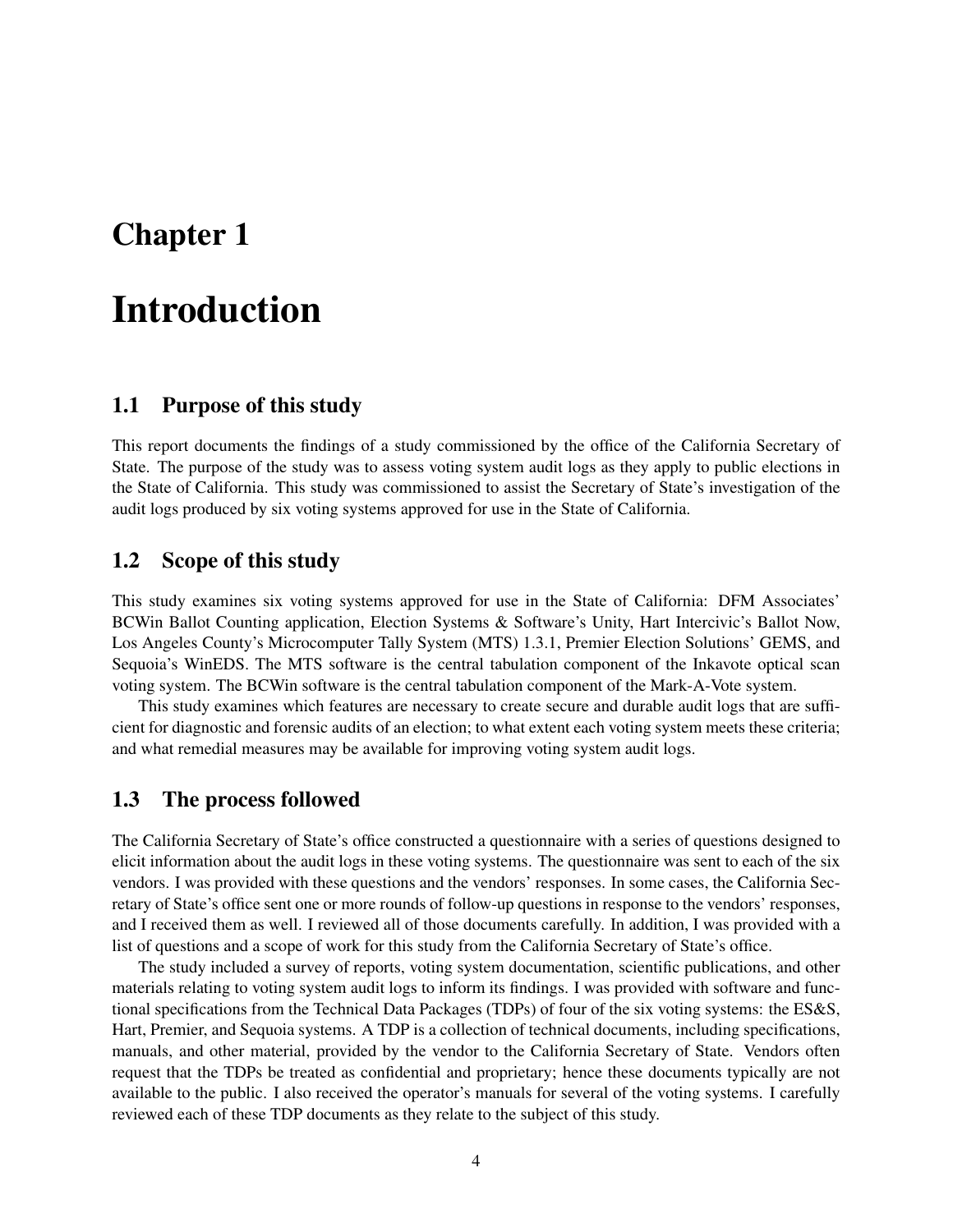I reviewed scientific papers published in the research literature [\[3,](#page-54-0) [5,](#page-54-1) [6,](#page-54-2) [7,](#page-54-3) [17,](#page-55-0) [22,](#page-55-1) [27,](#page-55-2) [29,](#page-55-3) [32,](#page-55-4) [33,](#page-56-0) [34,](#page-56-1) [36,](#page-56-2) [38,](#page-56-3) [39,](#page-56-4) [42\]](#page-56-5). I reviewed the provisions of the federal voting systems standards, as they relate to audit logs. I reviewed many independent studies of the voting systems considered in this study, including the California Top-To-Bottom Review, Ohio EVEREST, the Florida SAIT Lab reports, reports from the University of Connecticut VoTeR center, the California Diebold AccuBasic review, and others. I reviewed reports that described the use of audit logs in prior elections, to understand how they have been used in post-election investigations. I reviewed a guide on log management from the National Institute of Standards (NIST) [\[30\]](#page-55-5). I reviewed submissions to a recent NIST workshop on common data formats for voting systems [\[18\]](#page-55-6).

Based upon all of these documents, I analyzed carefully the features and functionality that a voting system should provide to support effective audit logs. I analyzed the extent to which the six voting systems studied here provide those features and functionality, at best as possible given the information available to me. I used my professional judgement and experience in the areas of computing and elections to assess these systems and attempt to identify the most important strengths and weaknesses of each system's audit logs. This report documents the results of my analysis.

The California Secretary of State's office provided strong support for this study. The Secretary of State's office provided full access to many non-public documents, as well as a generous allotment of time to complete the study. Also, the staff were careful to protect my independence; at no time did the Secretary of State's office attempt to influence my findings or the outcome of this study in any way. I am grateful to the California Secretary of State's staff for their assistance and support.

### <span id="page-5-0"></span>1.4 About the author

David Wagner is Professor of Computer Science at the University of California at Berkeley, with expertise in the areas of computer security and electronic voting. He has published over 100 peer-reviewed papers in the scientific literature and has co-authored two books on encryption and computer security. His research has analyzed and contributed to the security of cellular networks, 802.11 wireless networks, electronic voting systems, and other widely deployed systems.

Wagner is a founding member of ACCURATE, a multi-institution voting research center funded by the National Science Foundation (NSF) to investigate ways in which technology can be used to improve voting systems and the voting process. In 2006, he participated in an independent investigation of a disputed Congressional election in Sarasota County, Florida, and in 2007, he helped lead a comprehensive review commissioned by California Secretary of State Debra Bowen to examine California's e-voting systems. He currently serves as a member of the Election Assistance Commission's Technical Guidance Development Committee, the federal advisory board charged with helping to draft future voting standards. He has published several peer-reviewed scientific papers on election audits and voting system audit logs.

David Wagner does not speak for the University of California, the California Secretary of State, or any other organization.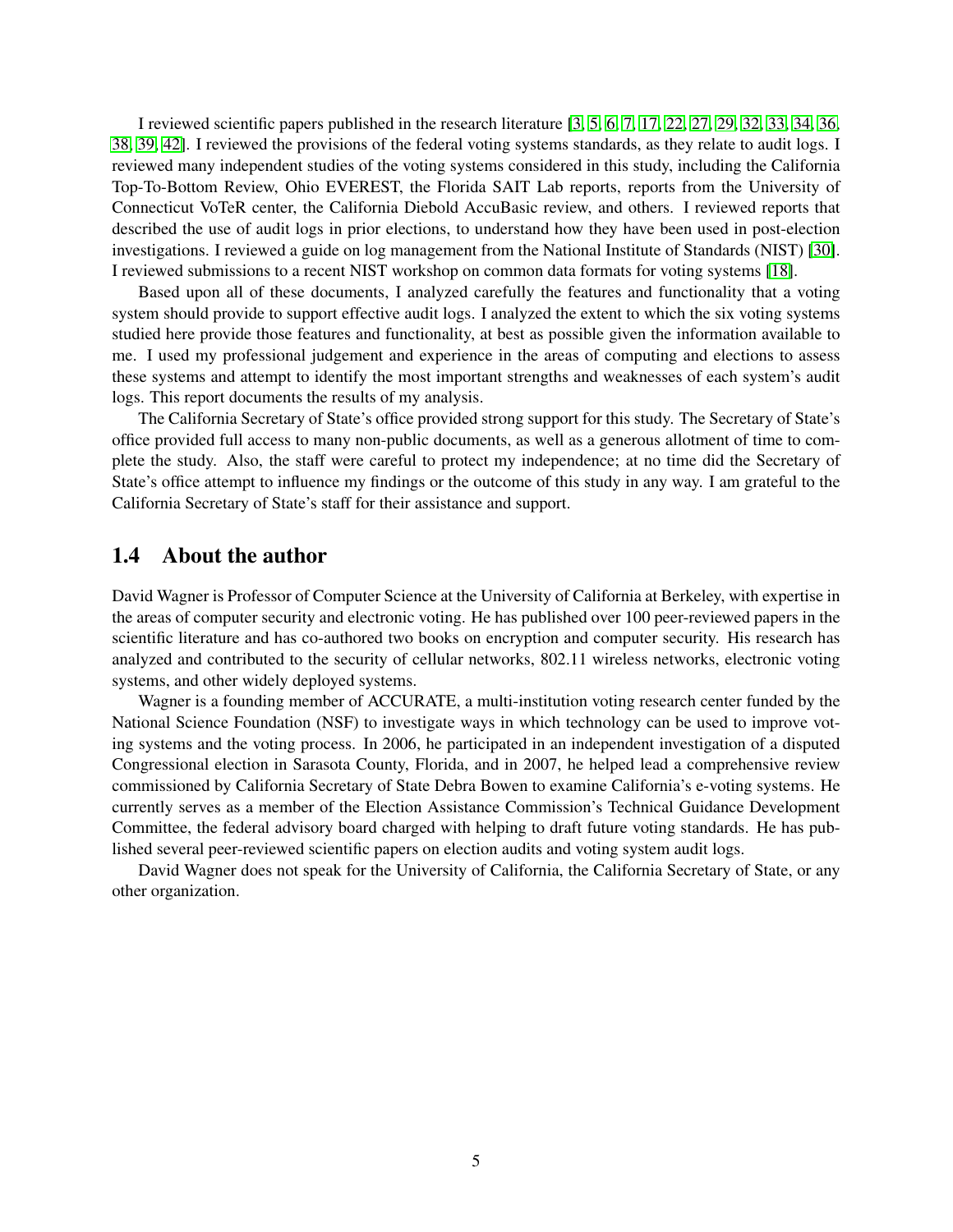# <span id="page-6-0"></span>Chapter 2

# Background

### <span id="page-6-1"></span>2.1 Definitions

A voting system audit log is a record generated by the voting system of events that may be relevant for assessing the performance of the voting system and the election processes used with this voting system. In the voting context, an audit log is typically a list of events that have occurred during the conduct of the election or throughout the lifetime of the voting equipment. Generally speaking, audit logs provide evidence that may be examined in the event of a dispute or investigation. In some cases audit logs may also track the actions taken by individual election workers, as a means of accountability.

Because audit logs are an electronic record of events that occur throughout the election, they are sometimes also known as event logs. The two terms are often used interchangeably. The term "event log" is arguably more appropriate [\[28\]](#page-55-7), because these logs typically contain a list of events that occurred during the election and the time at which each event occurred, and because these logs are only a small part of auditing an election and are not on their own sufficient to ensure that the election outcome will be auditable. Nonetheless, the term "audit log" appears to be more widely used at this point in time. Therefore, for uniformity, we will use the term "audit log" in this report.

In this study, I focus only on electronic records produced by voting equipment. I do not consider paper records such as voter-verified paper audit trails (VVPATs), "zero tapes" printed on election morning, or "summary tapes" printed at the close of elections, even though those paper records may be useful for audits and post-election investigations. Instead, in this study I focus on electronic audit logs. However, I note that, because all California voting systems are required to produce a voter-verified paper record, all of the voting systems considered in this study are auditable in the sense that it is possible to manually recount the voter-verified paper records and cross-check the electronic tallies.

This study focuses on audit logs. Even though cast vote records may be useful in election audits and investigations, they raise different issues. In particular, electronic cast vote records pose special challenges: they are a record of a voter's vote and thus may introduce special privacy and integrity concerns. For this reason, I treat electronic records of cast votes separately from the audit logs.

Audit logs may be generated by each component of the voting system. Equipment deployed to the polling place, such as precinct-count optical scanners or touchscreen voting machines, might generate log entries as each voter interacts with the machine to cast their vote, and as the machines are operated by poll workers. Central-count optical scanners deployed at county election offices might log information as they are used to scan ballots. Election management software might log what happens as county election workers use the software to administer the election, including tasks such as defining the election contests and candidates, laying out the ballot, programming polling-place equipment, testing the equipment, counting ballots, tabulating votes, performing the official canvass, and reporting election results.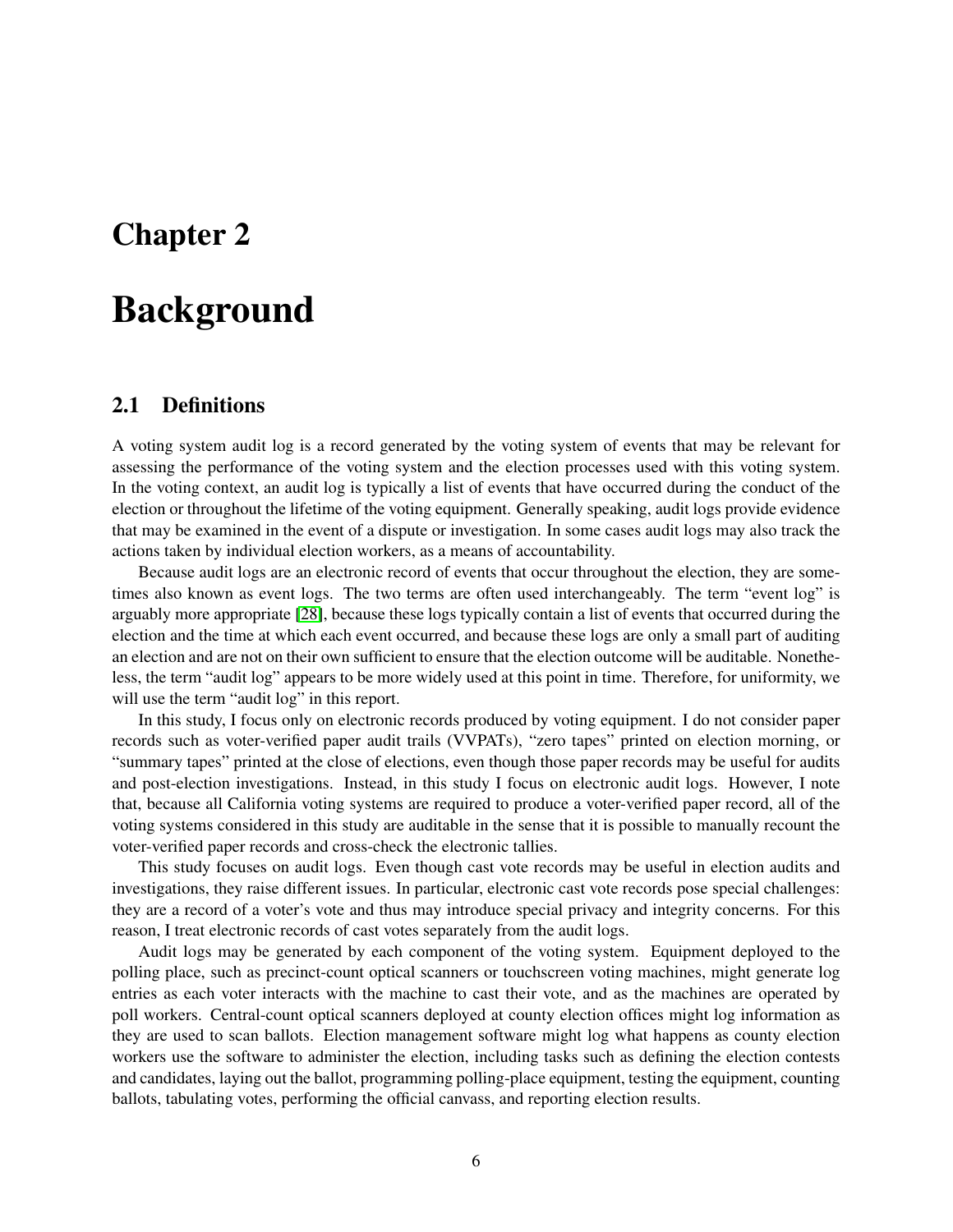# <span id="page-7-0"></span>2.2 How audit logs are used

Any analysis of voting system audit logs must consider how these logs will be used. There appear to be at least three major categories of uses of audit log data:

• Routine post-election assessment. Election officials could informally examine audit logs after every election to assess the performance of the voting equipment and identify opportunities for future improvement. For instance, election officials could potentially scan audit logs to identify anomalous situations, such as precincts where the voting equipment failed, where polls were opened late or closed early, or where other unexpected events occurred. In this way, audit logs might provide statistical information on the reliability of the voting equipment, or might provide insight into how well the election procedures worked in a particular election. Election officials might also use audit logs to identify precincts where further investigation might be warranted. To my knowledge, these potential uses of audit logs are not widespread today, but they could be a possibility for the future.

These uses of audit logs would require that audit logs be routinely collected; that the voting system provide tools for collating, analyzing, and summarizing audit logs; and that election officials have some way to quickly obtain a short summary report highlighting the most relevant items from the audit logs. Election officials might be concerned that the audit log system be easy to use and easy to adopt, require minimal training, take little time to use, avoid burdening election workers, and generate actionable information that is likely to be of direct relevance to their day-to-day duties.

• Targeted investigation of election anomalies. Audit logs can also be used to investigate specific election anomalies and diagnose their cause. In the event of an election anomaly or a dispute or public controversy over some aspect of the conduct of an election, audit log records may be useful to diagnose the cause, nature, and impact of the election anomaly. In some cases audit logs may provide evidence that is potentially relevant to allegations regarding the reliability of equipment, the proper conduct of poll workers, or other concerns. Thus, investigators who have been tasked with examining a specific aspect of a disputed election may find audit logs useful in their investigation. This kind of targeted investigation might be conducted only in special circumstances where a specific, unusual allegation has been raised, instead of after every election.

These uses require that investigators have a way to collect all of the audit logs, as part of the investigation. Investigators may be particularly concerned with the completeness and coverage of the audit log data and in their ability to process audit log data using their own tools. Candidates, election observers, and interested members of the public might be concerned with their ability to gain access to audit log data and their ability to make sense of the data.

• Forensic post-election examination. In exceptional cases, election officials or the legal process might demand a full-scale forensic audit of the voting system, to search for any sign of fraud, misconduct, system failure, or criminal acts. Full-scale forensic audits involve a thorough, in-depth examination of election records and data, including records and data that would not normally be examined by any person, and they might require the participation of experts in forensics, law enforcement, and election systems. For these reasons, forensic audits are time- and resource-intensive and thus can be expected to be rare events.

A forensic auditor would likely want audit logs to be as detailed as possible. When it comes to a forensic audit, no event or record is too trivial; any piece of information, no matter how minor, might provide the crucial clue. A forensic auditor might also be concerned about the integrity of the audit logs and their chain of custody.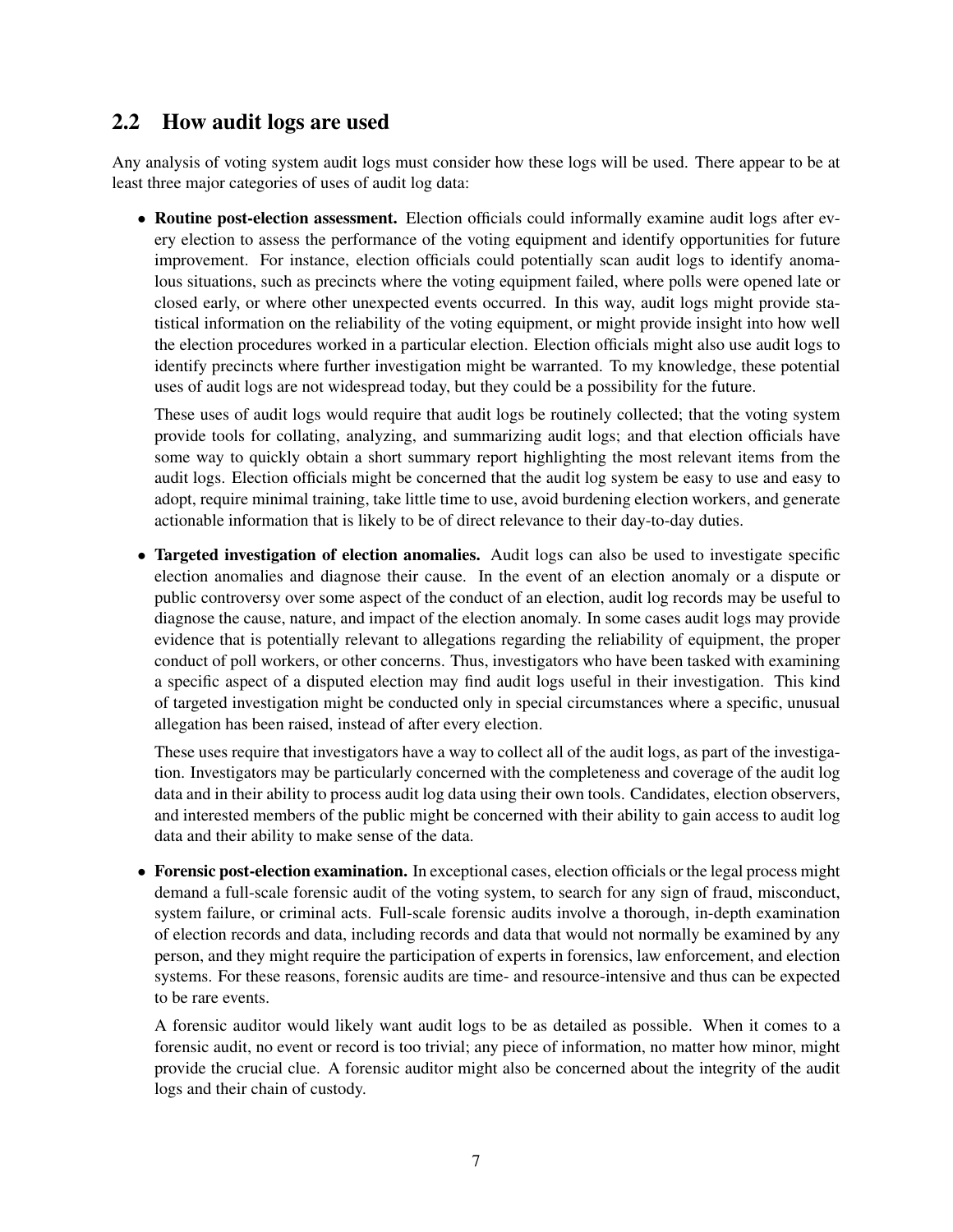| Votronic | PEB#   | Type       | Date                | Time | Event                      |
|----------|--------|------------|---------------------|------|----------------------------|
| 5140052  | 161061 | SUP        | 03/07/2006 15:29:03 |      | 01 Terminal clear and test |
|          | 160980 | SUP        | 03/07/2006 15:31:15 |      | 09 Terminal open           |
|          |        |            | 03/07/2006 15:34:47 |      | 13 Print zero tape         |
|          |        |            | 03/07/2006 15:36:36 |      | 13 Print zero tape         |
|          | 160999 | SUP        | 03/07/2006 15:56:50 |      | 20 Normal ballot cast      |
|          |        |            | 03/07/2006 16:47:12 |      | 20 Normal ballot cast      |
|          |        |            | 03/07/2006 18:07:29 |      | 20 Normal ballot cast      |
|          |        |            | 03/07/2006 18:17:03 |      | 20 Normal ballot cast      |
|          |        |            | 03/07/2006 18:37:24 |      | 22 Super ballot cancel     |
|          |        |            | 03/07/2006 18:41:18 |      | 20 Normal ballot cast      |
|          |        |            | 03/07/2006 18:46:23 |      | 20 Normal ballot cast      |
|          | 160980 | <b>SUP</b> | 03/07/2006 19:07:14 |      | 10 Terminal close          |

<span id="page-8-2"></span>Figure 2.1: An example of an audit log produced by an ES&S iVotronic machine, reproduced from [\[38\]](#page-56-3). We can see that the polls were opened on this voting machine at  $3:31$ pm on election day, zero tapes were printed, a number of ballots were cast, and then the polls were closed on this voting machine at 7:07pm. The iVotronic is not used in California, but its audit log contains information that might be logged by many other voting systems as well.

There are many parties who may have an interest in obtaining access to audit log data, including election officials and other election workers, election observers and other interested members of the public, candidates, political parties, and their representatives, newspapers and other media, and the legal system, including criminal investigators, prosecutors, election lawyers, and judges. In addition, it is possible that developers and engineers who work for the voting system vendor might find audit logs of assistance in tracking down reported problems with the voting system and providing product support to the users of the system. The goals of these different parties may be different. An audit log system must take all of these purposes and uses into account.

## <span id="page-8-0"></span>2.3 Examples of audit logs

The best way to conceptualize what is contained in the audit logs produced by existing voting systems is probably to look at an example of a voting system audit log. See Figure [2.1](#page-8-2) for one example.

## <span id="page-8-1"></span>2.4 Voting system standards

There have been a series of federal voting system standards. Each one contains minimum requirements regarding voting system audit logs.

1990 standards. The 1990 FEC voting system standards list several requirements on the kinds of audit records that must be generated and how they must be maintained  $[15, \{4.8\}]$  $[15, \{4.8\}]$ . In prefatory remarks, they describe an audit log as a "concrete, indestructible archival record of all system activity related to the vote tally" (§4.8).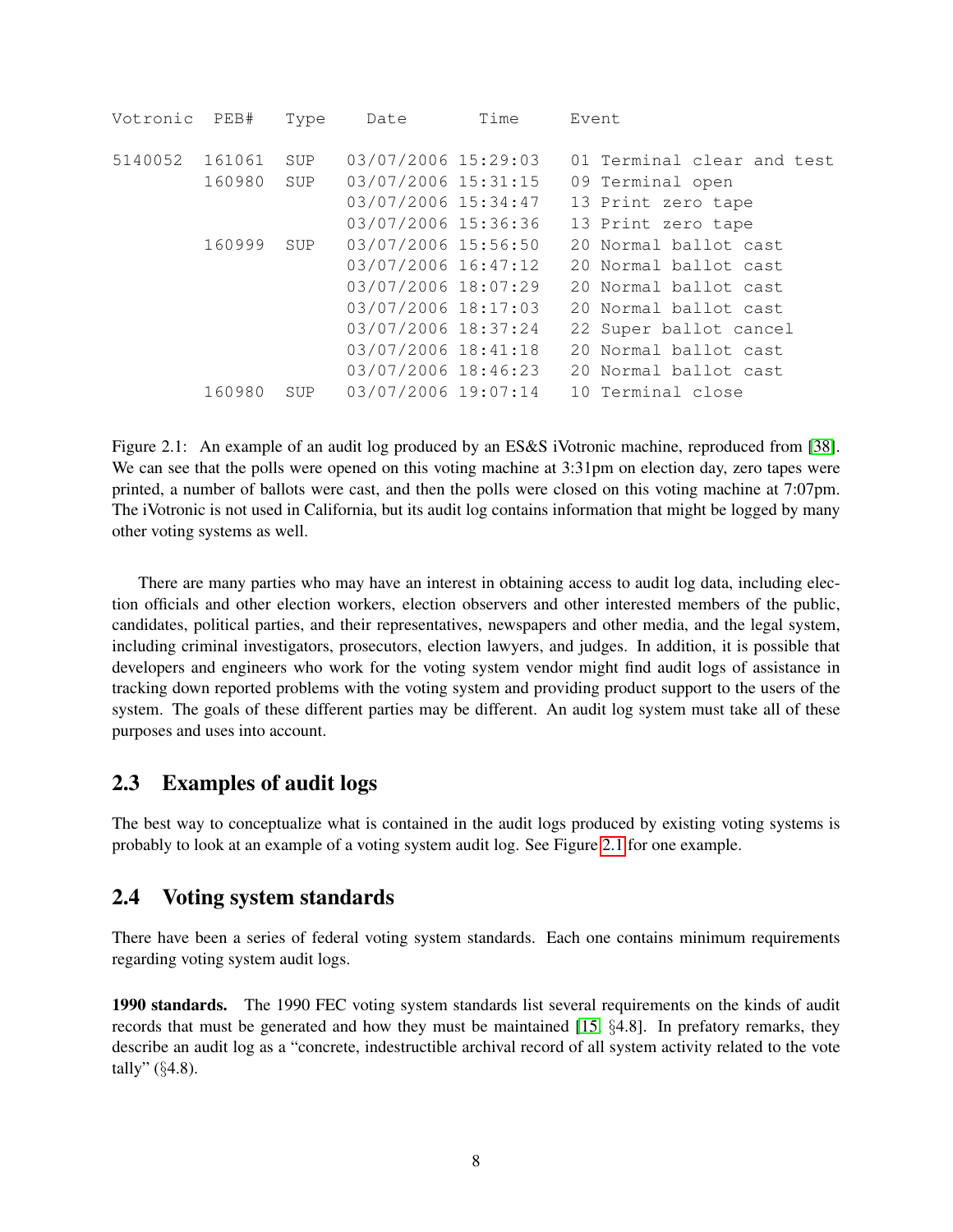2002 standards. The 2002 FEC voting system standards [\[19\]](#page-55-9) incorporate certain refinements to the audit log provisions of the 1990 standards. Sections 2.2.4.1(g)–(i) of the 2002 standards require systems to

g. Record and report the date and time of normal and abnormal events;

h. Maintain a permanent record of all original audit data that cannot be modified or overridden but may be augmented by designated authorized officials in order to adjust for errors or omissions (e.g. during the canvassing process.)

i. Detect and record every event, including the occurrence of an error condition that the system cannot overcome, and time-dependent or programmed events that occur without the intervention of the voter or a polling place operator

Sections  $2.2.5.2.1(a)$ –(c) require systems to

provide the capability to create and maintain a real-time audit record

and to timestamp every log entry. Section 2.2.5.3 requires that voting systems that contain COTS (Commercial Off-the-Shelf) operating systems must configure the operating system to log

all session openings and closings, [...] all connection openings and closings, [...] all process executions and terminations, and [...] the alteration or deletion of any memory or file object.

Section 4.4 specifies certain events that must be logged by any voting system, and also requires vendors to supplement this list with information appropriate to their systems.

VVSG 1.0 (2005 standards). The U.S. Election Assistance Commission (EAC)'s 2005 Voluntary Voting System Guidelines (2005 VVSG), also known as the VVSG 1.0, retain the language found in the 2002 standards, with no significant changes [\[12\]](#page-54-4).

EAC clarification on audit logs. The EAC recently issued a clarification to the 2002 standards and the VVSG 1.0 (2005 standards), regarding what events must be logged in voting system audit logs [\[13\]](#page-54-5). The clarification requires logging of

any occurrence that may have, alone or in combination with other occurrences, a significant impact upon election data, the management or integrity of the voting system, or configuration, setup, and delivery of the voting and tabulation functions of the system.

It also provides a number of examples of types of events that must be logged.

Proposed VVSG 1.1. The EAC recently released proposed draft revisions to the VVSG 1.0. This proposed draft version is known as the VVSG 1.1 [\[14\]](#page-55-10). I have not conducted a careful analysis of the proposed VVSG 1.1, but it appears to retain the provisions regarding audit logs from the VVSG 1.0 with minor changes and clarifications. It also adds several additional requirements that may be relevant. For instance, Section 2.4.4.1 specifies:

The voting system shall provide the capability to export electronic reports to files formatted in a non-restrictive, publicly-available format. Manufacturers shall provide a specification describing how they have implemented the format with respect to the manufacturers specific voting devices and data, including such items as descriptions of elements, attributes, constraints, extensions, syntax and semantics of the format, and definitions for data fields and schemas.

Section 2.4.4 clarifies that "event logs" are one type of report needed. Section 2.4.4.2 also requires that DREs must be able to export a record of all ballot images. It is worth emphasizing that the proposed VVSG 1.1 is a proposed draft that has not been approved by the EAC; the EAC recently closed a period of public comments on the proposed VVSG 1.1 and at the time of writing is evaluating those public comments.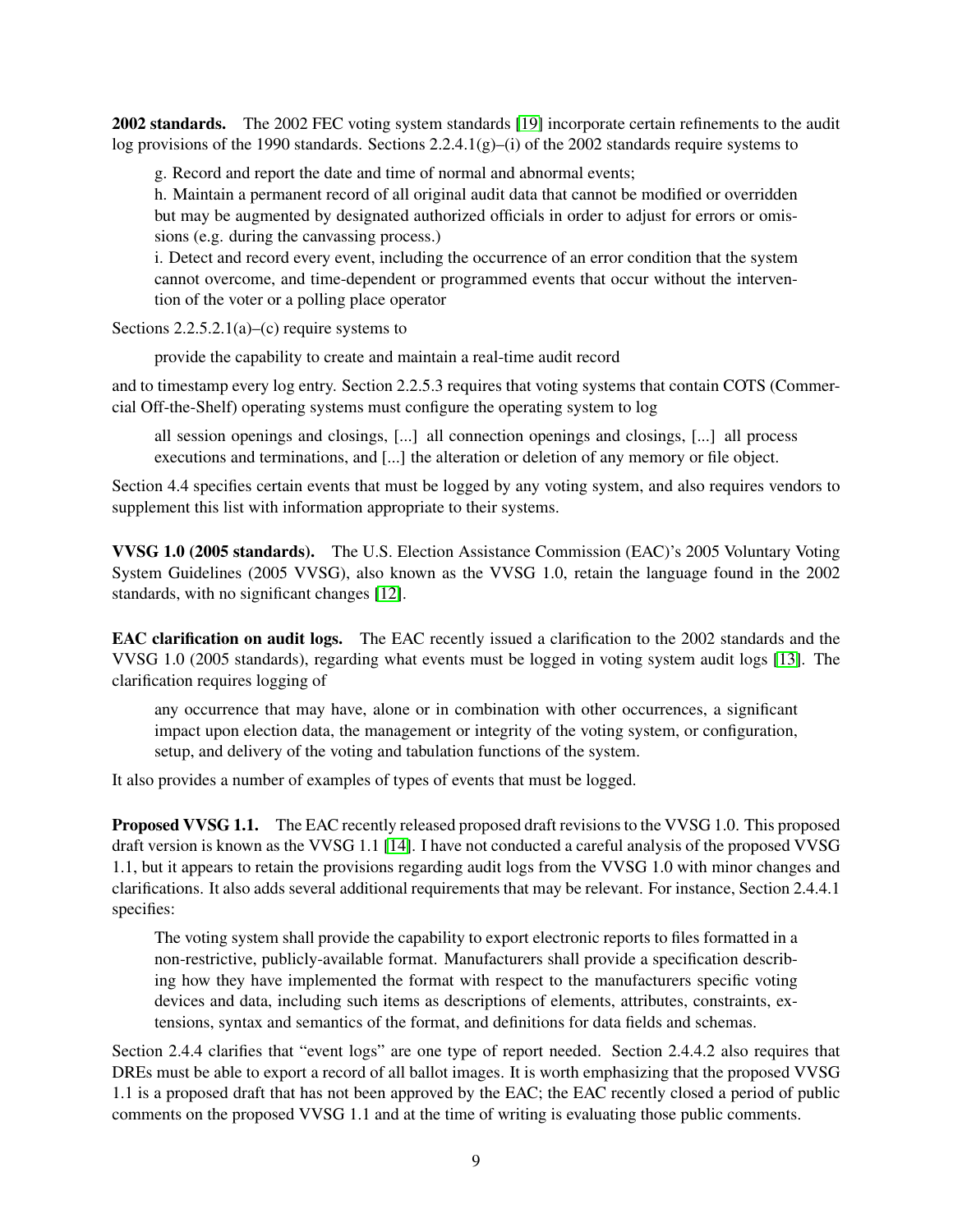TGDC's Recommended VVSG 2.0. In 2007, the Technical Guidelines Development Committee (TGDC) delivered to the EAC a proposed draft for next-generation voting standards, known as the VVSG 2.0 [\[16\]](#page-55-11). The TGDC is an advisory committee chartered to work with the EAC and NIST to develop voting system standards. The author is a member of the TGDC. The TGDC's recommended VVSG 2.0 was designed to be a ground-up re-think of the federal voting system standards. They are intended to provide guidance towards the systems of the future, not necessarily today's systems.

The VVSG 2.0 has not been approved by the EAC and has not taken effect. Nonetheless, in my opinion it is a useful informational resource that reflects years of effort by the TGDC and NIST. Section 5.7 of the VVSG 2.0 contains detailed, carefully thought-out requirements for audit logs. I would recommend that designers of future voting systems who are concerned with audit logs familiarize themselves with that portion of the VVSG 2.0. Similarly, I would recommend this portion of the VVSG 2.0 to voting system regulators interested in the requirements that a voting system audit log should satisfy.

### <span id="page-10-0"></span>2.5 Past use of audit logs

It is instructive to examine how audit logs have been used in past elections, to better understand the role they play in elections and the needs they must meet.

Alameda County, California, November 2004. The November 2004 general election in Alameda County included a ballot measure, Measure R, that failed in a very close election. Measure R supporters requested election records, including voting system audit logs, from Alameda County. When the county denied those requests, the supporters filed a lawsuit demanding access. During litigation, the county argued that release of audit logs from the county's central election management system would pose a threat to the security of elections, expressing a "grave concern" that disclosure of "variable names" found in the GEMS audit logs might enable malicious individuals to "hack" future elections [\[35\]](#page-56-6). The County's chief election official expressed his view that, in light of his duty to act in the public interest, he felt obligated to withhold access to the audit logs, to protect future elections. In comparison, expert witnesses Doug Jones and Matt Bishop testified that these audit logs do not reveal any information that would enable an attacker to hack a future election. In 2007, the court ruled that the audit logs and other materials must be released to voters who request them and ordered a new election for Measure R. The court also found that the county had not met its obligation to preserve audit logs and other data contained on the county's voting machines.

This experience suggests that the obligation to preserve election records for 22 months may include a duty to archive audit logs, and therefore that voting systems must provide the capability to do so. It also suggests that concerns and uncertainty about the security implications of releasing audit log data have the potential to impede public oversight of elections and diminish transparency [\[29\]](#page-55-3).

Webb County, Texas, March 2006. In the March 2006 primary election in Webb County, Texas, a judicial race between incumbent Manuel Flores and challenger Joe Lopez was extremely close: a margin of victory of about 100 votes, out of about 50,000 votes cast. Lopez hired expert witnesses to examine the audit logs and check the validity of the results. Lopez's expert witnesses examined audit logs recorded by the ES&S iVotronic voting system, and concluded that (based upon their analysis of the logs) 26 test votes had been inappropriately counted and included in the certified election tally. They also reported that several iVotronic voting machines had been inappropriately cleared in the middle of election day, potentially causing the unrecoverable loss of an unknown number of votes [\[42,](#page-56-5) [38\]](#page-56-3). In the end, Lopez conceded to Flores [\[43\]](#page-56-7).

This examination demonstrated that audit logs can provide additional insight and evidence into the conduct of the election and the extent to which proper procedures were followed. It also raises the possibility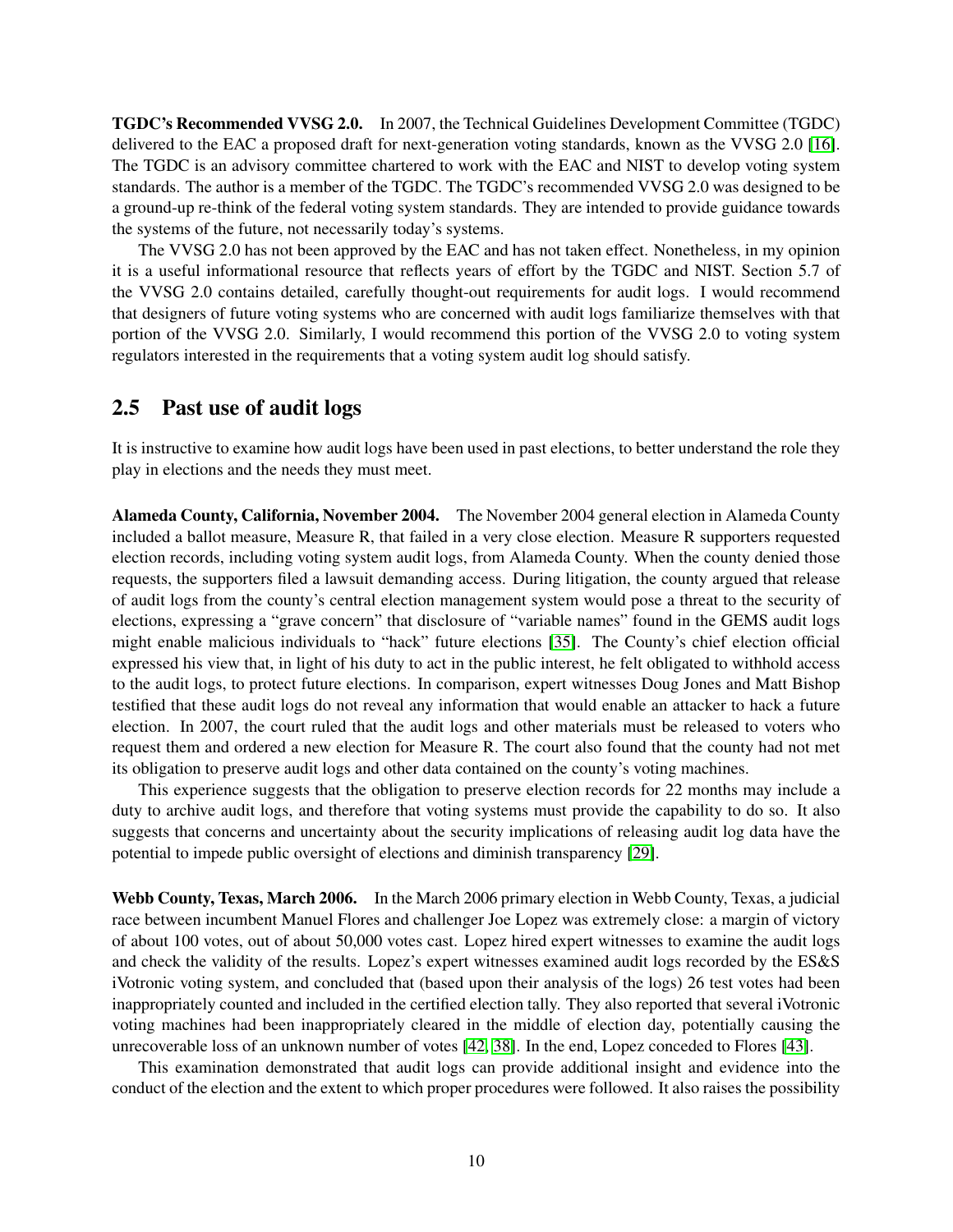that, in some cases, audit log analysis might be able to provide some level of comfort to a losing candidate that the election was fair and the outcome legitimate.

Lopez's expert witnesses did mention several challenges that they encountered in their analysis of the Webb County audit logs. They found that the timestamps in the audit logs occasionally appeared to be anomalous, and it was often difficult to determine whether the clocks on those machines were simply incorrect or whether the anomalous timestamp represented a more serious procedural failure. For instance, they found 30 machines where the audit logs showed votes being recorded at least one day before or after election day. Subsequent analysis suggested that for 4 of these machines, the voting machine's clock was probably simply incorrectly set, but it is likely that the other 26 cases represented a procedural failure that caused test votes to be improperly counted. Their experience suggests that the accuracy and veracity of audit log timestamps may pose a challenge for future analysis of audit logs.

Sarasota County, Florida, November 2006. In 2006, Florida's Congressional District 13 was closely contested. Immediately after the election, observers discovered highly anomalous results in Sarasota County, where no vote was recorded in the CD13 contest for 14% of the voters who voted in Sarasota on the ES&S iVotronic electronic voting machine. Because the race was so close, the number of undervotes greatly exceeded the margin of victory, triggering public scrutiny upon the cause of the anomalous undervote. In light of this surprising anomaly, the State of Florida conducted an investigation of the Sarasota County undervote. In a study commissioned by the State of Florida Division of Elections, seven other computer scientists and I worked together to understand the nature, cause, and consequences of the anomaly. As part of our investigation, we had access to audit logs and ballot images (cast vote records) from all of the iVotronic machines in Sarasota County.

One of the questions we investigated was whether the voting machine had properly displayed the CD13 contest and stored voters votes. A number of voters complained that they had never been given a chance to vote in the CD13 contest, or that the voting machine changed their selection after it was made but before the summary screen was reached. Unfortunately, we quickly discovered that the audit logs were too limited to enable us to check these voter reports. The audit logs recorded the fact that a ballot was (or was not) cast, but not the sequence of contests or screens presented to the voter, the selections made by the voter, or the contents of the summary screen when it was displayed to the voter. As a result, it was not possible to reconstruct from the audit logs what the voters saw and did on the iVotronic voting machines. Ultimately, our analysis of the audit logs did not identify the cause of the Sarasota anomaly, though it did reveal two minor software bugs whose impact were relatively benign and could not have caused the anomaly.

One lesson I learned is that while audit logs do have value, the audit logs produced by today's voting systems may be limited in their utility for investigating unforeseen election anomalies, because the logs record so little information about what happened during the election. Their utility is particularly limited where human factors considerations may be a contributing factor, because today's election systems do not log enough information to reconstruct details of the voter's interaction with the machine. As a result of this experience, several other researchers and I have worked to develop novel audit log technology designed to eliminate these limitations of existing audit logs [\[17,](#page-55-0) [18,](#page-55-6) [33,](#page-56-0) [36\]](#page-56-2).

State of Connecticut, November 2008. After the November 2008 general election in Connecticut, researchers at the University of Connecticut worked in collaboration with the Connecticut Secretary of State to conduct a ground-breaking project to collect and analyze the audit logs from a large number of Connecticut voting machines [\[3\]](#page-54-0). Connecticut used Premier AV-OS optical scanners throughout the state in that election. The researchers found that there was no documentation available to them on the format of the audit logs produced by these scanners, and no tools provided by the vendor for efficiently collecting and analyzing these audit logs. To deal with these challenges, the researchers built their own tool for downloading audit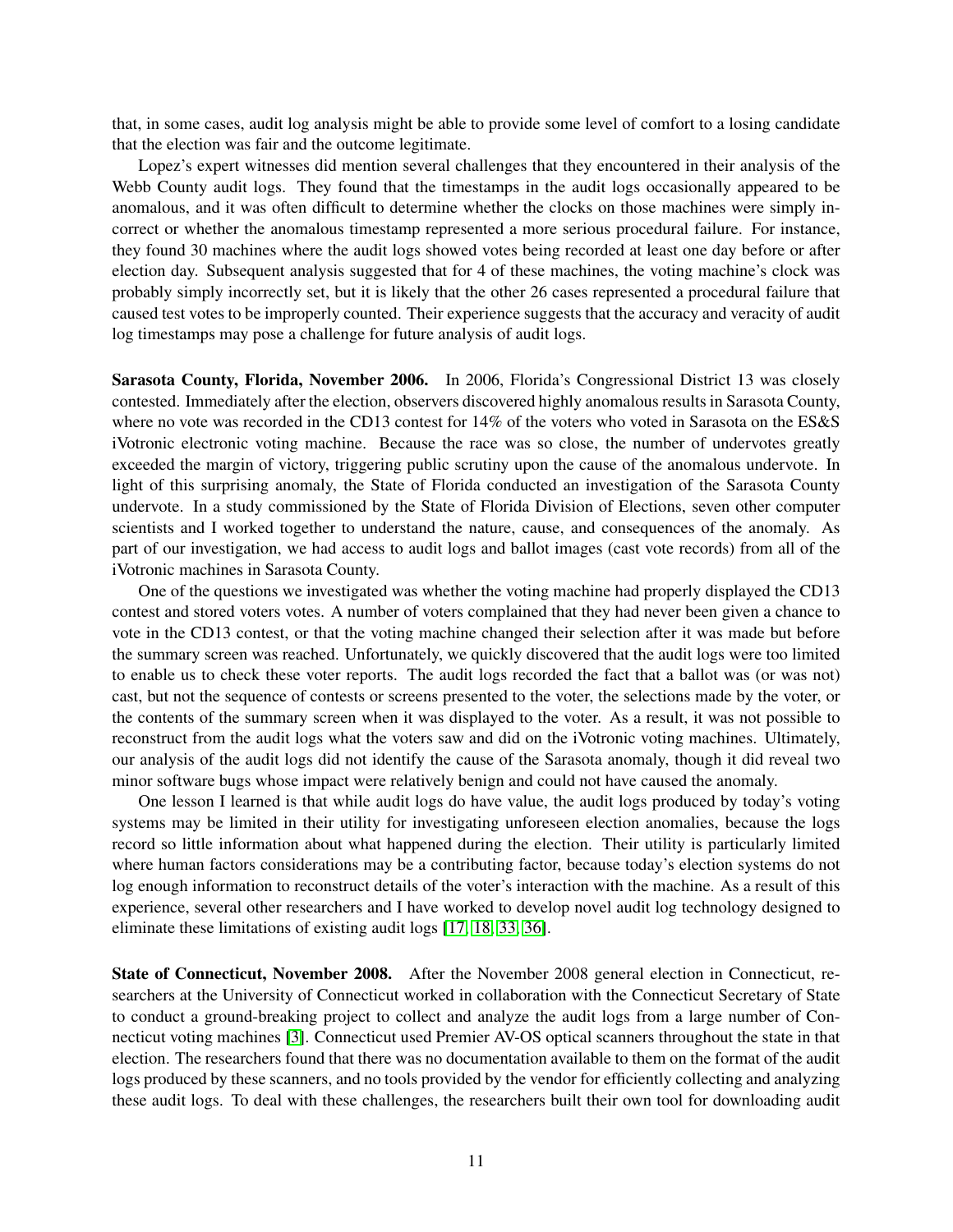logs from the AV-OS, reverse-engineered the AV-OS audit log file format, and implemented custom tools for analyzing these audit logs. The researchers also developed novel techniques for analyzing the audit logs to identify anomalous events, events that "should be impossible", and other potentially useful information. The researchers used their custom tools to obtain and analyze audit logs from 421 AV-OS machines—fully 30% of the scanners used in Connecticut's November 2008 general election.

The researchers' analysis was able to identify interesting and useful information about the conduct of the election. For instance, they identified 15 machines that were repeatedly restarted, and 10 where counting was restarted in the middle of election day, likely indicating precincts that experienced difficulties with the scanners. As another example, they identified 29 machines that were opened prematurely and 1 machine that was not closed until 10pm at night (possibly due to long voter lines). They also identified several kinds of violations of Connecticut procedure, including 4 violations that could have caused the loss of vote data had they occurred on election day, suggesting that audit logs may be able to provide a useful window into the effectiveness of poll worker training at helping poll workers comply with official procedures.

This experience suggests that routine post-election analysis of audit logs could potentially provide election administrators with useful insights and actionable information about the experience of their poll workers. It also shows the value of tools to collect and manage audit logs. It suggests that the lack of such tools, as well as the lack of public documentation on the format of such tools, can potentially pose a hurdle or barrier to beneficial uses of audit logs. On the other hand, it also suggests that third parties may be able to surmount these hurdles in some cases, given sufficient effort and resources, and that third parties may be able to deliver useful tools that cannot be obtained from any voting system vendor.

Humboldt County, California, November 2008. In November 2008, Humboldt County used Premier's GEMS 1.18.19 system together with Premier AV-OS central count optical scanners to scan, count, and tabulate paper ballots cast in the November election. At the same time, the County engaged in an innovative pilot project, called the Humboldt County Election Transparency Project, to audit the election results by scanning the paper ballots using a separate document scanner and re-tabulating the ballots using an independent open-source software system built by an Election Transparency Project volunteer. As a result of this pilot project, Humboldt County discovered that the GEMS system had omitted 197 valid ballots from the official certified election results. A subsequent investigation determined that this failure was a result of a serious error in the GEMS software used in Humboldt County. Under certain common conditions, the first deck of paper ballots scanned would be deleted at some point after they were scanned into GEMS [\[11\]](#page-54-6).

Further investigation revealed that the GEMS 1.18.19 software contains additional software flaws which exacerbated this issue. These flaws relate to the audit logs produced by GEMS. In particular, the investigation found [\[11,](#page-54-6) §II]:

First, GEMS version 1.18.19 fails to record in any log important system events such as the deletion of decks of optical scan ballots after they have been scanned and entered into the GEMS election results database. Second, it records the wrong entry date and time for certain decks of ballots. Third, it permits deletion of certain audit logs that contain — or should contain records that would be essential to reconstruct operator actions during the vote tallying process.

The report also revealed that GEMS 1.18.19 contains a usability design flaw that introduces the risk of accidental deletion of audit logs: on the screen used to view, print, or save audit logs, there is a button to delete the logs that is displayed next to the buttons to save the logs to a file or close the window. This introduces the risk that a minor mouse mis-click could lead to unwanted and unintentional deletion of important audit logs.

GEMS 1.18.19 is not the most recent version of the Premier GEMS voting system, and the Secretary of State has since banned its use in California. In a public hearing conducted by the California Secretary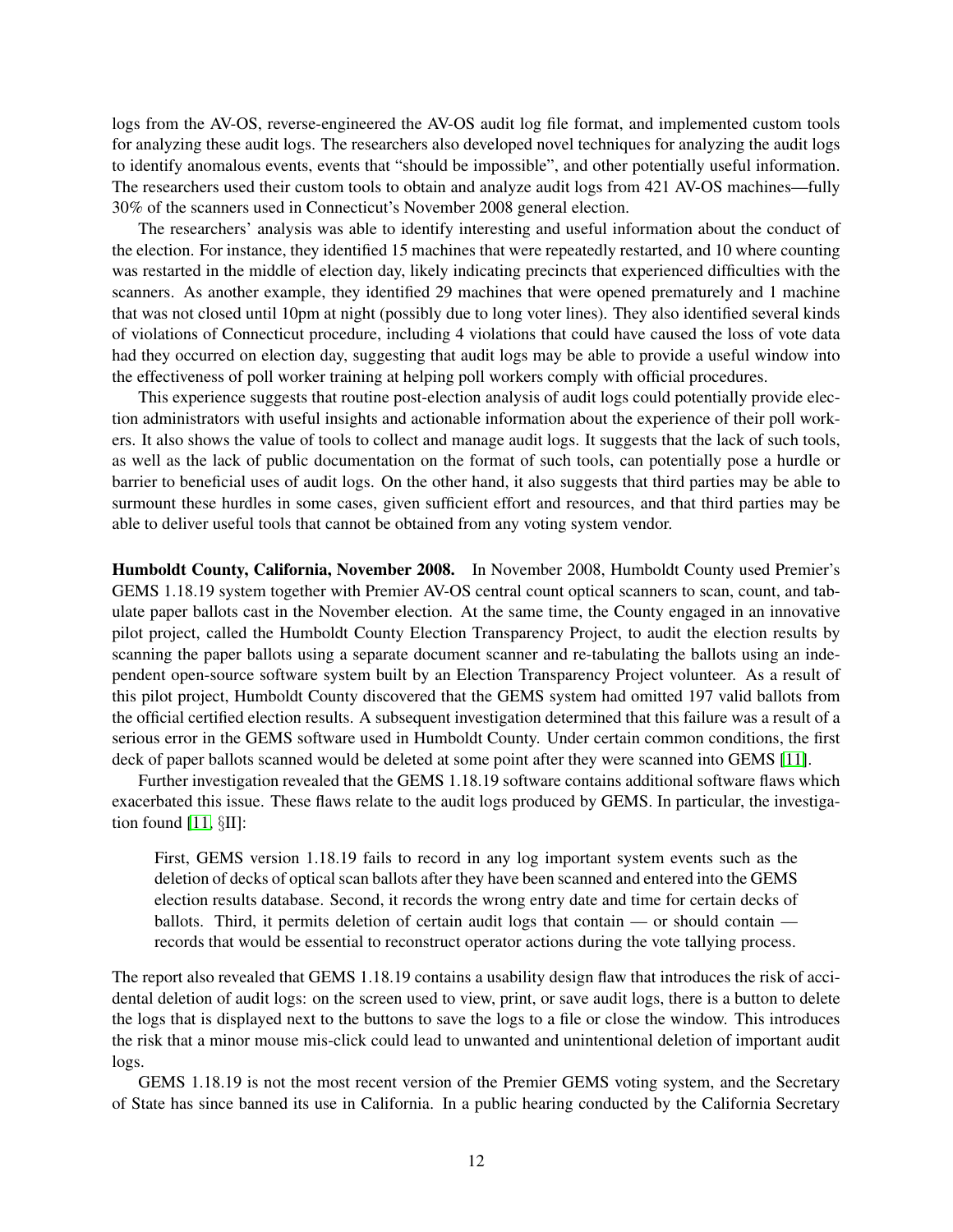of State's office after their investigation, a representative from Premier provided further information about the status of these flaws in more recent versions of GEMS [\[10,](#page-54-7) pp.24–27]. The representative clarified that subsequent versions of the Premier GEMS system address the third audit log issue identified above (ability to delete logs), by removing the button to clear the audit logs from the user interface. The representative explained that the second audit log issue (incorrect timestamps) is related to the deck zero issue, though it is not clear whether this issue is fixed in subsequent versions of GEMS. The representative stated that the first audit log issue (failure to log deck deletion events) remains present in all versions of GEMS and had not been fixed at the time of the public hearing.

Wired News reported on the issue and cited several concerns with the design of the GEMS audit logs raised by technical experts [\[44\]](#page-56-8):

- The logs are "cryptic and obscure", which "destroys [their] value in terms of election transparency", according to University of Iowa professor Doug Jones.
- The system splits log entries across multiple files that do not share a common file format. For instance, the log files do not use the same format for storing timestamps, even though timestamps are one of the most fundamental fields in a log file. The system does not provide any support for collating these log files, collecting them into a shared format, or analyzing them.
- The format of the log files is not documented in any public document, making it difficult at best to understand and interpret the log files. Jones explained, "From the point of view of actually doing any forensics, it's a mess. Because you have to understand what all of the logs are saying, and all of the documentation to understand what they're saying are not public documents."

In my view, the Humboldt County situation provides several thought-provoking lessons about the design of audit logs. It illustrates the importance of good user interface design, to prevent accidental deletion of audit logs. It suggests that we may want to re-think whether voting systems should support deleting audit logs at all. It provides motivation for ensuring that audit logs cover all relevant system events, so that it is possible to detect and diagnose problems like these more effectively. It indicates that it might be useful to have a way to collect all log files into a single place and to analyze the resulting collection of log files. It suggests that, to maximize their utility, log file formats should be publicly documented. And it suggests that the federal certification process is not sufficient to ensure that voting system audit logs are complete and accurate.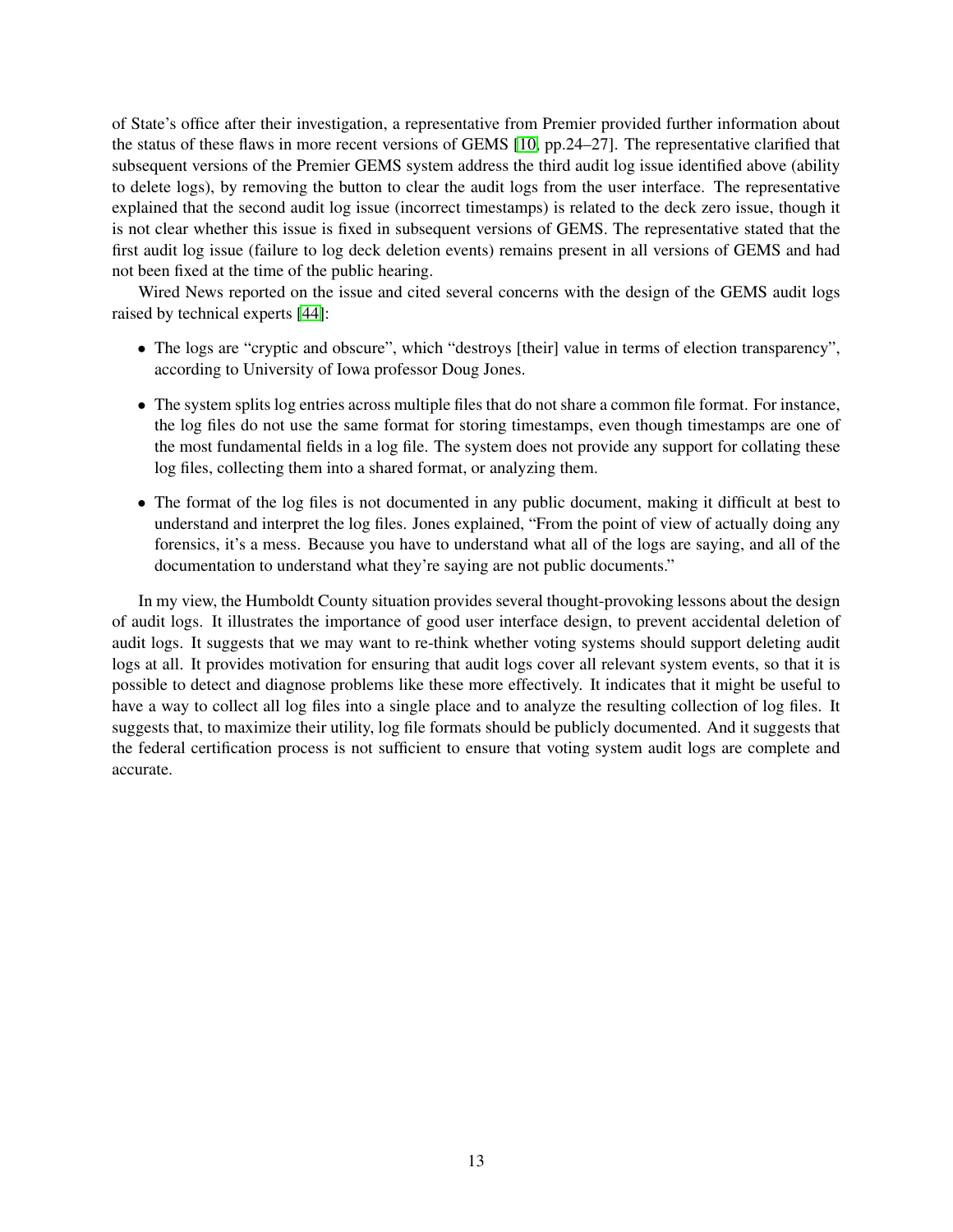# <span id="page-14-0"></span>Chapter 3

# Criteria for effective audit logs

# <span id="page-14-1"></span>3.1 Answers to specific questions

This section attempts to answer a series of questions posed by the California Secretary of State's office, based upon the document review conducted during this study.

#### <span id="page-14-2"></span>3.1.1 What events should be logged?

Answer. There is no single right answer to this question. Generally speaking, the more that is logged, the more useful that audit logs will be to election investigators—it is sometimes not easy to anticipate what information might be useful, so it is better to have too much data than too little. However, there is a cost to increasing the amount of logging, in the amount of development effort required, in the amount of storage required, and potentially in privacy implications.

At a bare minimum, voting system components should log the events required by the federal standards. However, the federal standards specify only a bare minimum; logging just the events required by the federal standards and nothing more will leave forensic and diagnostic auditors without important information that could help them. For this reason, I identify below some examples of additional information that might be useful to log. The type of events that should be logged by a component of the voting system depend upon the type of component: e.g., central election management system, polling-place vote-capture device (DRE, precinct optical scanner), voter card activator.

Every event that is logged should be accompanied by a timestamp indicating the time at which the event occurred and an indication of which device generated the log entry.

#### Events that should be logged by every component. Every component should log an event when:

- The component is turned on.
- The component is turned off.
- The component's software or firmware is upgraded or modified. In this case, the component should store the version number or other identifier identifying the previous and new software/firmware. It would be helpful to also store a secure cryptographic hash of the previous software/firmware and of the new software/firmware.
- Any serious or fatal error occurs. If this occurs, the component should also log as much information about the error as possible.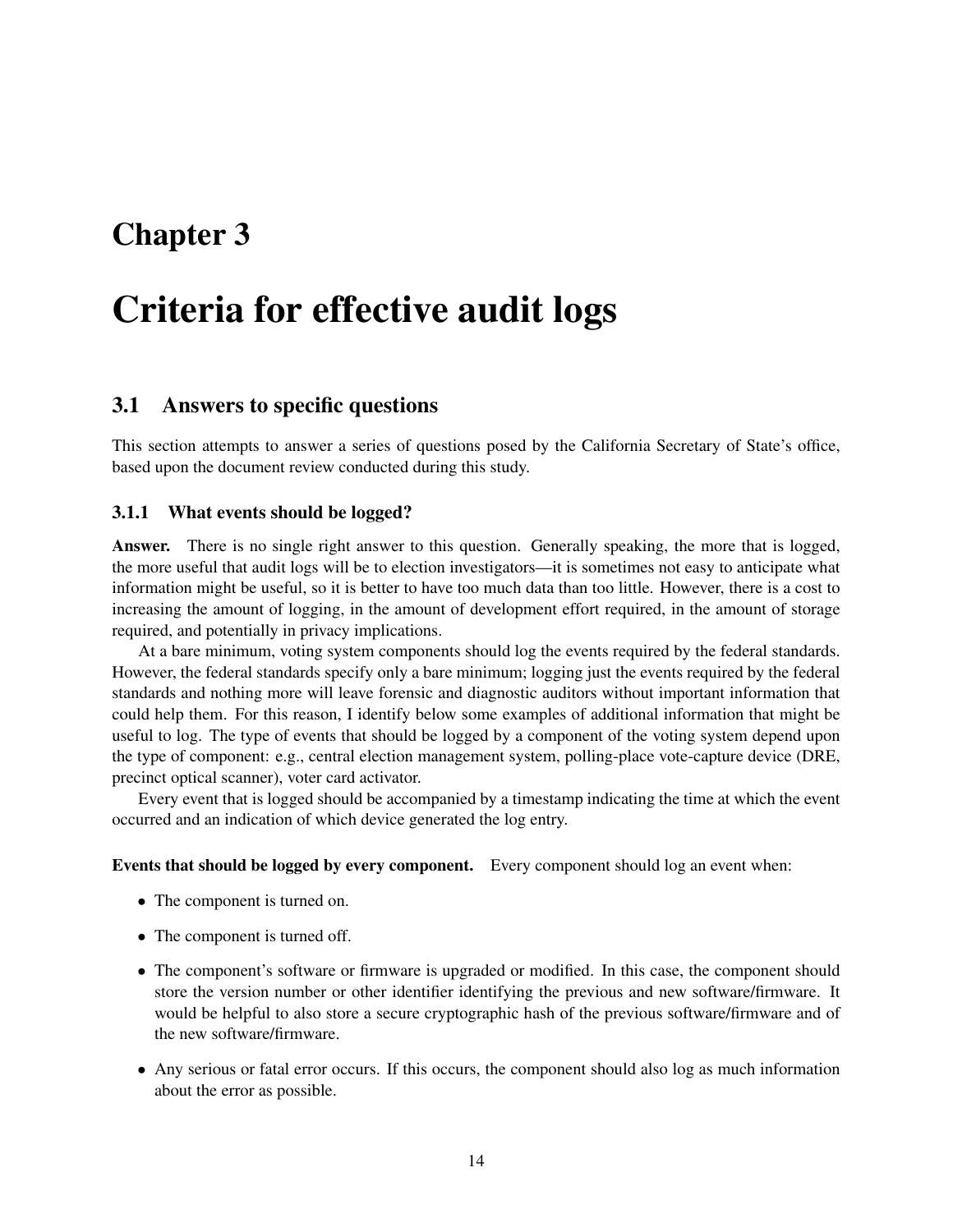- Any unhandled exception or error occurs (e.g., an exception is thrown, is not caught by internal modules, and propagates up to "the top level" of the software). If this occurs, the component should also log as much information about the exception or error as possible.
- A system operator authenticates himself/herself. In this case, the component should log as much is known about the identity of the operator as possible (e.g., poll worker, election official, username) or the method of authentication used (e.g., which level of PIN or password was entered).
- A checksum or cryptographic signature/MAC/hash is incorrect or corrupted.
- The component's clock or internal time is adjusted. The audit log should record both the previous time (before adjustment) and the new time (after adjustment).
- The ballot definition, election definition, or election configuration are changed. It would be helpful to store a secure cryptographic hash of the new definition/configuration.
- If the audit log is reset or cleared, after clearing the audit log an event should be logged indicating the time at which the audit log was cleared and who cleared the audit log.

It would be helpful if any time the component interacts with another component via a real-time communication channel (e.g., a wired or wireless network), the component logged both its own time and the other component's time. This would assist with synchronizing the clocks of the two components and reconciling discrepant timestamps.

It would be helpful if all components also logged an event when:

- System configuration settings are changed. The component should also log the nature of the change (e.g., the prior and new values of the configuration parameter).
- The component's network connectivity status changes (e.g., it is connected or disconnected from a network), for components with network connectivity. The component should also log information about the network it is connected to, when connecting to a network. When the component is turned on, if it supports network connectivity, its network connectivity status at boot time should be logged.
- A removable storage device or other pluggable device is connected or disconnected to the component. The component should also log information about this removable device and which port it was connected to. When the component is turned on, if it supports removable devices, the status of all removable/pluggable devices attached at boot time should be logged.
- A filesystem is mounted or unmounted.

Events that should be logged by every battery-powered component. Every battery-powered component should log the battery status (the amount of charge remaining in the battery) when it is turned on and when it is turned off. It should also log a low-battery event when the battery is nearing depletion, along with the battery status at that point. If the component is forced to power itself off because the battery has run out of charge, it should log that fact as well.

Events that should be logged by polling-place vote-capture devices. Vote-capture devices intended for use at a polling place, such as DREs and precinct-count optical scanners, should log an event when:

• The machine is opened for voting. The values of the public and protective counters should be logged at this time as well.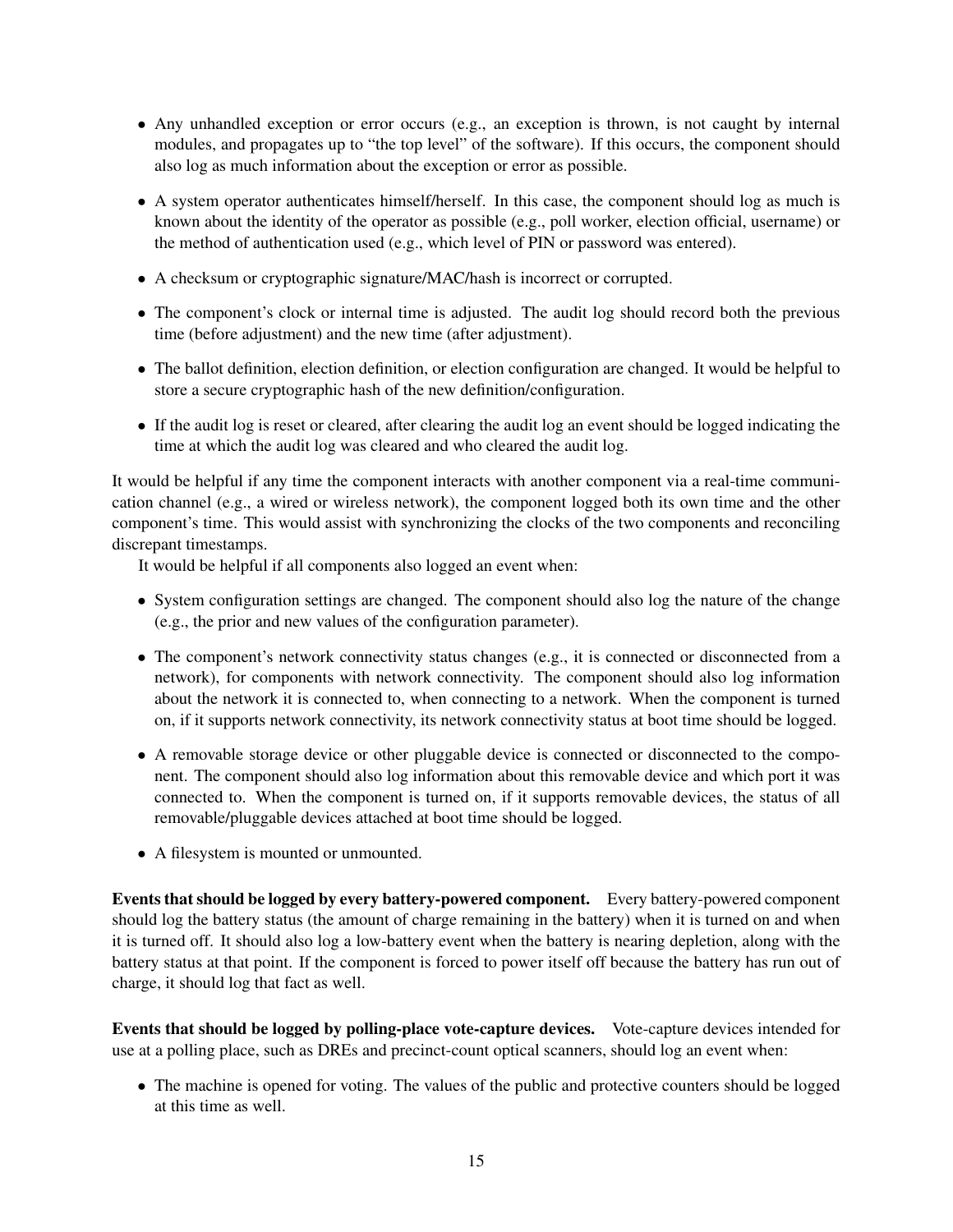- The machine is closed for voting. The values of the public and protective counters should be logged at this time as well.
- A ballot is cast by the voter.
- A ballot is cast by the poll worker after the voter leaves without casting their ballot.
- A voter's session with the voting machine is cancelled by the poll worker, without any ballot being cast.
- A voter's session with the voting machine is cancelled by the voter, without any ballot being cast.
- The printer experiences a paper jam, out-of-paper condition, or other error. The log entry should specify what type of error occurred.
- The votes stored on the machine are cleared. In this case, the audit log should record the values of the public and protective counters before the votes were cleared.

Ideally, these machines would also log an event when:

- A zero tape is printed. It would be helpful if the machine logged, in electronic form, an exact copy of everything printed on the zero tape.
- A summary tape is printed. It would be helpful if the machine logged, in electronic form, an exact copy of everything printed on the summary tape.
- Any action is taken/requested by the poll worker. It would be helpful to log the action requested by the poll worker and whether it was completed successfully or not.
- The machine is activated for the next voter, e.g., when a valid voter card is inserted or when the poll worker activates the voting machine. In voting machines that can be activated in multiple ways, it would be helpful if the log entry indicated the method of activation. (For instance, the Sequoia AVC Edge can be activated using either a voter card or by a poll worker override using the yellow button at the back of the machine. It would be helpful to log which method was used to activate the machine.)
- The voter begins interacting with the voting machine. Logging the time at which the voter begins interacting with the machine would help identify the times at which the voting machine is idle. We can assume that the voting machine is in use by a voter from the time when the voter begins interacting with the machine to the time when they cast their ballot, and we can reasonably assume that the machine is idle and not in use by anyone during the period of time from when a ballot is cast to when the machine is activated for the next user. This kind of idle time information would be helpful in measuring the degree of utilization of each machine, which might help refine the allocation of machines to polling places in future elections.
- If the votes stored on the machine are cleared, it might be helpful to record the timestamp of the last vote previously cast on this machine. If a single operation causes both the votes to be cleared and the audit log to be erased, then this information should be recorded to the new audit log (after the old one is erased).
- The poll worker presses a key or button. It would be helpful to log exactly which key or button was pressed. Exception: If the voting system relies upon poll workers to enter a secret PIN via keys or buttons, the PIN should not be logged.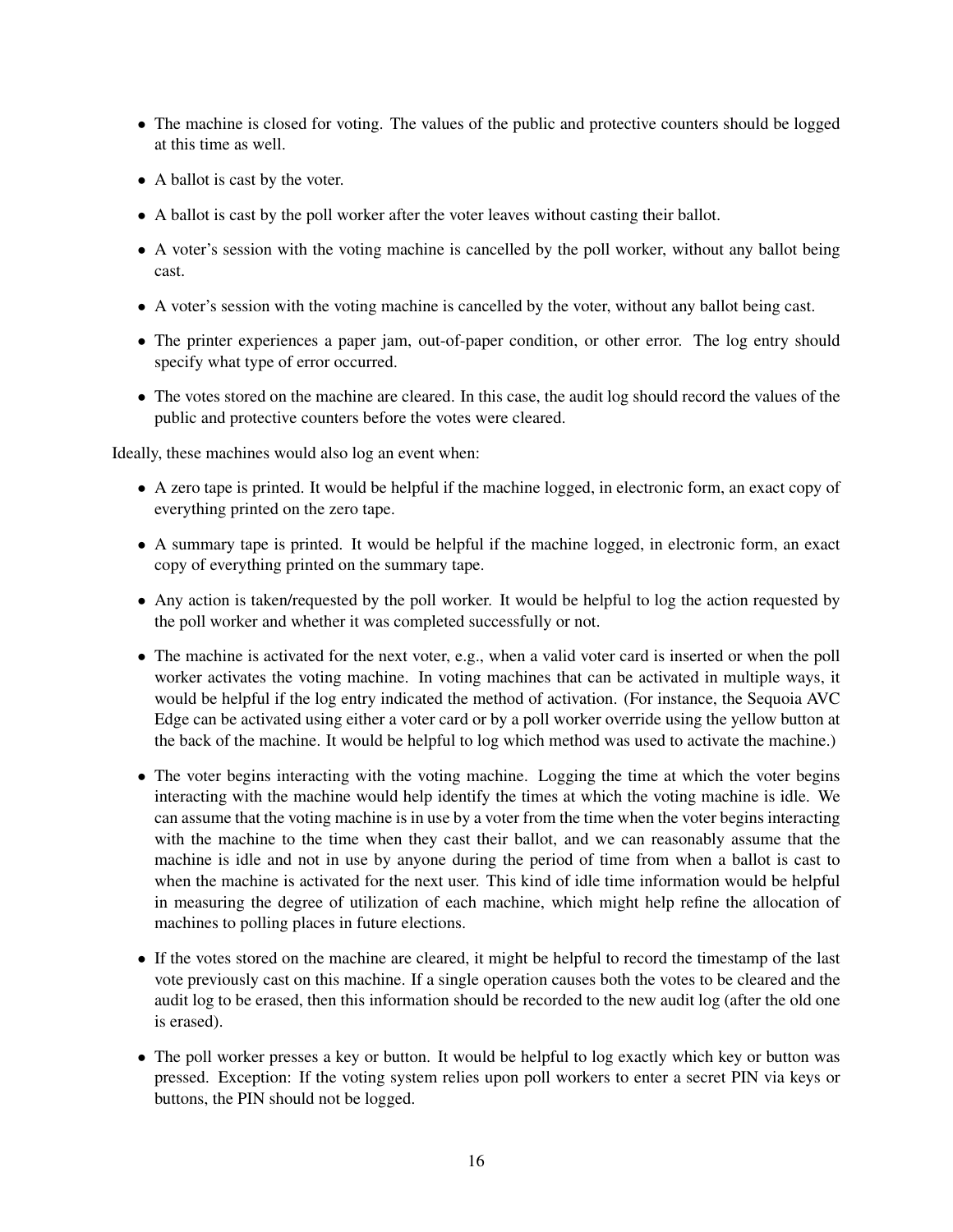- Possibly, each time a voter changes one of their selections from a summary screen or immediately after seeing a summary screen. This only applies to DREs and electronic ballot marking devices with a summary screen. To preserve voter privacy, the audit log should not record the previous or new selection, but merely the fact that a change was made (and possibly in which contest the voter changed their selection)<sup>[1](#page-17-0)</sup>. This information might be helpful for detecting or diagnosing some kinds of human factors issues.
- For DREs with VVPAT, when voting is closed it might be helpful to log a count of the total number of VVPAT records that were spoiled during that election, and the number of voters who spoiled their VVPAT record at least once. This information is available from the printed VVPAT roll, but it might be helpful to have this information in electronic form in the audit log. This information might be helpful for detecting or diagnosing some kinds of human factors issues as well as for detecting some ways in which malicious software might try to attack an election.

Optical-scan machines should also log an event when:

- A "special" card is entered, such a header card or ender card. The identity of the card and all information on the card should be logged as well.
- The scanner "kicks back" a ballot to the voter (e.g., an overvoted ballot, a blank ballot, a ballot with marginal marks).
- The poll worker or voter requests an override, to accept a ballot that was "kicked back" to the voter and otherwise would have been rejected.

Ballot-marking devices should also log an event when:

- A blank ballot is inserted.
- The ballot is printed and ejected to the voter.

Components that have a touchscreen should also log an event when:

• The screen is calibrated or re-calibrated. In this case, it would be helpful to log the previous calibration parameters and the new calibration parameters.

Events that should be logged by central election management components. Election management components (which typically take the form of election software that runs on central PCs) should log an event when:

- A user attempts to log on. In this case, the identity (username) of the user should be logged as well as whether the attempt was successful.
- A user logs off.
- A report is generated, saved, or viewed. In this case, the component should log which report was generated, saved, or viewed, and how it was accessed.

<span id="page-17-0"></span><sup>&</sup>lt;sup>1</sup>If this information is logged, it will require special treatment. This information could potentially enable voters to identify their ballot and prove how they voted to anyone else with access to the audit log, so it would be prudent to log this information separately and avoid disclosing it to unknown individuals, or to develop a tool to redact this information from the audit logs before publicly disclosure. See the discussion of Privacy II in Section [3.1.3.](#page-20-0)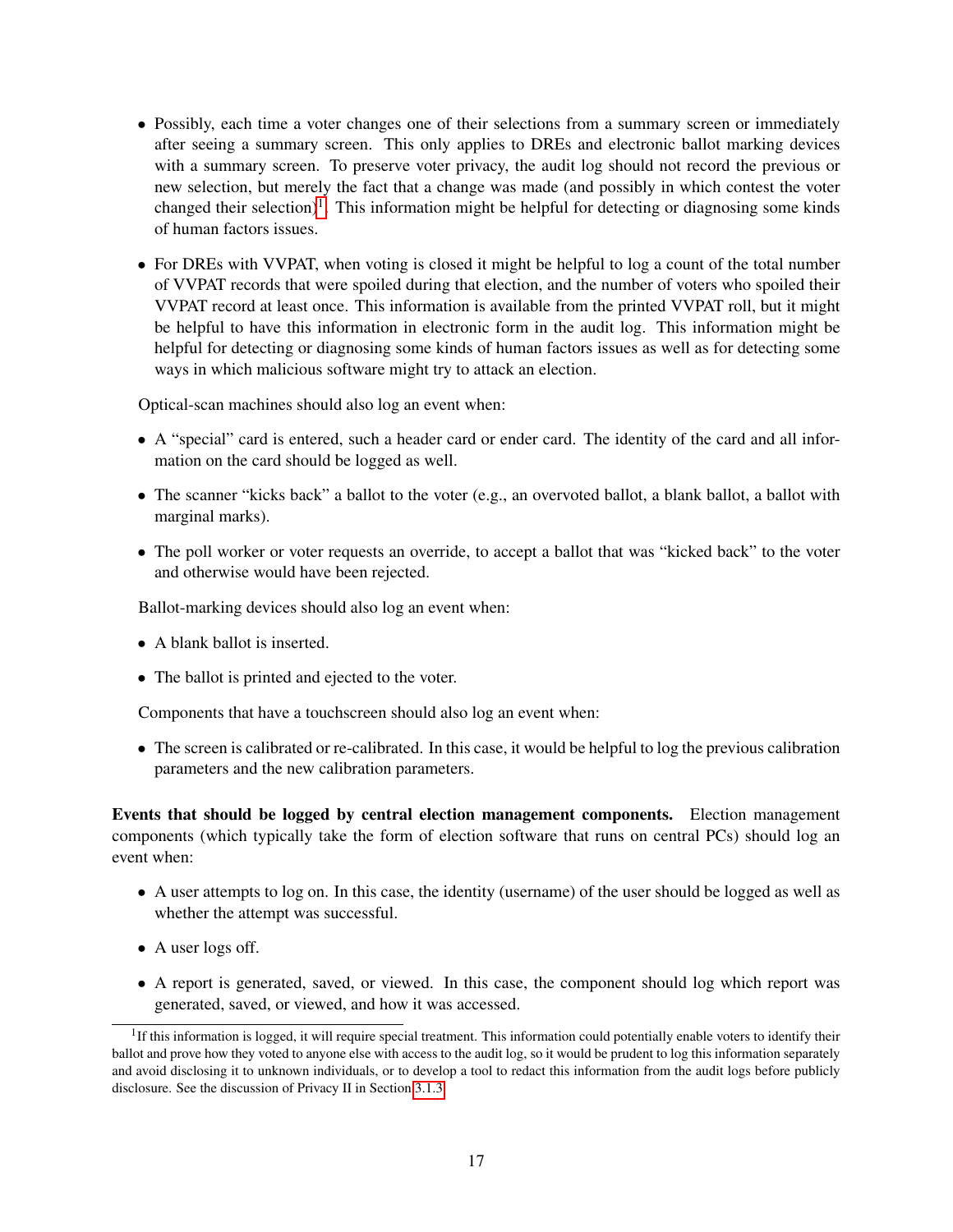- A vote tally is manually adjusted or changed. In this case, the component should log both the old and new tallies.
- A vote record is changed or overwritten.

Each such log entry should also identify the user who performed or requested that action.

At some point before the election, the election management component should save an archival copy of all ballot styles, the list of contests and choices for each contest on each ballot style, and a sample ballot for each ballot style. At some point after the election, the election management component should save an archival copy of all cast vote records (also known as ballot images) and all vote tallies received from vote-capture devices.

It would be helpful to also log an event when:

- Access controls or privilege for one user are changed. In this case, the component should log the user authorizing the change, the user whose access controls were changed, and what changes were made (e.g., the previous settings and new settings of each part that was changed).
- Any change is made to the database. It would be helpful to log the change that was made (e.g., the SQL UPDATE statement that was executed). Exception: When passwords or cryptographic keys are changed, the system should not log the password or cryptographic key.

There may be other events that should be logged by election management systems. I have not been able to find much information about experience with election management audit logs. The only audit logs I have seen in my own experience have been generated by polling-place components, not by election management components, so my understanding of what events election management components should log is likely to be incomplete.

Events that should be logged by other voting system components. Voter card activators should log an event each time they activate a voter card, along with the serial number of that card and the previous status of that card (activated, disabled).

#### <span id="page-18-0"></span>3.1.2 Are there events that should not be logged for security reasons?

Answer. Yes. Voting systems should ensure that the information contained in audit logs does not pose a risk to election integrity. Obviously, we do not want the audit logs to reveal secrets that would make it easy for attackers to hack future elections. Consequently, any secret information whose disclosure would pose a clear threat to election security should not be saved in audit logs.

I am aware of only one category of information that should not be logged, because of security reasons:

• Cryptographic secret keys, passwords, PINs, etc. should not be logged. In many systems, there is some information where the security of the system relies upon the secrecy of that information. For instance, if the system uses secret-key cryptography, the security of the cryptography relies upon the secrecy of the secret keys. Similarly, the security of user authentication often relies upon keeping a password or PIN secret. For this reason, cryptographic secret keys, secret passwords, and secret PINs should not be logged to audit logs. In general, if the security of the system relies upon the secrecy of some piece of information, that information should not be saved in audit logs. This kind of information is rarely relevant to an audit in any case, so there is no reason to include it in the audit logs and every reason to exclude it.

It is not acceptable to include this information in audit logs. Even if we somehow knew that audit logs would never be disclosed to the public, it still would not be safe to store this information in audit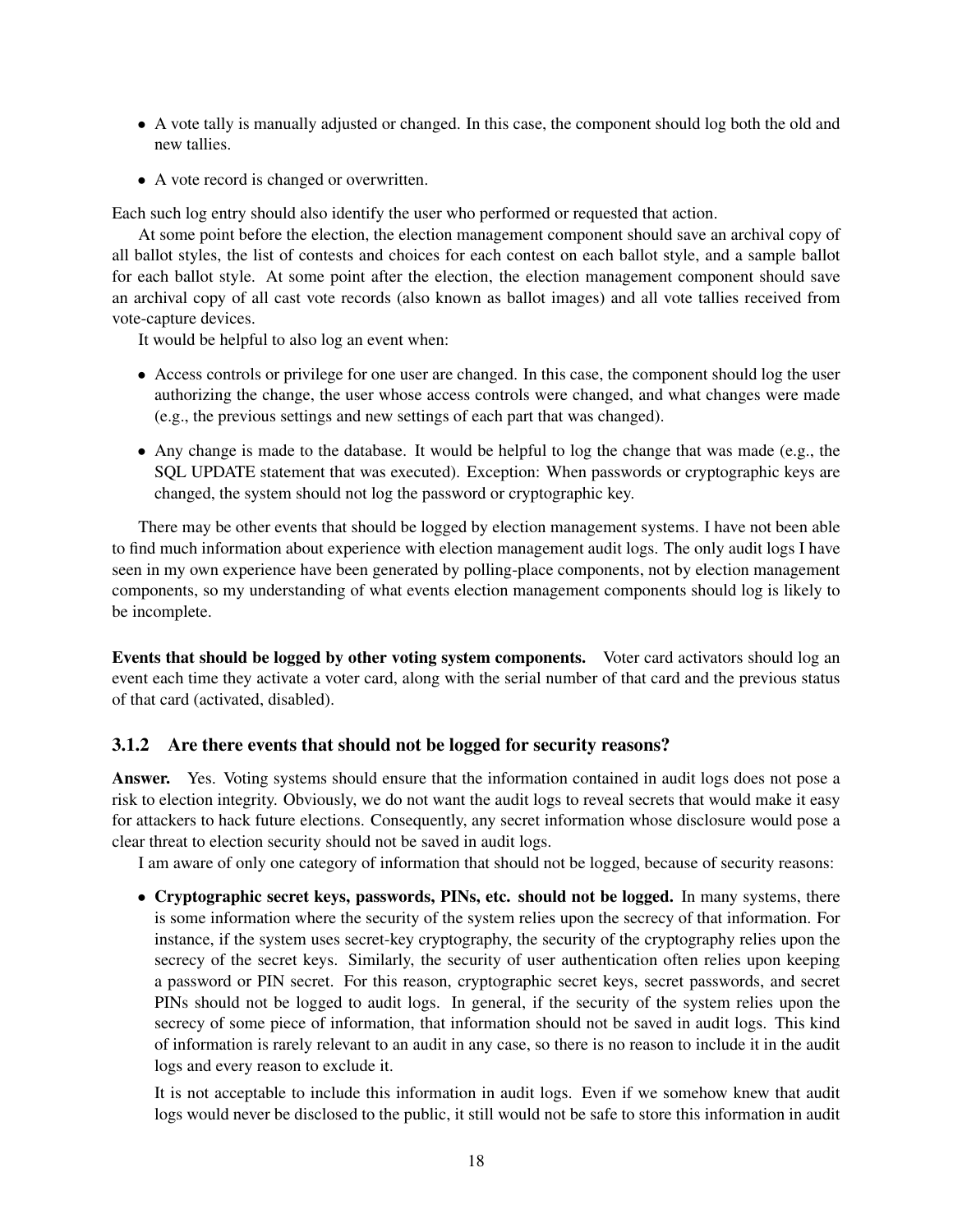logs. There are many parties (poll workers, election staff, county system administrators) who might have an opportunity to access to audit logs, so a well-designed voting system should avoid storing in audit logs any information whose disclosure could endanger the integrity of the election as a whole. Therefore, if there is any credible allegation that audit logs must not be disclosed to the public because the security of the election relies upon the secrecy of certain elements in the audit logs, voting system certifiers should immediately conduct an investigation to re-assess whether the voting system is safe for use in public elections, in light of this information.

Based on my assessment, I have formed the opinion that the best criteria to use is as follows: if the integrity of the election outcome relies upon our ability to keep secret a certain piece of information, then this information must not be included in the audit logs. Other categories of information do not need to be categorically excluded or redacted from audit logs on grounds of election security.

There are other categories of information that might initially raise security concerns, but based upon my assessment I have come to the conclusion that these categories of information are unlikely to require special treatment from voting system regulators:

• Revealing information about the design or implementation of the system is generally not a serious concern. If audit log entries reveal information about the design or implementation of the voting system, should this information be excluded from audit logs? Or, if this information is included in audit logs, should election officials treat the audit logs confidentially and avoid disclosing them? How concerned should we be about the security risks of revealing this kind of information? Based on my review, I have formed the opinion that this kind of information is not a serious concern. It generally does not need to be excluded from audit logs, is unlikely to require special treatment, and is unlikely to warrant withholding access to audit logs.

Sometimes those new to the field of computer security assume that the most effective way to protect computer systems is to assiduously conceal how the system works, reasoning that this has got to make the life of would-be attackers harder. On the surface, this approach feels intuitively reasonable. However, the history of this approach is checquered at best, and at worst it is full of flawed systems that proved much less secure than their designers expected. The approach is so tempting—and so notoriously prone to failure—that it has gained a name among computer security practitioners, who call it "security through obscurity." What we have learned over time is that it is very difficult to prevent attackers from learning how the system works. There are too many ways for attackers to learn this information, whether by reverse-engineering a stolen device, gaining privileged access to information as an insider, learning the information from an insider using social engineering, benefitting from inadvertent leaks, or any number of other means. Moreover, if information about how the system works leaks even once, there is no way to put the genie back in the bottle. Therefore, most computer scientists today consider "security through obscurity" a flawed foundation for systems security, and generally recommend against basing the security of one's system primarily upon concealing how the system works.

As a result, in any well-designed voting system, revealing information about the design or implementation of the system will not put the integrity of the election at risk. If there is a credible allegation that audit logs reveal specific information about the design or implementation of the system that would endanger the integrity of the election, then this allegation is effectively also alleging that the system is so poorly-designed and its security is so fragile that its security relies upon keeping secret a type of information that cannot reliably be kept secret.

• Information that might incrementally assist attackers is a grey area, but it is rarely found in audit logs. There is an intermediate category of information, where the security of the system does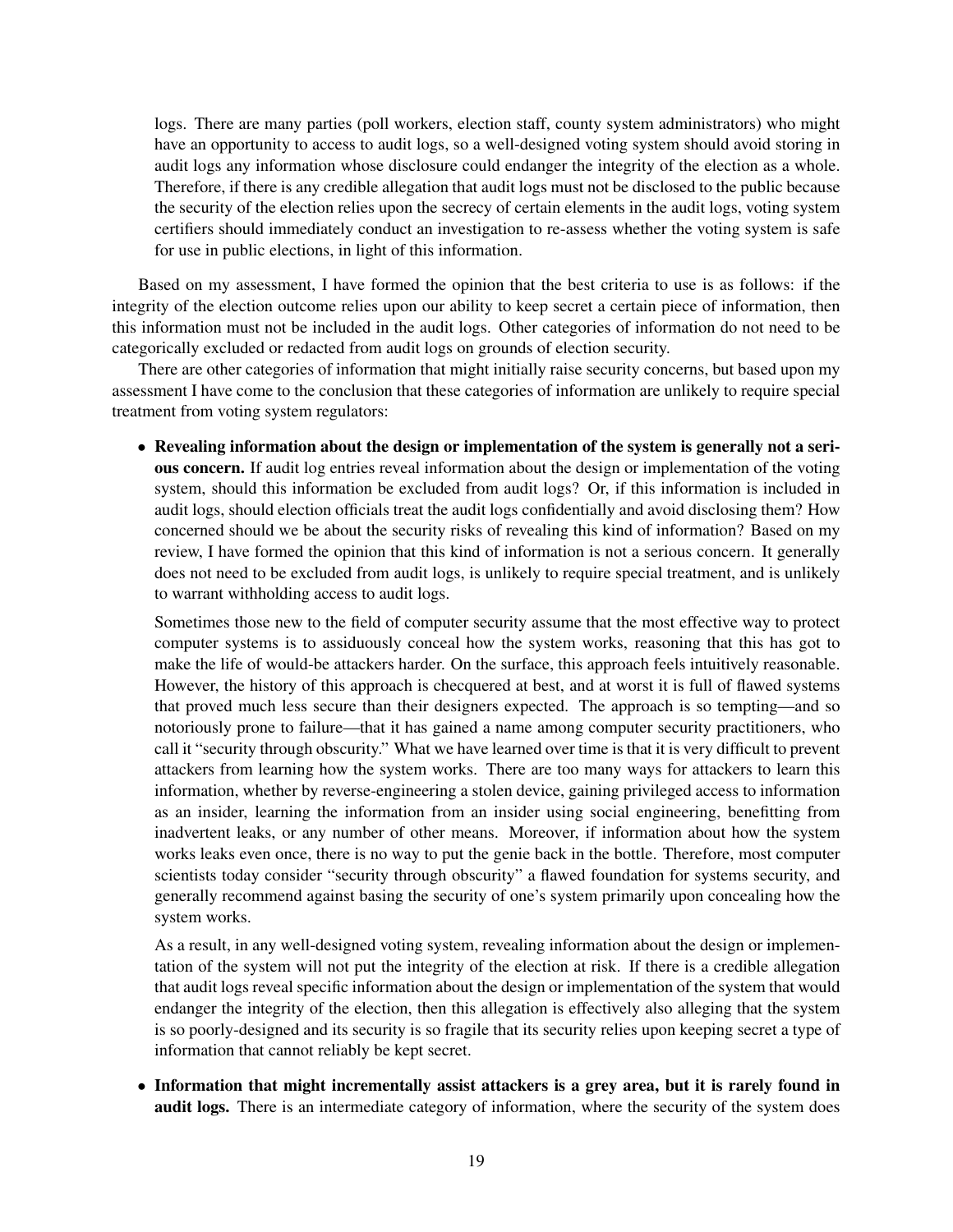not rely upon the secrecy of this information, but where disclosure of that information might assist attackers to some modest extent.

For instance, in a jurisdiction where election results are uploaded electronically at the close of polls over a modem line, the phone number of the county's central modem bank would be an example of information in this category. In this hypothetical example, the security of the voting system does not rely upon the secrecy of this information, as the modem is only used to transmit unofficial results and as the modem bank will authenticate callers in any case. Indeed, election security had better not depend upon keeping this phone number secret, because there is no way to keep it secret from a dedicated attacker: a serious attacker could use what is known as "war dialing" to automate the process of trying every phone number in the area and in this way identify the modem bank number. Nonetheless, disclosure of the modem bank phone number might reduce the level of effort for such an attacker slightly, so disclosure of the phone number might increase the level of risk by a small amount. Similarly, in jurisdictions that use wireless networks to transmit unofficial election results back to county headquarters on election night, the IP address of the county server would be another example of a piece of information whose disclosure might incrementally increase the risk. In such cases, it might be best to avoid recording this information in the audit logs, simply because there is probably no compelling reason why auditors would need this information. However, as the risk exposure is low, if this kind of information is included in audit logs produced by a legacy voting system, the downside of releasing the information is modest.

None of the examples listed above apply to the State of California, because California does not use modems or wireless networks in polling places. I was not able to think of any other example of information in this category that might plausibly appear in California audit logs. Therefore, I do not believe this category requires special consideration from voting system regulators, and I do not believe it warrants special restrictions on public disclosure of audit logs.

#### <span id="page-20-0"></span>3.1.3 Are there events that should not be logged for privacy reasons?

Answer. Yes. One example is that audit logs should not store the actual votes cast by the voter together with a timestamp indicating the time at which those votes were cast, because this endangers ballot secrecy: it might enable anyone with access to the audit log to identify that voter and determine how he/she voted. Voting systems should be designed to avoid storing in audit logs any information that could reveal the votes of unwitting voters.

There are two fundamentally different voter privacy requirements, which I will call Privacy I and Privacy II for lack of a better name.

- Privacy I. A voting system should avoid leaking how a voter has voted, against his/her will. For instance, the voting system should avoid creating any records that link the voter's identity to the votes cast by the voter.
- Privacy II. A voting system should protect voters from coercion and protect against vote-selling by preventing voters from proving how they voted, even if the voter wants to. For instance, the voting system should prevent the voters from marking their ballot in a way that would enable them to demonstrate to others which ballot was theirs.

The fundamental difference between these two requirements has to do with whether the voter is trying to reveal how he/she voted. Privacy I relates to helping voters keep their votes secret, while Privacy II relates to preventing voters from proving how they voted even if the voter cooperates with a vote-buyer or coercer.

These two requirements require different protection measures: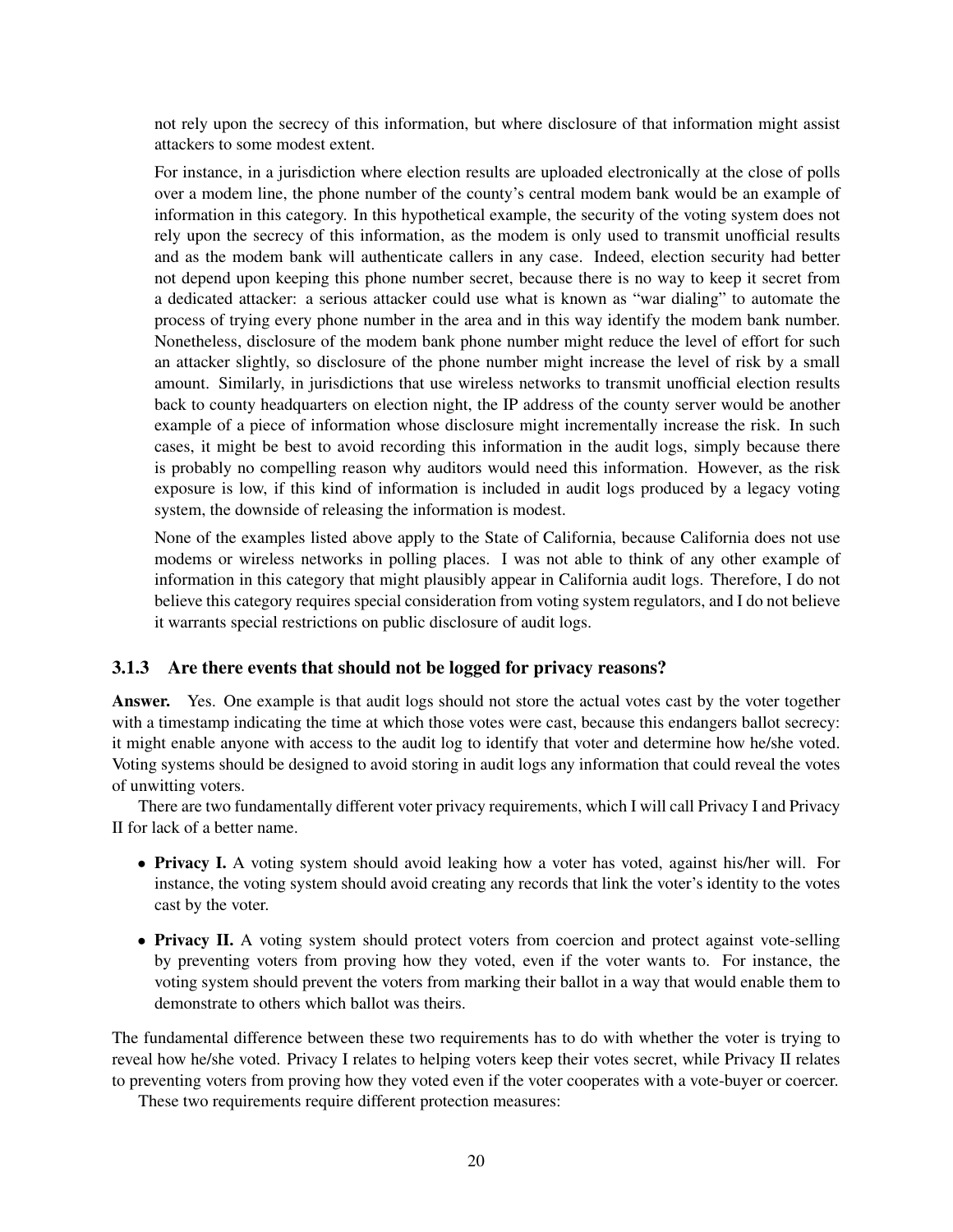• Protecting Privacy I. To protect Privacy I, voting audit logs should not save any information that could link a voter's identity to the votes he/she cast.

Electronic voting systems typically implement this principle by segregating electronic records into two groups. They record information about the votes cast (e.g., cast vote records, ballot images, vote tallies) in one place, while information that might be linked to voter identity (such as the time that a vote was cast) is stored separately, in a way that cannot be linked to the particular votes cast. In particular, cast vote records list the votes that were cast, but contain no information about who cast them: they are not timestamped, and the order in which they are stored is randomized to ensure that the order of stored votes is independent of the order in which they were cast. Audit logs contain information that may be linkable to voter identity, such as the time at which ballots were cast, but are constructed to avoid recording any information about how the voter voted. This bright-line segregation of information helps protect Privacy I.

To preserve these protections, audit logs should ensure that information about the votes cast is stored separately from information that may be linkable to voter identity, and should ensure that these two types of entries cannot be linked.

• Protecting Privacy II. To protect Privacy II, any log entries that might enable a voter to prove how he/she voted should be segregated or identified so that they can be redacted before audit logs are disclosed to members of the public. In my opinion, it is acceptable to store this kind of information in audit logs, as long as there are sufficient controls on disclosure of the information to protect against coercion and vote-buying. As a general principle, this kind of information should be treated similarly to cast vote records or ballot images, because they share the same properties and risks.

Cast vote records serve as an existing precedent for how to handle sensitive information while protecting Privacy II. Most jurisdictions do not routinely disclose cast vote records to the public. The reason is that routine public disclosure of cast vote records can enable voters to sell their vote or prove how they voted, through an attack known as "pattern voting." In a "pattern voting" attack, the vote-buyer provides each vote-seller with an individualized voting slate, instructing the vote-seller exactly how to vote in every contest. The vote-buyer selects a special pattern of votes in down-ballot races (e.g., a combination of Yes and No votes in a set of judicial retention races) that is unique to this particular vote-seller, combines this with the vote-buyer's preferred outcome in contests that the vote-buyer cares most about, and obtains a voting slate that is unique for that vote-seller. If the vote-buyer then has a way of obtaining the list of all cast vote records that were cast, the vote-buyer can check to see whether the vote-seller's slate appears on that list. If it does, the vote-seller will be compensated; if not, the vote-seller will be punished. The "pattern voting" attack could also be used by a coercer to coerce a voter into voting a particular way, enabling the coercer to credibly threaten to punish the voter if the voter does not cooperate, if the coercer can obtain the cast vote records. For these reasons, most jurisdictions exercise control over disclosure of cast vote records. I would recommend that, if audit logs contain any information that could enable a voter to prove how he/she voted or identify his/her ballot, then the same controls should be applied to those portions of the audit logs.

Ideally, a voting system would be designed to record any information that could be used by a voter to prove how he/she voted in a separate file, so that it can be redacted or protected from disclosure and so that the rest of the audit log can be easily disclosed without endangering Privacy II. If the voting system is not designed to store this kind of information separately, and if audit logs contain any information that could be used by voters to prove how they voted, then the voting system vendor should supply a redaction tool that can be used to remove this information (and only this information) from the audit log before it is disclosed to the public.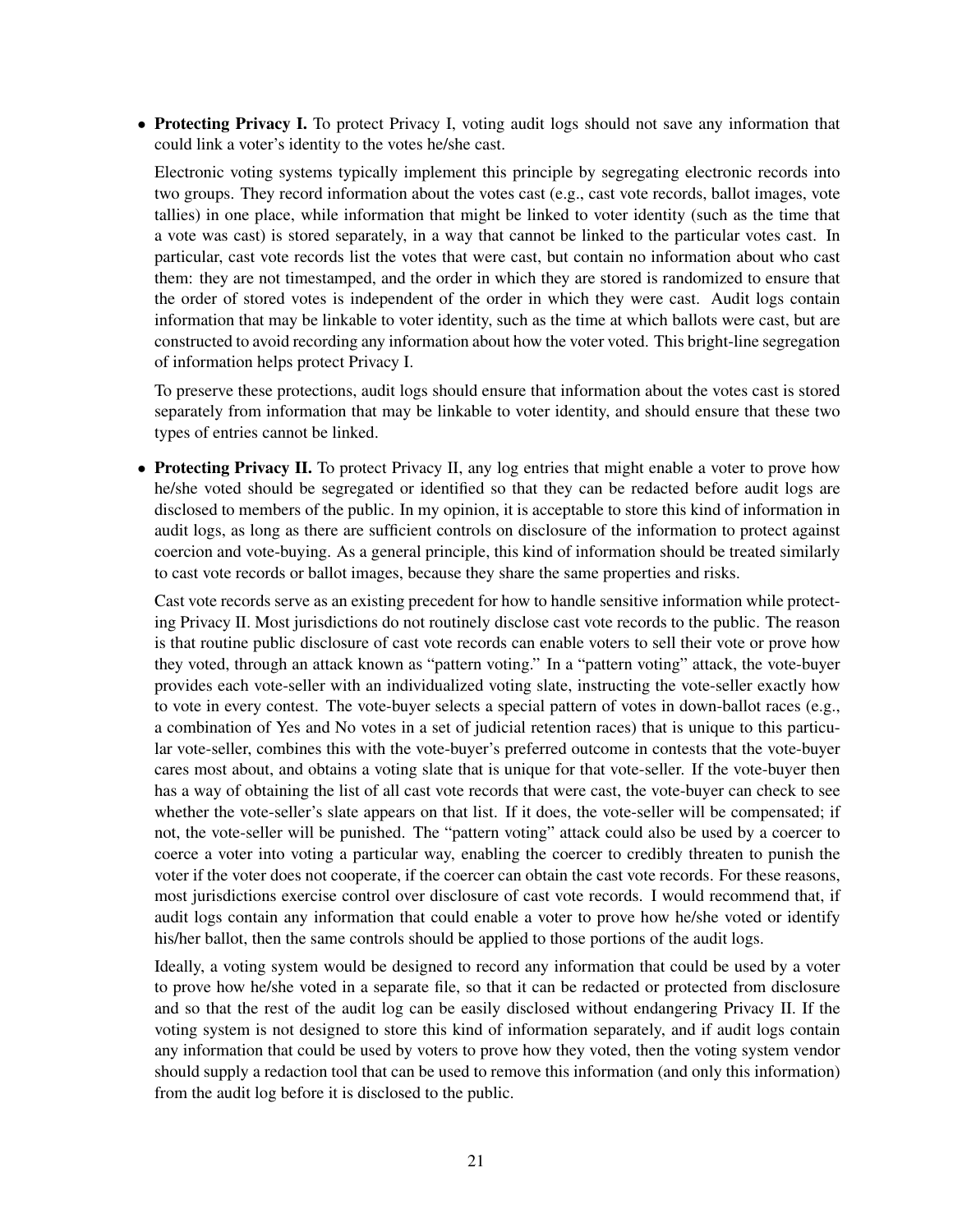Most modern voting systems protect privacy by never recording any information that could endanger Privacy I or Privacy II in audit logs. In other words, they ensure that audit logs contain no information at all about who voters have voted for. However, it is possible that future voting systems might record additional information, in which case the requirements above would need to be considered.

There is a potential exception to the principles outlined above for provisional voting on DREs. Any DRE that supports provisional voting must store a code that can be linked to the voter's identity together with the provisional voter's vote, so that the vote can be included in the final count if the provisional voter is determined to be eligible to vote and excluded otherwise. Consequently, in the case of provisional votes cast on a DRE, it is not possible to maintain a strict separation between votes and voter identity. This exception only affects provisional voters who vote on DREs. It is not clear that it affects what may be safely stored in audit logs, even for DREs that do support provisional voting; the code that links a provisional voter's vote to their identity probably does not need to be logged in the audit log, in which case no exception need be made for audit logs.

### <span id="page-22-0"></span>3.1.4 Are there events that should not be logged because they are irrelevant for diagnostic and forensic audit purposes?

Answer. I do not know. I have not been able to identify any specific examples that seem relevant.

#### <span id="page-22-1"></span>3.1.5 Are there events that should not be logged for any other reason?

Answer. Yes. Voting systems should probably refrain from logging personally identifiable information about voters or election workers that could pose an identity theft or privacy risk for them.

For instance, an e-pollbook device might have access to voters' names, addresses, driver's license numbers, SSNs, date of birth, and other sensitive information about voters. To avoid creating identity theft risks for voters, the e-pollbook should not log sensitive information, like driver's license number, SSN, or date of birth, in its audit log. It is my understanding that no e-pollbook is currently approved for use in the State of California, but I list this example for completeness in case it ever becomes relevant in the future. As another example, if county election workers log in to the central election management system by pressing their thumb against a thumbprint reader, the system should not log a copy of the scanned thumbprint, to avoid creating identity theft risks for election workers. I am not aware of any California county that uses such a method for user authentication, so this example may be purely hypothetical.

#### <span id="page-22-2"></span>3.1.6 Where should a voting system save its logs?

Answer. A voting system typically is comprised of many devices. Each device might generate its own audit logs, which typically would be stored locally on that device during the operation of that device; but after the election, all of this audit log data might be collected and copied to a central repository. Therefore, there are two questions: Where should voting equipment store audit log entries when those entries are initially generated? And, how should audit log data be collected and stored for post-election analysis and longer-term archival?

Voting equipment should record audit log entries onto durable non-volatile storage. Suitable storage media might include flash memory or EEPROM/EPROM. Audit logs could be stored on a removable device (such as a memory card, memory cartridge, CF card, or similar item) or on a non-removable internal component of the device. To my knowledge, every major voting system stores audit log data in this way.

After the election, the voting system should be designed to routinely collect all audit logs from every device used in the election and transfer a copy to the central election management system. At that point, the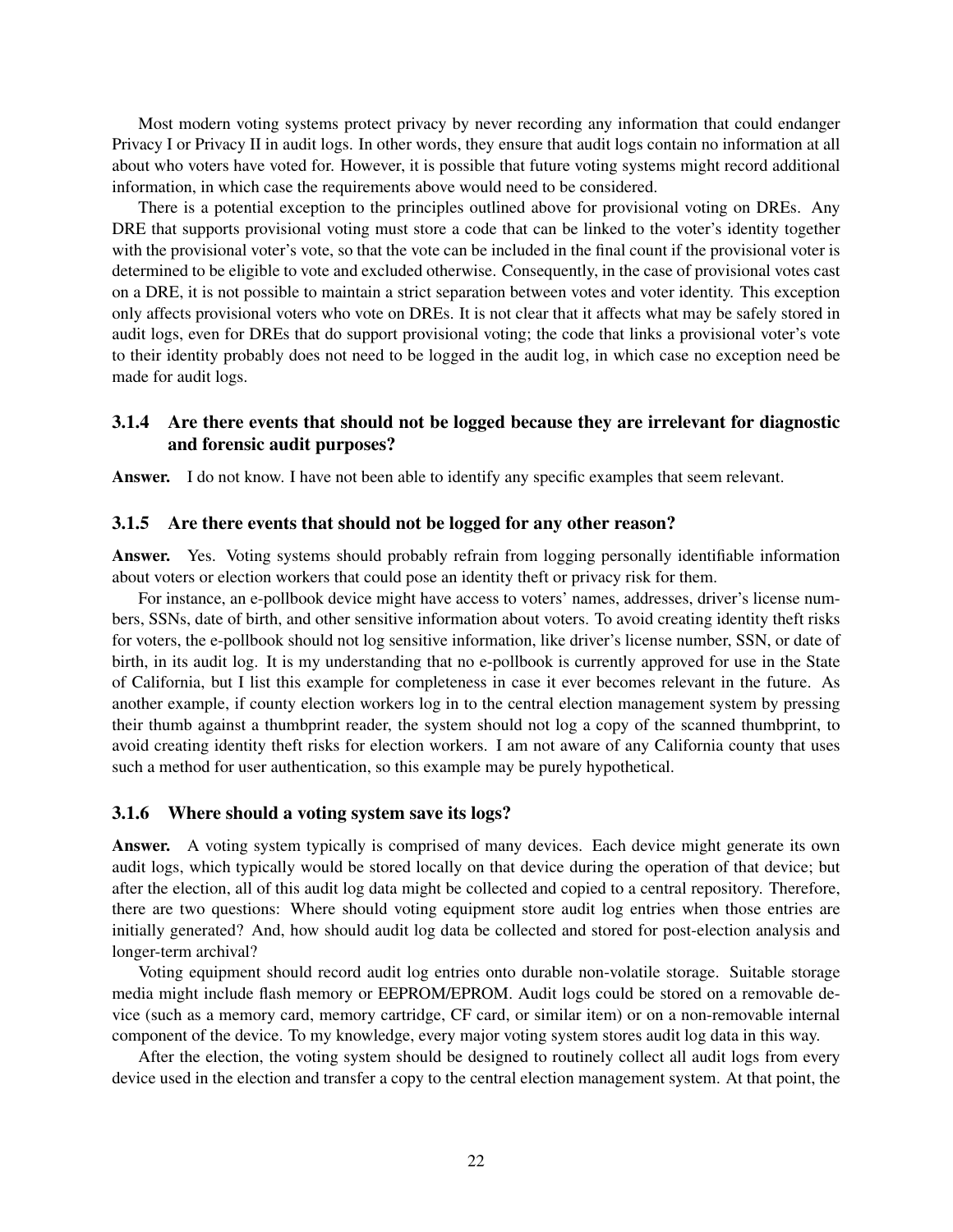collected audit logs should be stored on durable non-volatile storage associated with the election management system. There are several advantages to designing a voting system to routinely collect audit logs from the field in this way. First, once the audit logs are all in one place, it becomes easier to perform post-election analysis of the audit logs, across all polling places, to check for problems that may show up in the logs. Second, having all the audit logs in one place makes it easier to back up the audit logs and archive them for retention as part of the 22-month retention period for election-related materials.

#### <span id="page-23-0"></span>3.1.7 Where, how, with what frequency and by whom should logs be backed up?

Answer. The exact frequency with which audit logs are backed up is an operational question and it seems reasonable to leave this up to the system administrators in charge of the election system. It seems that it would be reasonable to require that audit logs be backed up at least once after every election. It would make sense to archive all audit logs after every election and retain them for at least 22 months, like all other election materials.

Ideally, archived audit logs would be stored on durable, non-volatile, write-once media. CD-R, DVD-R, or DVD+R discs would be an excellent choice for archiving audit logs, because they cannot be accidentally or intentionally re-written after data is burned to the disc, and because they are likely to preserve the data reliably for at least 22 months.

It is important to archive all audit logs after every election, because otherwise they may be overwritten in the next election. It may be reasonable to perform these archival backups after the end of the 30-day canvass and certification process, to avoid burdening election workers with an additional task during the critical 30-day canvass period.

Some individual counties might decide to perform backups more frequently, to reduce the risk of computer failures leading to loss of audit log data. Those extra backups could be stored on any storage media appropriate for data backups; I see no reason why they should be required to be stored on write-once media (though of course system administrators might well choose to use write-once media if that makes more operational sense, given their circumstances). I do not know of any compelling reason to require counties to back up audit logs more frequently than once every election: it seems reasonable to allow counties to decide on their own whether to perform backups more frequently than once every election.

Backups should be performed by county staff. Vendors should provide sufficient documentation to enable county workers to perform these backups, including documentation of the steps needed (if any) to collect all audit logs onto the election management system and the directories that need to be backed up to retain an archive of all audit logs.

In exceptional circumstances, it might be helpful to take additional backups, to preserve evidence. If it is known that the election may be disputed or may be subject to significant public controversy, as a result of allegations of misconduct by county staff, it may be advisable for the head county election official to immediately make a secure backup of all audit logs. In those circumstances it might be prudent to back up the audit logs to write-once media, to sign and date the backup, to store it securely, and to preserve the chain-of-custody of this backup. The purpose of doing so is to preserve evidence, so that in the event of an investigation, allegations can be investigated and resolved. This step may also serve to protect election officials from unfounded allegations of misconduct. Similarly, if it is expected that the election may be disputed or contested in court or a post-election investigation is likely, due to serious voting equipment failure or improper operation of the voting equipment of a serious nature, then in some cases it might be helpful to preemptively back up the audit logs (and indeed, the entire election management system) and preserve this backup for investigators. Since this is not likely to be required except in rare cases, formal procedures to handle these exceptional cases seem unnecessary; whether to perform additional backups can presumably be left to the discretion of county election officials.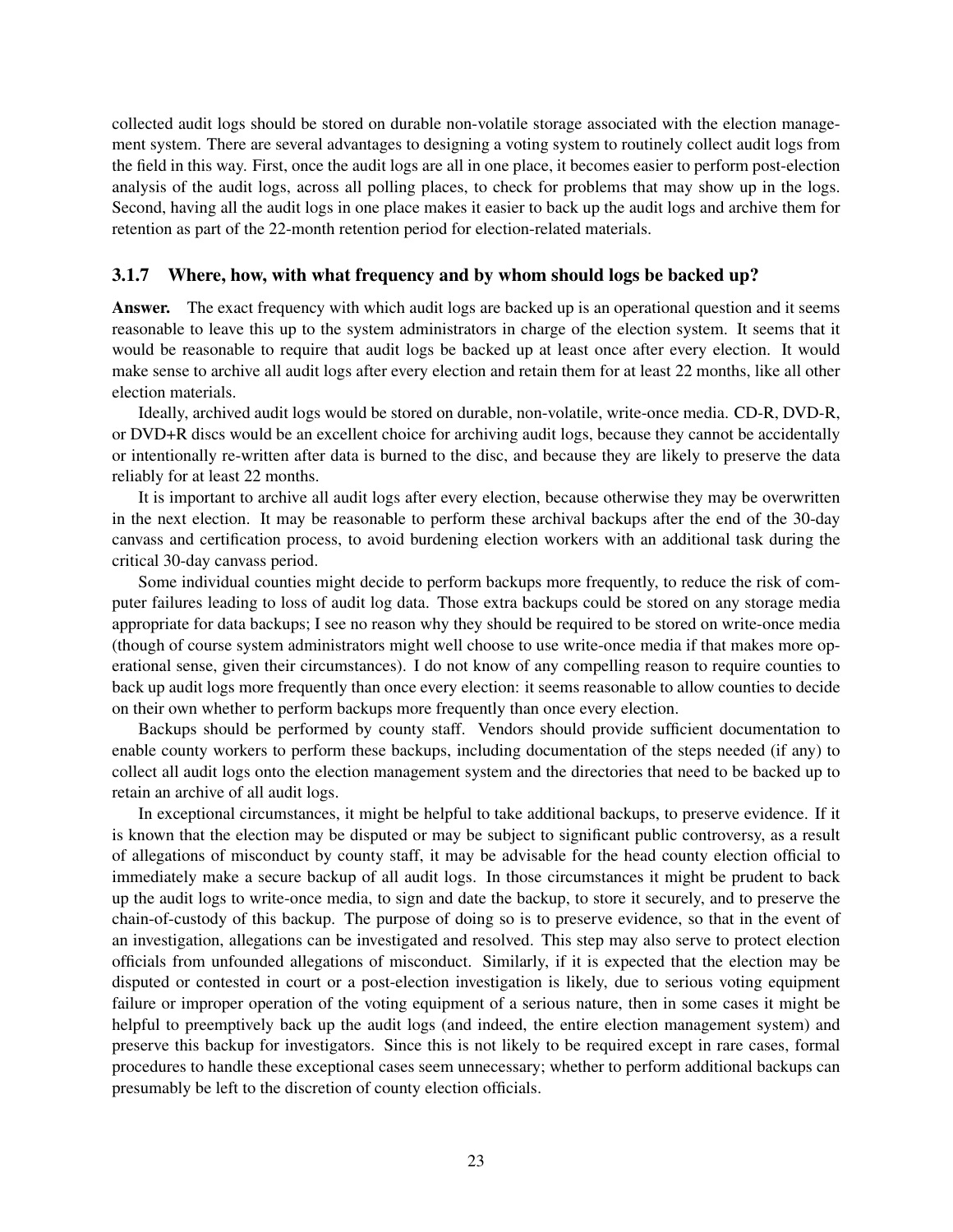#### <span id="page-24-0"></span>3.1.8 What security features are required to protect logs against alteration or destruction?

Answer. It is not clear that strong protections against malicious tampering with audit logs are essential. Since audit logs are not the primary line of defense against deliberate tampering or other malicious activity, protecting them against tampering may not need to be a top priority. Of course, in an ideal world, where cost was not a concern, we might prefer voting systems that provide strong security protections for audit logs. However, since these protections would come at a cost, and since in practice resources are limited, there may be other, better uses of the limited resources available to election administrators and voting system vendors.

The level of protection required may depend upon for what purpose the audit logs will be used. Many uses of audit log data do not require any special security features from the audit logs. It seems likely that mishaps, failures, and unintentional error are far more common than malicious tampering, and it seems likely that there will be many more cases where audit logs are used to diagnose the causes and effects of these mishaps, failures, and unintentional errors than cases where audit logs are used to investigate malicious conduct. Moreover, when audit logs are used to investigate failures or inadvertent mistakes, there is no reason to expect malicious tampering and no need for specific protections against malicious tampering with the logs. Therefore, most uses of audit logs might not require any special security features to protect these logs.

Ideally, audit logs would be stored (throughout their lifetime) on storage media that is not amenable to easy tampering by unauthorized individuals. However, it must be recognized that there will be limits to the level of security against tampering that can be provided.

If a bit more security is desirable, one possibility would be to ask that the logs be stored securely enough that no one person, acting alone but in the presence of others, can tamper with the logs without the tampering being noticed. This might be enough to ensure that no single person can tamper with audit logs, as long as the device is never left unattended or in the sole custody of a single individual.

If stronger security is desirable, it is possible to use advanced cryptographic techniques, such as digital signatures and hash chaining, to protect audit logs from being modified while in transit back to election headquarters and to detect tampering after the logs have been frozen. Existing systems do not appear to use these methods. These cryptographic methods do introduce complexity into the voting system, which comes with its own costs and potential disadvantages.

If it is deemed important to provide strong protection against tampering for audit logs, a sensible approach might combine multiple protections. Audit logs could be stored on media that is subject to physical security measures, to prevent casual tampering (e.g., by voters or poll workers). Voting devices could cryptographic sign audit logs using a public-key digital signature, and could apply hash chaining to ensure that log entries cannot be undetectably once they have been added to the log [\[5,](#page-54-1) [39,](#page-56-4) [32\]](#page-55-4). The election management system could check the validity of the cryptographic signatures and the hash chain data structure. Audit logs could be replicated on multiple machines, and the consistency of these copies could be automatically checked using methods described in the research literature [\[38\]](#page-56-3).

Overall, it seems more important to protect audit logs from accidental destruction or alteration than to protect them from deliberate, malicious tampering. See Section [3.2.2](#page-29-3) for further analysis about how voting systems might protect against accidental destruction of audit logs.

No voting system device should ever support modification or alteration of log entries once they have been appended to the audit log. This protects against accidental alteration of log entries. It may also provide a limited degree of protection against intentional alteration through unsophisticated means, but it may or may not fully prevent intentional alteration, because there may be ways to bypass the voting system software and alter the audit log directly (e.g., using other installed software not provided by the voting system vendor).

No device should ever support deletion of specific log entries individually selected by an operator. The only reason to delete audit logs is to free up space by deleting logs that are no longer needed, which can be achieved by deleting an entire log wholesale, without providing the functionality to delete single log entries.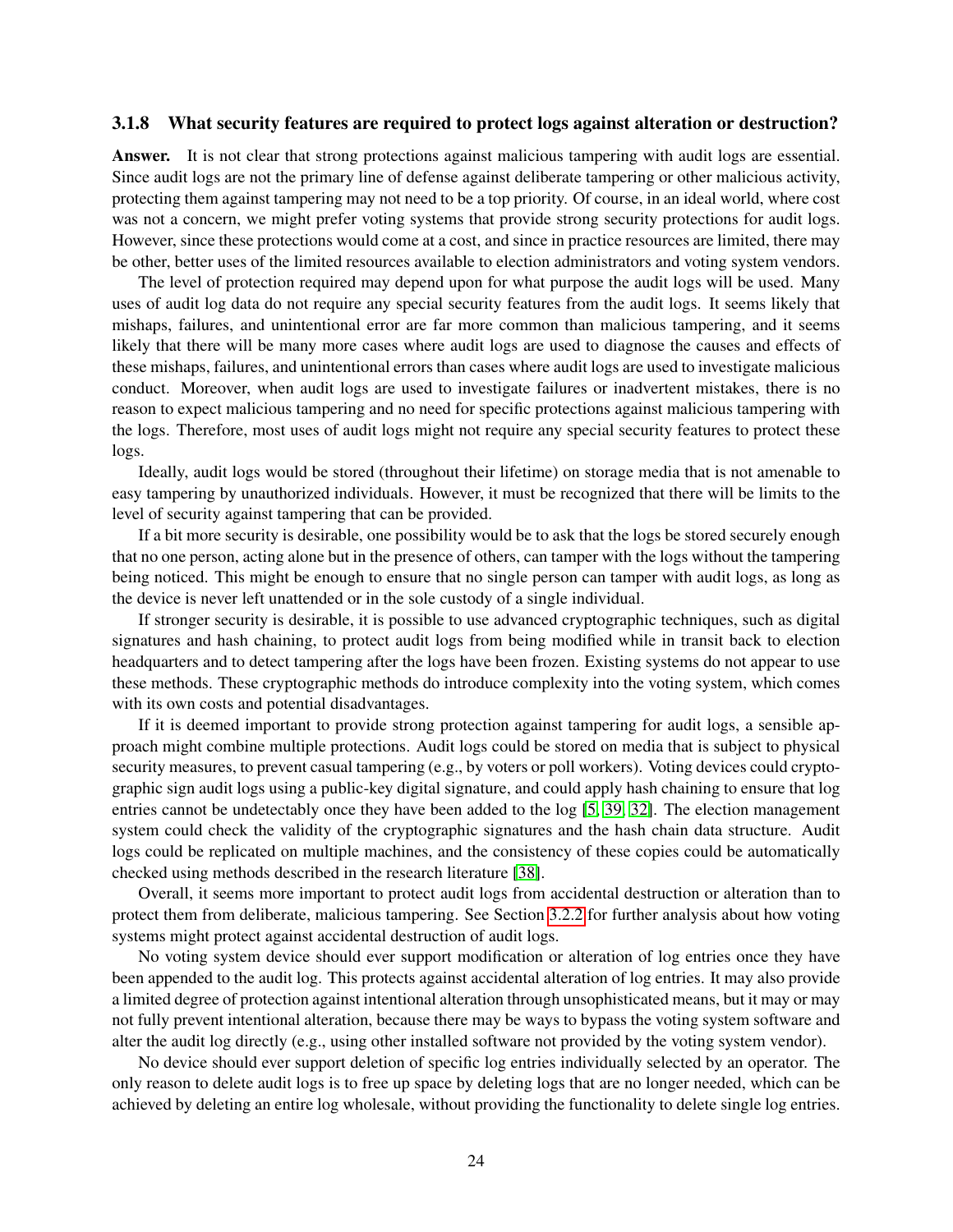The functionality to delete individual log entries destroys the integrity of the audit log as a whole and can be too easily abused.

#### <span id="page-25-0"></span>3.1.9 What audit log reports should a voting system be capable of producing?

Answer. As a rule of thumb, there is little point to an audit log that will never be examined; audit logs that no one ever looks at are of little benefit. Therefore, a voting system should ideally be able to produce reports that assist audit log users in making good use of audit logs.

To facilitate post-election investigations, a voting system should at a minimum be able to produce the following reports:

- Audit log export. It should be possible to export all of the audit logs to an open format, suitable for use and analysis by others. See Section [3.2.3](#page-30-0) for further discussion of how this can be best achieved.
- Vote tallies report. It should be possible to produce a report, listing the vote tallies for each candidate, broken down by precinct. It should be possible to further break down these tallies in each precinct into several categories: e.g., ballots cast at the polling place on election day; absentee ballots cast separately; provisional ballots cast at the polling place and accepted later. This report should be available in an open format, suitable for use and analysis by others. See Section [3.2.3.](#page-30-0)

Preferably, a voting system should also be able to produce the following reports:

- Anomaly report. It should be possible to produce a report summarizing any anomalous events that appear in the audit logs. This might include machines that were opened substantially later than the official time when polls should open; machines that were closed earlier than the official time when the polls close; cases where poll workers printed results reports early (before the closing time); or any sequence of events that should be impossible or that indicate a failure of procedure or equipment.
- Machine allocation report. It should be possible to produce a report indicating, for each voting machine, which precinct or polling place it was assigned to. This report should be available in an open format, suitable for use and analysis by others. Such a report would be helpful, because it provides a way to trace back any problems identified in the audit logs to the precinct or polling place that was affected.
- Cast vote records. It would be useful if the voting system could also export all of the cast vote records (also known as ballot images) to an open format, suitable for use and analysis by others. Each cast vote record should be traceable back to the machine on which it was cast. Of course, not all voting systems save cast vote records; for instance, many older precinct-count optical scan machines save only vote totals and not the individual cast vote records. Obviously, if the system does not record cast vote records, then it will not be possible to export them. However, export functionality should be provided for all cast vote records that are saved.

These reports would assist post-election investigations and forensic and diagnostic audits.

If we want election officials to be able to use audit logs for routine post-election assessment after every election, then election officials will need some way to obtain reports that analyze and summarize audit results. It is not clear to me what kind of summary information would be most useful to election officials. The best way to determine what kind of reports would assist election officials would be to involve election officials, who know what they would find useful, in a discussion with technical experts who are aware of what could feasibly be provided. While I am not qualified to determine what election officials might find useful, here are some possible audit log reports that a voting system could potentially produce: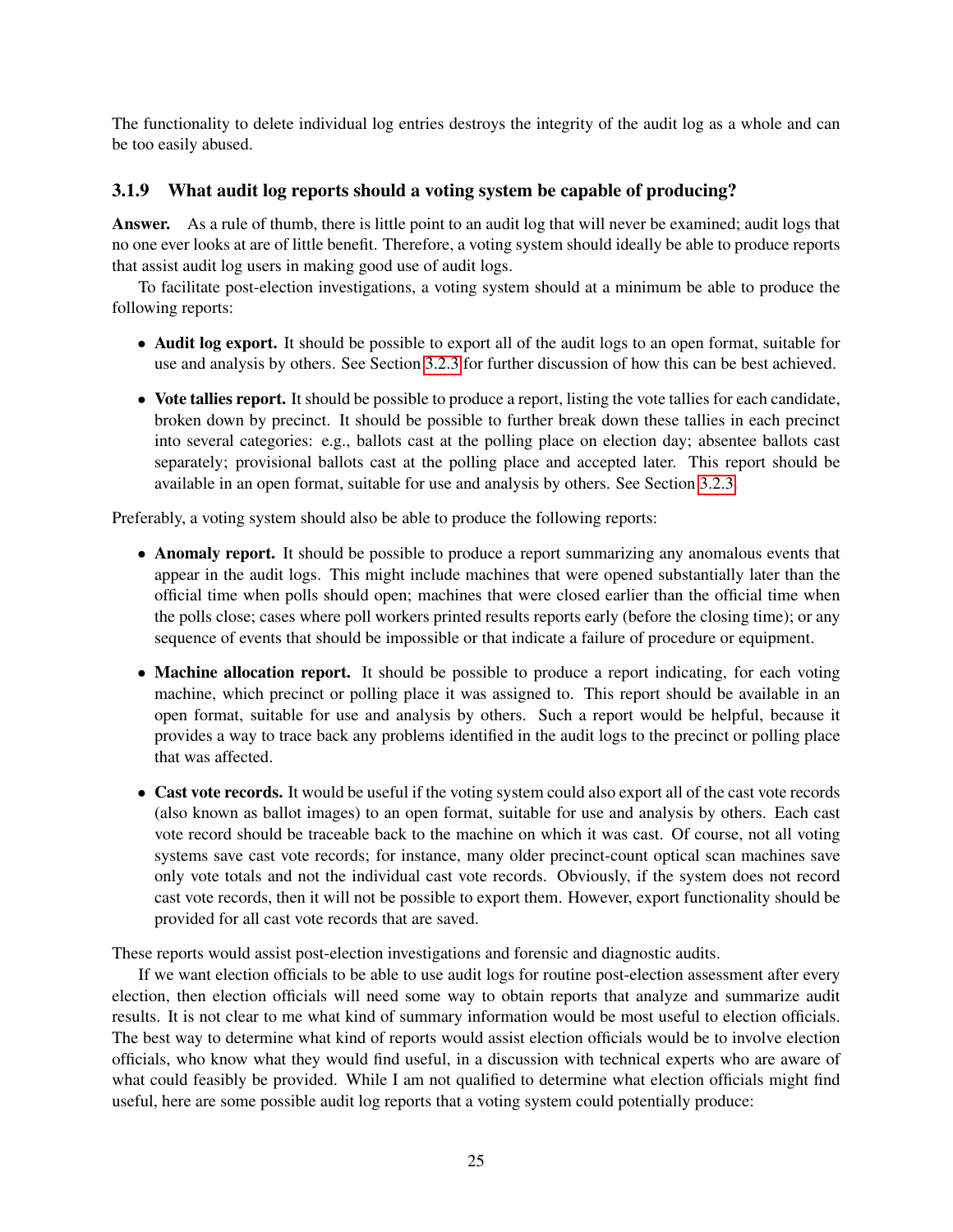• Polls opening/closing times. It would be possible to produce a summary report that provides statistics on the time at which the polls were opened and closed in each polling place, according to the audit logs produced by polling-place devices. Such a summary report might identify the number of machines or polling places where the polls were opened at least 30 minutes after the official election start time, and where the polls were closed before the official election closing time, so that officials can gain a sense of how widespread problems with opening/closing the polls may have been. The report might optionally list those precincts, so that officials could look into those precincts and use this information to identify sites where poll workers struggled to meet their duties.

The summary report could also provide a histogram or chart of the poll-closing time, according to audit logs from devices in each precinct. This information might provide a way to get a feeling for how many polling sites had to stay open late to meet voter demand, and how long lines were at the official time for closing the doors to the polling site. Thus, such a report might be helpful for making decisions about where to allocate machines in future elections.

- Machine failures. Analysis of the audit logs can identify some kinds of problems with voting machines, such as voting machines that are turned off before the close of polls (e.g., because they were not working properly) or voting machines that experienced a low-battery condition. A summary report could list how many precincts experienced problems with their machines, and identify the precincts that experienced the most severe problems (e.g., that had the greatest loss of machines, as a fraction of their total allocation, over the greatest period of time). While this would not identify all machine failures, it might identify some kinds of failures.
- Detection of anomalies. It might be possible to build an audit log analysis tool to identify anomalies in the audit logs: e.g., machines whose audit log entries appear anomalous and out-of-the-ordinary for what would be expected during normal operation. It might be possible to produce a summary report identifying those precincts and machines, so that election officials can investigate further, e.g., by checking for trouble reports from poll workers and looking through the materials collected from that polling place for any evidence of problems.
- Mismarked ballots. For a precinct-count optical-scan system, if the audit logs record an event each time the scanner detects a mismarked (e.g., overvoted) ballot and returns it to the voter, it would be possible to produce a summary report identifying the rate at which this occurs. If the audit logs also record an event if the voter or poll worker chooses to override the warning from the scanner and submit their ballot anyway, it would be possible to produce a summary report identifying the rate at which the scanner's warnings are overridden and kicked-back ballots are re-submitted. This might provide some insight into poll worker behavior. Many jurisdictions train poll workers to encourage voters to re-mark their ballot if the ballot is rejected by the scanner. The summary reports mentioned above might provide some indication about the extent to which this training has been successful.
- Compliance with certain procedures. It may be possible for analysis of audit logs to produce a crude measure of the extent to which poll workers have followed certain procedures. Poll workers are required to follow many procedures; in some cases, violations of these procedures leave a telltale sign in the audit logs. For instance, as mentioned above, if poll workers are unable to set up a voting machine on time, or if a machine is shut down early, this will be apparent in the audit logs. As another example, as mentioned above, if poll workers are not consistently encouraging voters to re-mark ballots kicked back by a precinct scanner, but rather are simply overriding all machine warnings as a matter of course, this may be detectable from the audit logs. Also, at the end of the day, poll workers are usually required to print at least two copies of the summary report (one for display outside the polling place, one for return to county headquarters); if poll workers fail to print the required number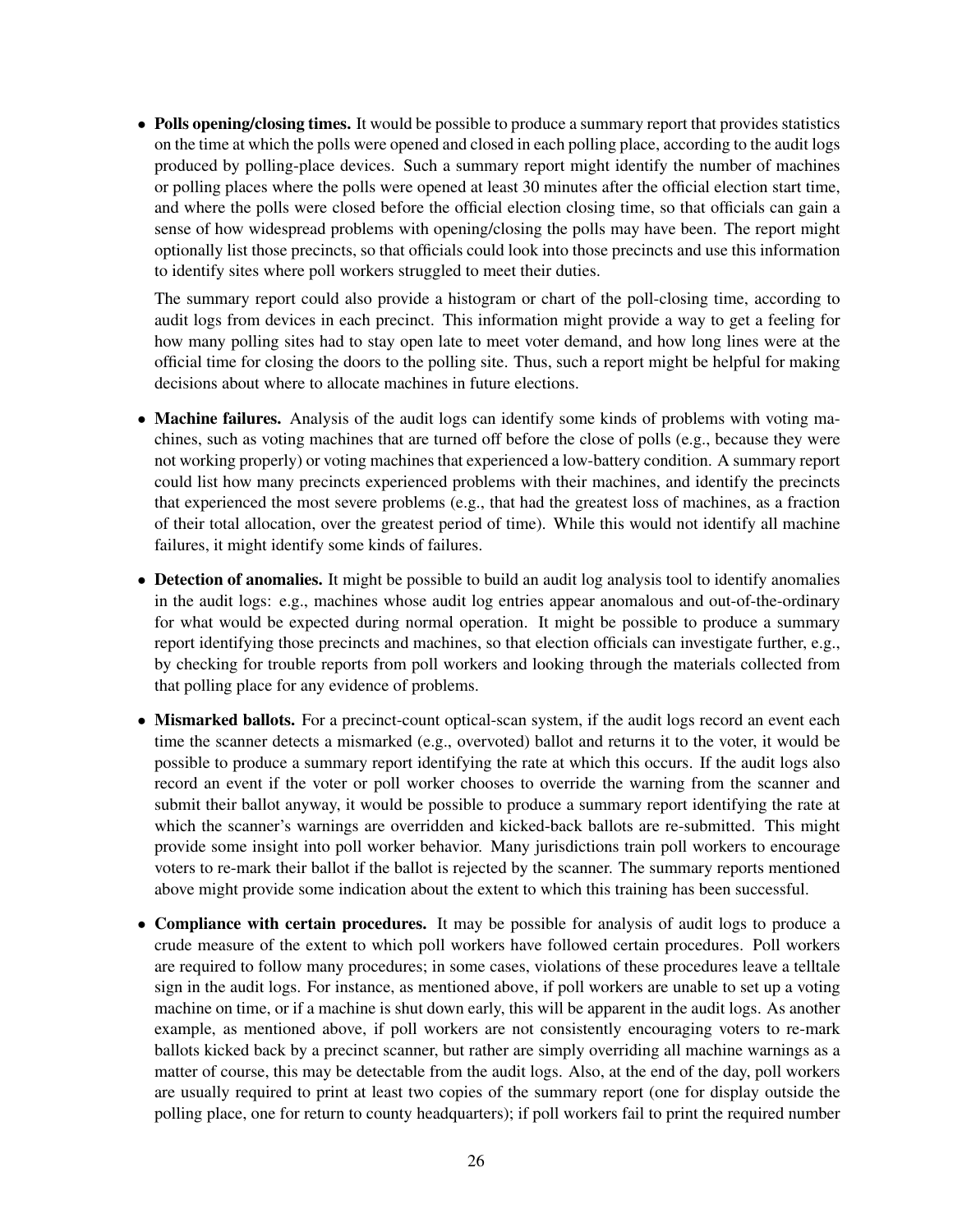of summary reports, this may be discernable from the summary report. Alternately, if poll workers improperly print summary reports early, before the close of elections, this may be detectable from the audit logs. As a fourth example, in California several voting systems are subject to a special use condition: counties may provide an accessible DRE machine in each precinct for voters who are unable to vote on paper ballots, subject to the requirement that if at least one person votes on the accessible DRE, then poll workers must ensure that a a minimum of five people vote on the DRE. It would be possible to discern from audit logs whether this use condition has been met.

Based upon these indicators, it would be possible to construct a metric that aggregates these indicators of procedural failure to obtain a numerical score for each polling place. A summary report could then summarize these scores by precinct, perhaps displaying a color-coded map where colors are used to indicate the score for each precinct. A summary report could also indicate which procedural requirements are most consistently followed and which ones are most frequently violated. Election officials could conceivably use this metric to assess poll worker effectiveness, perhaps paying a bonus to poll workers at precincts where the score was above-average, or perhaps targeting those poll workers as a top priority for recruiting in future elections.

It is not clear whether this concept would be useful or advisable. Audit logs can only provide a narrow and limited view into the effectiveness of poll workers. Also, audit logs provide visibility into compliance with only a small fraction of the procedures that poll workers must follow, so this metric would necessarily be crude and limited in applicability.

• Misuse by election staff. A summary report could flag signs of misuse by operators of the election management system, if any are present in the audit logs. For instance, some jurisdictions have regulations prohibiting election workers from printing or accessing vote tally reports before the close of polls on election day. If the election management system's audit log records all accesses to vote tally reports, then it would be possible for an audit log analysis tool to check for any sign that workers have violated this regulation, and if so, highlight that fact in a summary report produced by the county's chief election officer.

As another example, many jurisdictions have a policy that each election worker must sign into the election management system using their own computer account, to provide accountability. If the audit logs indicate that a single person was simultaneously signed in from more than one machine, and both sessions were concurrently active, this could potentially indicate a violation of that policy. (It could also be benign.) A summary report could identify any detected instances of simultaneous logins.

It might be useful if the voting system could provide an activity report summarizing the activities of each of the authorized operators of the election management system. Such a report might summarize the categories of functionality accessed by each individual (e.g., election definition, ballot layout and design, report generation) as well as the type of access (e.g., read-only access vs. write access) to that functionality. The report might also summarize the dates and hours of activity for each worker, providing a way for the chief election officer to see at a glance which workers have accessed the system and perhaps to detect any irregular accesses.

• Machine allocation. It might be possible to infer some information about the degree of utilization of the machines in each polling place, identifying polling places where the machines are especially heavily utilized or especially lightly utilized. For jurisdictions that use DREs as their primary means of voting, this information might be helpful in adjusting the allocation of machines to polling places in future elections.

Typically, audit logs from voting machines identify the time at which each ballot was cast. From this, it should be possible to estimate the rate at which ballots are cast at each machine, and how this rate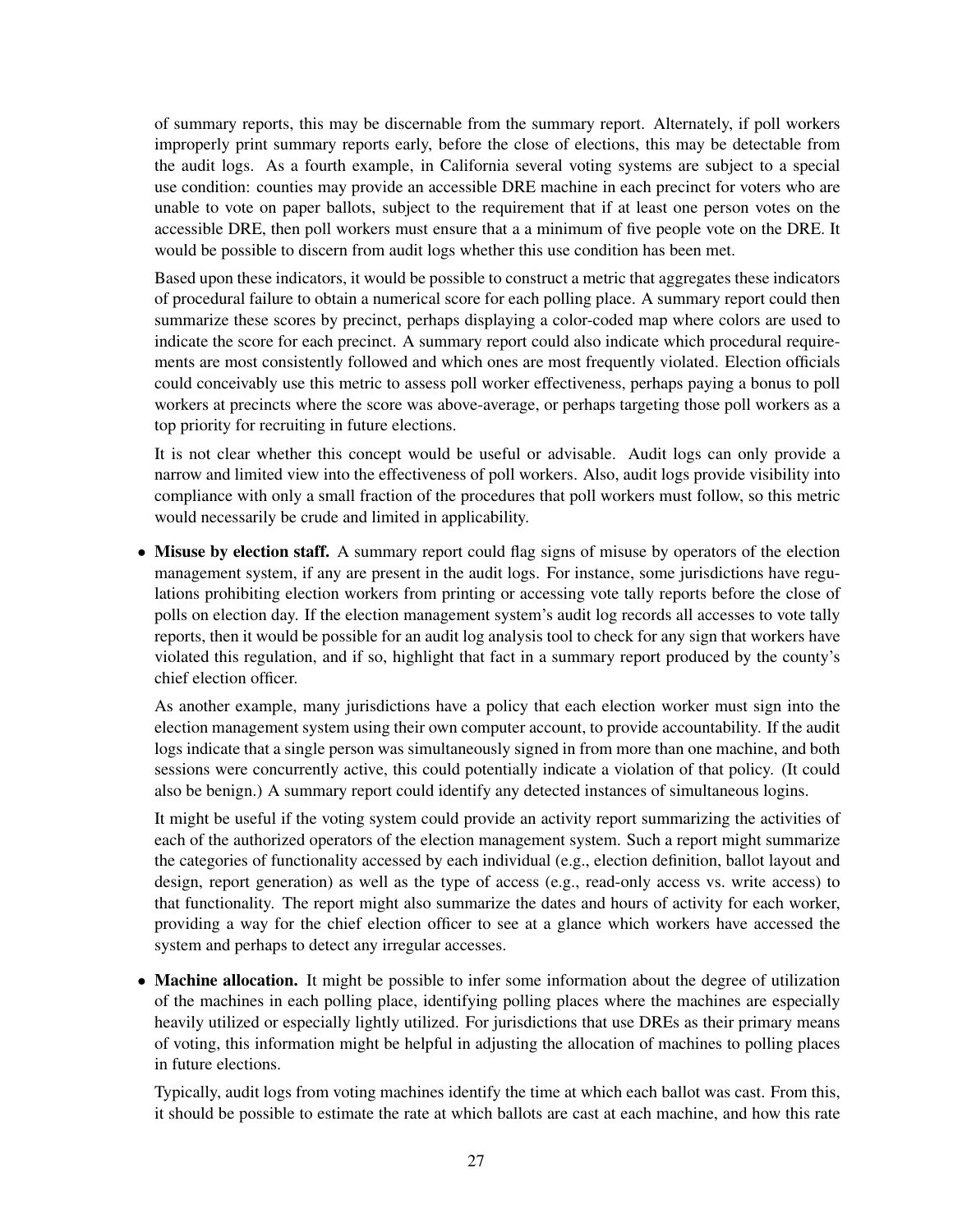varies throughout the day. For instance, it would be possible to identify the times of peak utilization and the duration for which each peak-utilization period lasted. If most polling places experience a peak from 7am to 8am, but at one polling place the utilization rate for each of the machines in that polling place remains at its peak from 7am to 9:30am, that might be a sign that the polling place might benefit from more machines. Conversely, if the utilization rate at one polling place remains consistently low, that might be a sign that the polling place might have received more machines than needed—or it might be a sign that the voter sign-in process was overwhelmed and more poll workers would have been useful.

This concept is highly speculative and to my knowledge has never been tested. While it is plausible the additional information provided by audit logs might improve the ability to refine the allocation of machines, I am not aware of any test to see whether this is indeed the case or not.

I emphasize that many of these possibilities are speculative and have not been carefully tested. Also, I do not know whether any of these kinds of reports would be useful to county election officials or not. I am not suggesting that a voting system needs to support all of these reports, or that failure to support these reports makes a voting system deficient. Rather, the list above is intended to serve as a sample of some ways that appropriately designed summary reports might be able to assist election officials in their duties.

#### <span id="page-28-0"></span>3.1.10 What features are necessary/desirable to make audit logs usable?

Answer. The answer depends upon the category of user who will be using audit logs:

- Election officials. Election officials will probably need tools to analyze and summarize the audit logs for them. Audit logs contain a great deal of raw data, which is unlikely to be directly useful to election officials in its raw form. For this reason, the most important feature to election officials will probably be the availability of summary reports, such as those discussed in Section [3.1.9,](#page-25-0) which extract actionable information from the raw audit logs.
- Citizen observers. Members of the public and election observers will probably have two essential needs. First, they will need access to the audit logs. This means that audit logs must be designed so that they can be safely released to the public, and the voting system documentation must clearly state that this is the case, so that election officials feel comfortable giving observers access to the audit logs. This may be a significant barrier with existing systems.

Second, audit log data will need to be available in an open format that is suitable for use and analysis by others. See Section [3.2.3](#page-30-0) for discussion. Observers might need documentation on the format of this file and the meaning of codes and fields in this file, if they are not self-documenting.

Observers will likely benefit from access to any part of the voting system documentation or Technical Data Package that discusses audit logs.

Observers will likely find it very helpful to have access to the kinds of reports mentioned in Section [3.1.9](#page-25-0) as useful for post-election investigations.

Observers might find it useful to have tools to analyze and summarize the audit logs. However, I do not classify this as a necessary feature: technically sophisticated observers may be able to develop some of those tools on their own, even if they are not provided as part of the voting system.

• Election contests. In litigation over election outcome, it is likely that candidates will hire election lawyers and expert witnesses to analyze the evidence for them. These individuals will share all of the concerns as citizen observers: they will need full access to the audit logs, in an open format amenable to analysis. They will also likely need access to the reports mentioned in Section [3.1.9](#page-25-0) as useful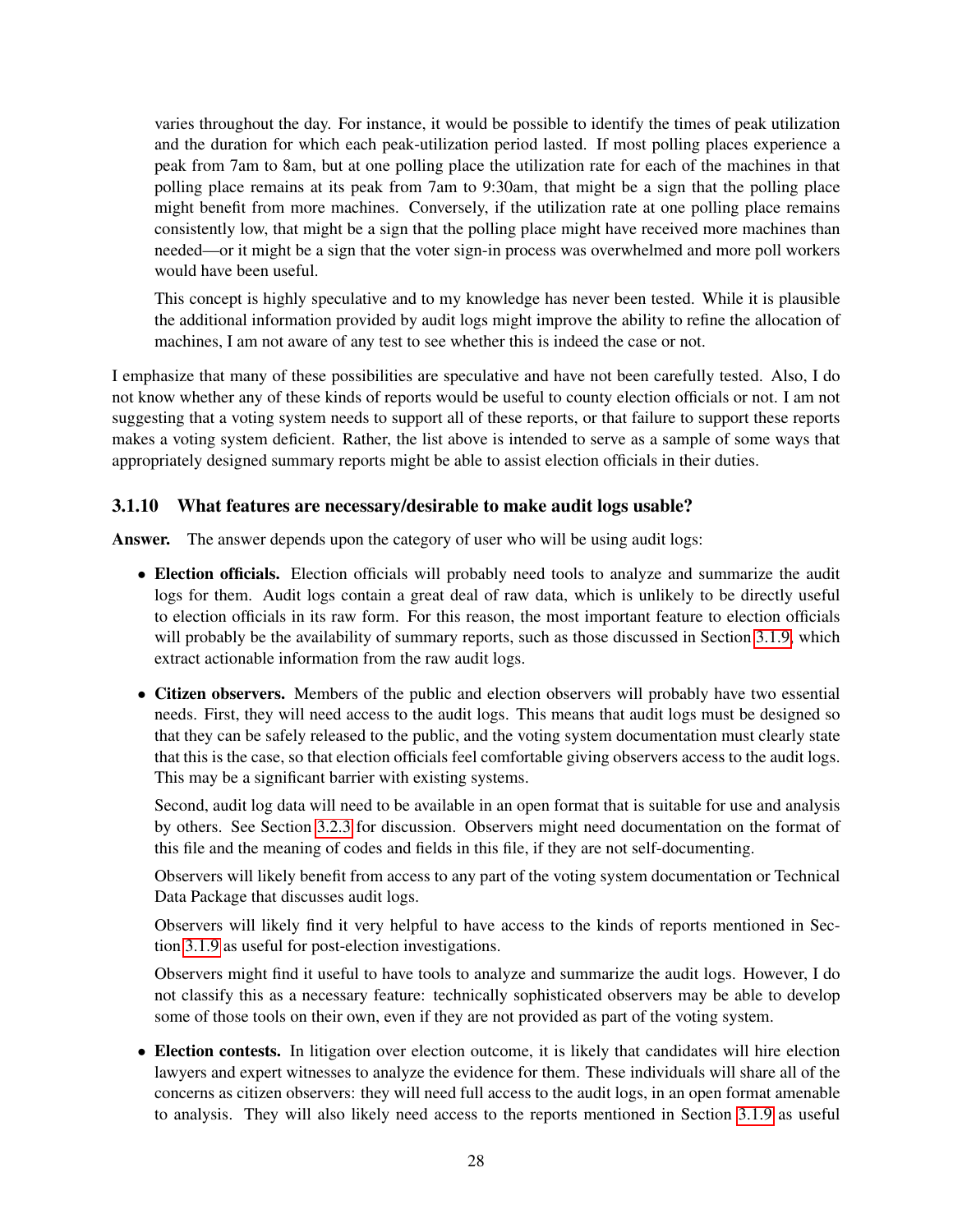for post-election investigations. They might find log analysis tools useful, but their expert witnesses might also develop their own custom tools in any case. Litigators may have other concerns that I am unfamiliar with.

• Criminal investigators and prosecutors. It is likely that criminal investigators and prosecutors will share many concerns with election litigators: they will need complete access to the logs and all election-related records, in a form that is suitable to analysis, and they may need system documentation relating to the audit logs and other reports.

Criminal investigators might need access to much more than just the audit logs: e.g., all electronic records on the election management system, operating system logs (not merely those generated by the voting system itself), video camera surveillance records, and possibly more. It is conceivable that criminal investigators might prefer to seize the entire election management system, or make their own bit-for-bit copy of its hard disk, rather than relying upon election officials to produce reports for them. Criminal investigators may also have concerns regarding the chain of custody and authentication of the records. I do not have enough experience to predict how this might affect what features criminal investigators and prosecutors need the voting system to provide.

Because criminal investigators are trusted government employees, concerns about confidentiality of the information and whether it is safe to disclose to the public may be less relevant. I expect criminal investigators will demand access to unredacted audit logs.

#### <span id="page-29-0"></span>3.1.11 What features are necessary/desirable to make audit logs accessible to persons with disabilities?

Answer. For the kind of audit logs considered in this report, I would expect that no special steps will be necessary.

Voter-verified paper audit trails (VVPATs) also have the potential to raise accessibility concerns for voters with disabilities, but VVPATs do not fall within the category of audit logs considered here and thus are outside the scope of this study.

# <span id="page-29-1"></span>3.2 Additional considerations

#### <span id="page-29-2"></span>3.2.1 Audit logs should be a real-time, immutable, append-only log

The voting audit log should be stored as an append-only structure. As each loggable event occurs, an entry should be immediately and irrevocably appended to the append-only log on non-volatile memory. Each append operation should be irreversible. Log entries should be immutable: there should be no way to modify them after they have been appended to the log.

Audit log entries should be stored explicitly as soon as they occur. The contents of the audit log should not be inferred or computed post-facto from other data structures. Reconstructing or re-creating on demand a plausible sequence of events that could have occurred, inferred based upon the contents of other data structures (such as vote tallies), does not qualify as an append-only audit log; such an approach would eliminate many of the benefits of a true audit log.

#### <span id="page-29-3"></span>3.2.2 Audit logs should be protected from accidental destruction

To help prevent accidental destruction or deletion of audit logs, the voting system should avoid creating features that could potentially cause audit logs to be inadvertently deleted.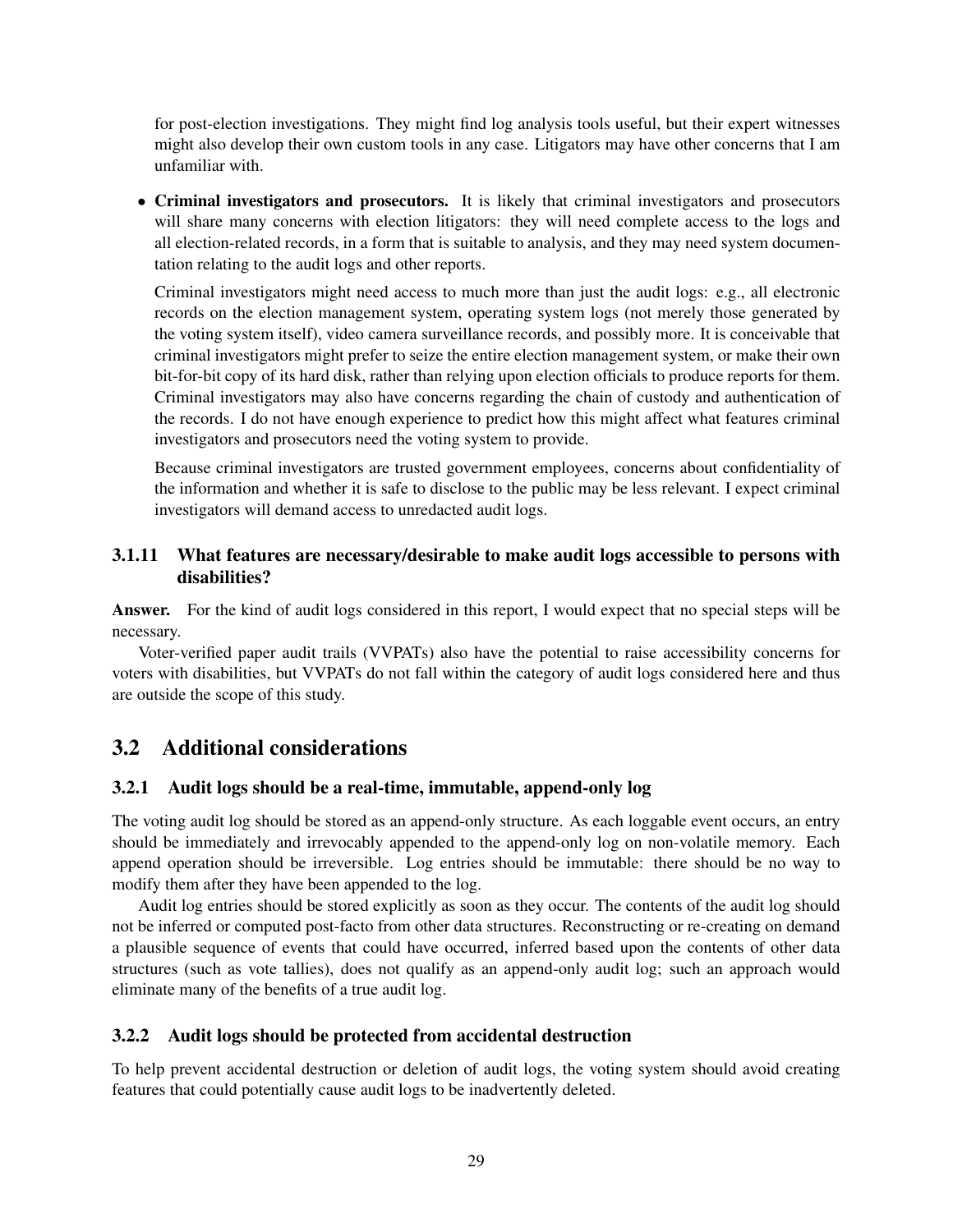One of the best ways to protect logs from accidental destruction is to follow a general principle of striving to avoid ever deleting audit log data. Audit logs should be append-only; voting system software should be written to prevent modifying or deleting individual log entries, and should be written to avoid deleting log data except where necessary. The one case where it may be necessary to delete audit log data is where the storage medium does not contain enough space to store audit log data from past elections. This seems unlikely to apply to election management systems.

Given modern technology, as far as I can tell there appears to be little or no reason to ever delete audit logs stored on a central election management system. Based on audit log data I have been able to obtain, I estimate that it takes on the order of magnitude of 1 Megabyte of storage per election to store all of the audit logs from all polling-place devices, if stored in compressed form. Today, hard drives cost about \$0.10 per Gigabyte, or about one-hundredth of a cent per Megabyte—which corresponds to a cost of about onehundredth of a cent per election to store a copy of the audit log data on the election management system. Consequently, the cost of storing a copy of all audit logs, from every election ever conducted using that system, on the election management system appears likely to be negligible. Based on this, I conclude that there may be no need to ever delete audit log data from election management system machines.

Therefore, it appears that election management software could plausibly be designed to avoid deleting or modifying of audit log data under any circumstances. In such a design, software developers would deliberately avoid introducing any feature for deleting the audit logs; that simply would not be a supported operation. Such a design would help avoid prevent accidental destruction of audit logs.

In contrast, there is a good justification for components with limited storage capacity to support deletion of audit log data. In currently deployed voting systems, many polling-place devices—including precinctcount optical scan machines, touchscreen machines, and voter card activators—have only a limited amount of non-volatile storage, and the amount of storage in these devices cannot be easily upgraded. However, it might be possible to provide several protections against unintentional deletion of audit logs on these devices. Some devices could be programmed to always save audit logs from the last election in addition to audit logs from the current election. In some cases, it may be possible to design the devices to only allow deletion of the audit logs after the audit logs have been uploaded onto the central election management system or exported for transport to the election management system. Another possible approach might be to always retain audit logs on the device for at least 22 months, or until the device uploads its logs to the central election management and receives an acknowledgement from the election management system that those logs have been received and archived. These features might help prevent accidental destruction of audit logs.

Voting system evaluators may want to check whether polling-place devices expose any functionality that would allow poll workers or rovers to delete audit logs. If they do, it may be prudent to examine carefully whether this functionality is necessary and appropriate. Giving poll workers and rovers the ability to delete audit logs increases the risk of accidental or improper deletion of audit logs. Given the experience in Webb County, Texas in March 2006 of voting machines whose votes and audit logs were deleted in the middle of election day, it seems reasonable to think carefully about what functionality is exposed on election day to poll workers and rovers. It may well be safer to design voting systems so that audit logs can only be deleted by county election workers, and not by poll workers or rovers.

#### <span id="page-30-0"></span>3.2.3 Audit logs should support open file formats

To enable third-party analysis of log files, it is important that audit logs be available in an open file format. By open file format, I mean a file format that can be read and parsed without proprietary tools and without access to any proprietary or non-public information. Normally, this would mean that the file format is openly documented, or is so simple as to be self-documenting. If the voting system stores audit logs internally in a proprietary file format, it must provide some way to export all of that data into an open file format, without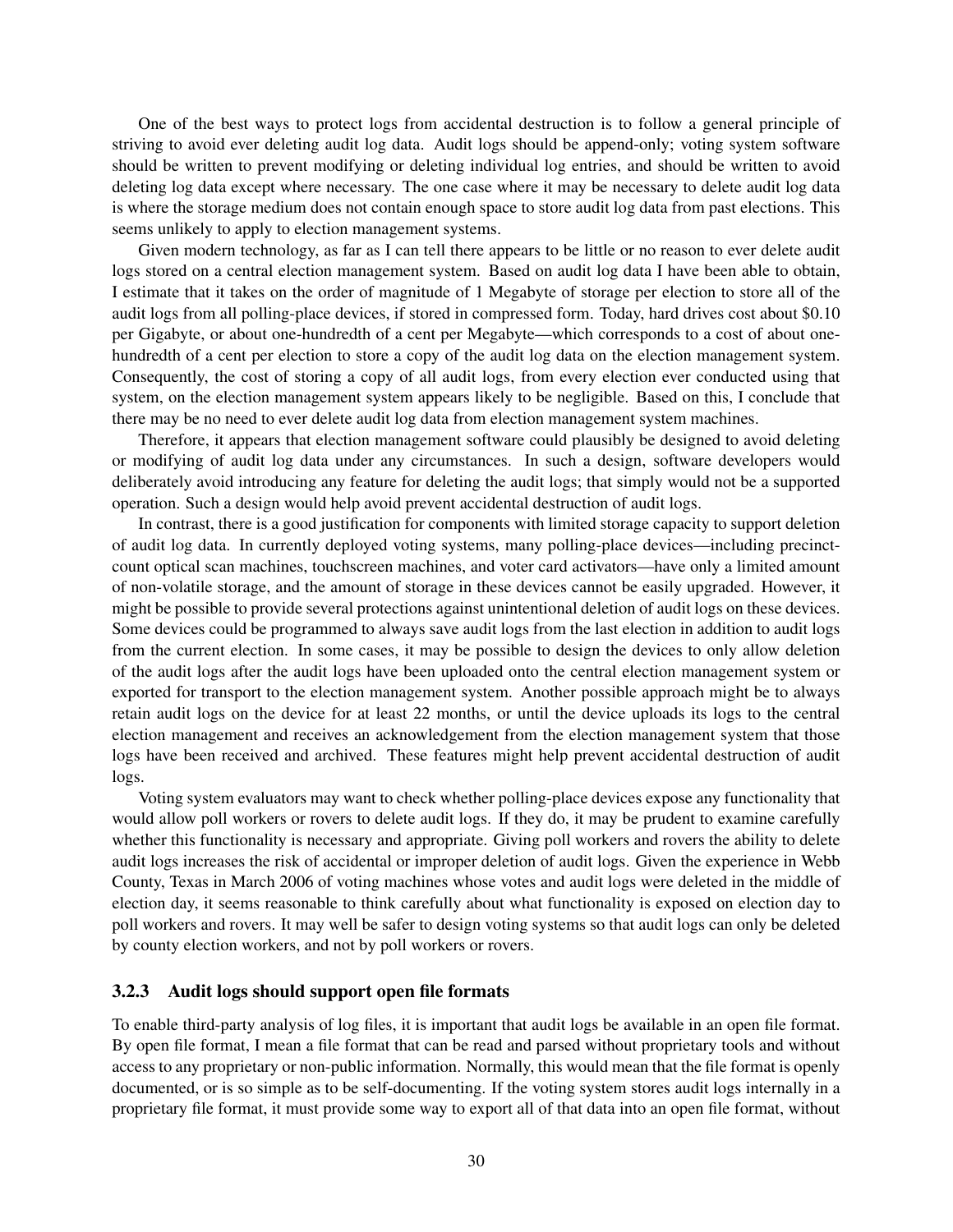loss of information.

Also, it is important that the data be available in a form that is amenable to automated analysis. It must be possible to build tools to read the audit log entries and programmatically analyze them.

For instance, suitable file formats might include a plain text file, where there are no undocumented codes or fields (for instance, each line of the text file might represent one log entry), an XML file, using a publicly disclosed schema (DTD) where the meaning of every tag and attribute is publicly documented, or a spreadsheet saved in CSV (comma-separated value) format, where the meaning of each column of the spreadsheet is fully explained in a public document. A PDF document is unsuitable, because it is not amenable to automated analysis: there is no easy way to extract data from a formatted PDF document. Similarly, a paper print-out, or a scan of a paper print-out, is unsuitable, because it is not amenable to automatic analysis.

Open file formats are beneficial for several reasons. First, if audit logs are to be disclosed to election observers, members of the public, election investigators, criminal investigators, forensic auditors, or others, then they will need to know how to interpret the data that is provided to them. The best way to do that is through an open file format. In this way, open file formats can promote transparency and make audit logs more useful to consumers of audit log data. Second, open file formats support interoperability: they enable third parties to provide audit log analysis tools that offer functionality not present in the software provided by the voting system vendor.

#### <span id="page-31-0"></span>3.2.4 Audit logs should be publicly disclosable

Audit logs should be designed so they can be safely disclosed to election observers and members of the public. They should avoid including information that cannot be publicly disclosed, whether for reasons of security or privacy. Publicly disclosable audit logs support transparency by enabling election observers to use the audit logs to gain insight into the effectiveness of the processes, procedures, and technology used in the election.

The format of audit log files must be documented in a specification that is freely available to the public. The meaning of all codes and log entries must be clearly explained. The audit logs, and accompanying documentation, must be designed to enable candidates, political parties, election observers, the media, and members of the public to understand and make sense of the audit logs. These specifications must also be detailed enough that individuals can develop their own software tools to parse and analyze the audit logs.

Professor Doug Jones recommends that all audit information should be made public, "with the exception of that information that can be shown to be a danger to the integrity of the election process". He further recommends that "security analysis of the voting system should clearly identify these specific pieces of information in advance of the use of that system" and that "the burden of proof should be placed on the election authority to demonstrate that nondisclosure is required, and the amount of material withheld and the duration of withholding should both be minimized" [\[28\]](#page-55-7).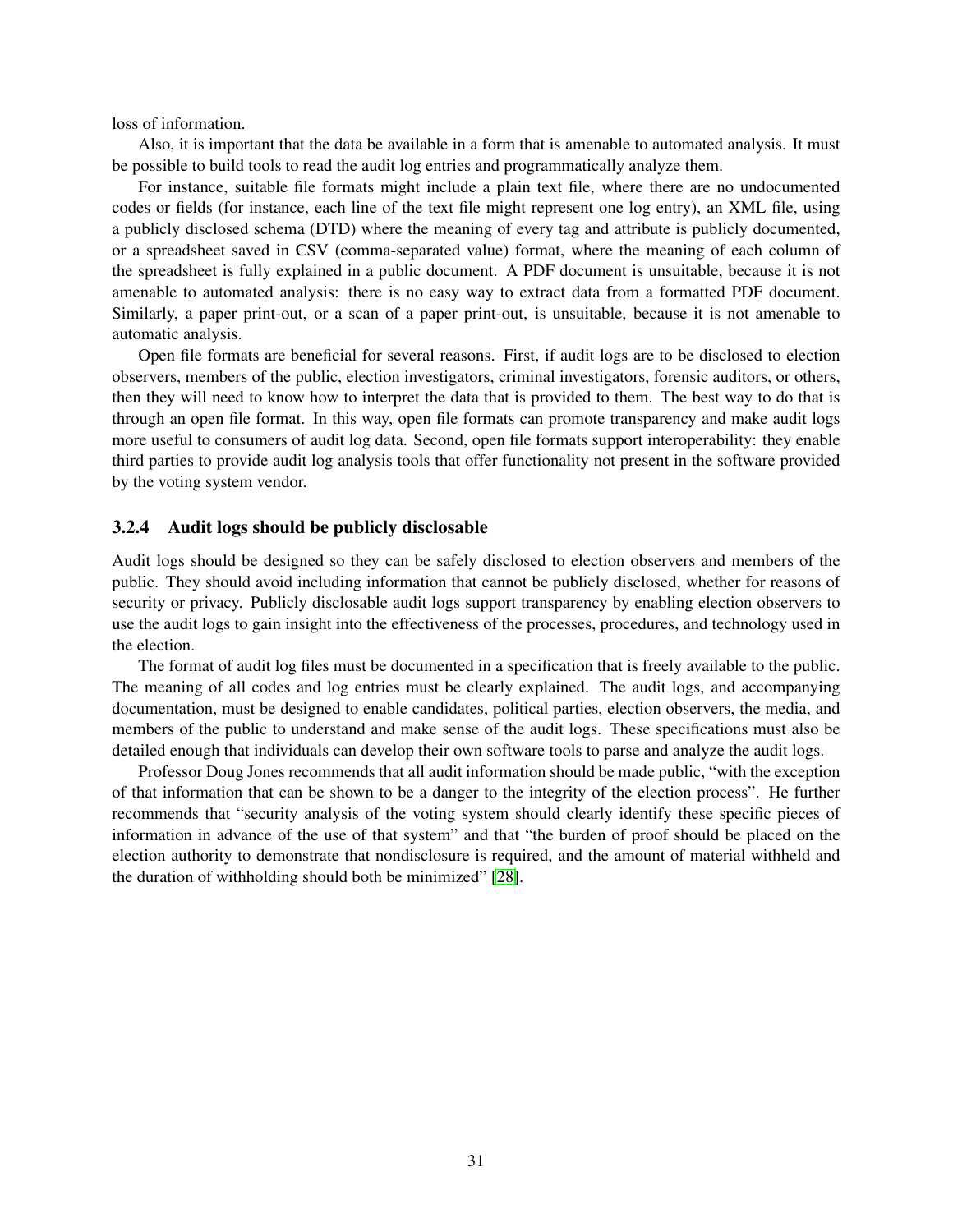# <span id="page-32-0"></span>Chapter 4

# Evaluation of existing systems

This chapter analyzes each voting system considered this study, to assess how well it meets the criteria listed in Chapter [3.](#page-14-0)

Caveats. This analysis is based solely upon review of the documents available to me, including questions submitted to the voting systems vendors and their responses and other public documents. I did not have access to a working voting system or audit logs produced by the voting system to test my hypotheses and conclusions. While I used my best professional judgement and examined these documents diligently, in many cases the nature of this study makes it difficult to draw definitive conclusions about these voting systems. Therefore, all conclusions and opinions expressed here should be viewed as tentative and unconfirmed.

This analysis is intended to assist in evaluating the extent to which existing voting system audit logs support the goals of public elections, and to identify ways in which future voting systems might potentially be able to improve this support. The purpose of this analysis was not to assign blame or liability or to pass judgement on the competence of voting system designers. Voting systems that are deployed and used today were designed many years ago. Since technology has advanced significantly since these voting systems were designed, and since our understanding of and experience with voting system audit logs has increased as well, some design considerations have changed over time, and the design choices that made sense at the time these systems were designed may no longer be the best choices for the future. As a result, it seems appropriate to evaluate today's voting system audit logs with an eye towards how well they meet their goals and how they might be improved.

## <span id="page-32-1"></span>4.1 Common features of all six systems

There were a number of features that appear to apply to every voting system I examined, or almost every voting system. In particular:

- None of the systems provided publicly available documentation on the format of audit log files.
- None of the systems provided tools to analyze the audit log files and produce useful summary reports highlighting the most important information in the logs.
- Based on the documents available to me, I did not see clear signs that the vendors had exhibited technical leadership to think through how voting system audit logs can be most useful and deliver this in their product. Instead, it appeared that vendors may have treated audit logs primarily as a compliance exercise, focusing on meeting the minimum requirements in the federal voting standards.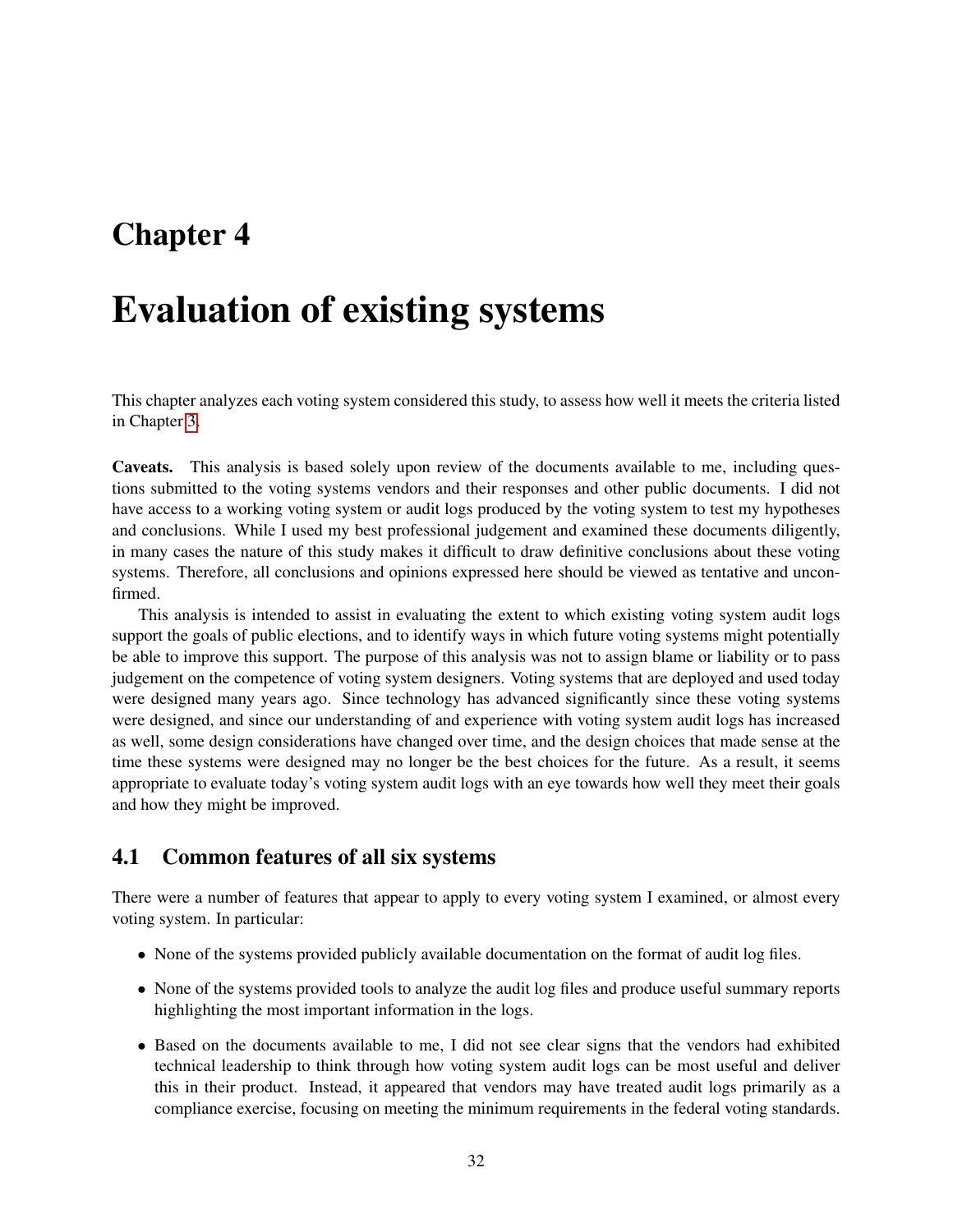This is not surprising, given commercial pressures and the structure of the voting system market; it is not surprising that commercial companies would focus on delivering what their customers are asking for. Nonetheless, my review of the documents available to me suggests that we should not look to the vendors alone as the source for vision and leadership on audit log functionality.

• In every system I examined, I expect that an operator who has authorized access to the election management system and is knowledgeable, motivated, and malicious may be able to bypass the security controls included in the vendor's election management software and directly access, modify, or delete audit log entries. Because election management systems are general-purpose PCs with the capacity to execute arbitrary code, and because COTS operating systems are generally not designed to protect against a malicious operator, I expect that an operator with access to the system can likely do anything that the election management software can do, including modify or delete audit logs. I am not aware of any simple or easy way to eliminate this shortcoming; this property appears to be a consequence of the way that these systems are designed and architected. If the voting system is designed and configured with sufficient care, it may be possible to prevent casual tampering and attacks by unsophisticated users, but on general principles I expect that it will be challenging to completely prevent attacks by knowledgeable, sophisticated users given the architecture of today's voting systems. These expectations are supported by the security analyses conducted as part of the California Top-To-Bottom Review. In particular, these reports concluded that trusted insiders would be able to bypass access control measures and tamper with audit logs and other system data for the ES&S [\[20,](#page-55-12) §3.9–3.11] [\[4,](#page-54-8) pp.8–9], Hart [\[2,](#page-54-9) §III.1] [\[26,](#page-55-13) §6.5, 6.6], Premier [\[1,](#page-54-10) §III.1.a–c] [\[9,](#page-54-11) §5.3], and Sequoia [\[8,](#page-54-12) §1.4, 3.3.1, 4.2.10] [\[21,](#page-55-14) §5.1] systems.

In a number of cases the vendor documentation appeared to be overly optimistic about the level of protection provided against these threats. In some places the documentation suggested that it would be impossible for operators to tamper with the logs. In my view, such assertions are dubious and should not be accepted without rigorous evidence. In some cases, vendor documents appeared to assume that if the log file format is not text-based, then tampering with or modifying audit log entries is not possible; however, this assumption is not justified.

It could be debated whether this shortcoming of the voting systems is serious or not. There are two reasons why this shortcoming may not be as serious as it sounds. First, most uses of audit logs are likely to concern technical failures or inadvertent mistakes. Second, today's voting system software is generally unable to prevent trusted insiders from taking many malicious actions anyway, including subverting the election management software or replacing it with malicious code; the consequences for audit logs seem relatively minor when compared to the other potential consequences of this property of today's voting systems. In those exceptional cases where malicious behavior by trusted operators of the election management system is suspected, voting system audit logs should not be treated as beyond suspicion.

# <span id="page-33-0"></span>4.2 DFM BCWin

Summary. Only limited information about the BCWin system was available to me, so I was not able to draw conclusions about the extent to which BCWin's audit logs meet the criteria for audit logs outlined earlier, or about the strengths and weaknesses of BCWin's audit logs.

Other notes. The BCWin system has never been submitted for review under the federal voting standards and I do not know whether it complies with the requirements governing audit logs found in the federal standards.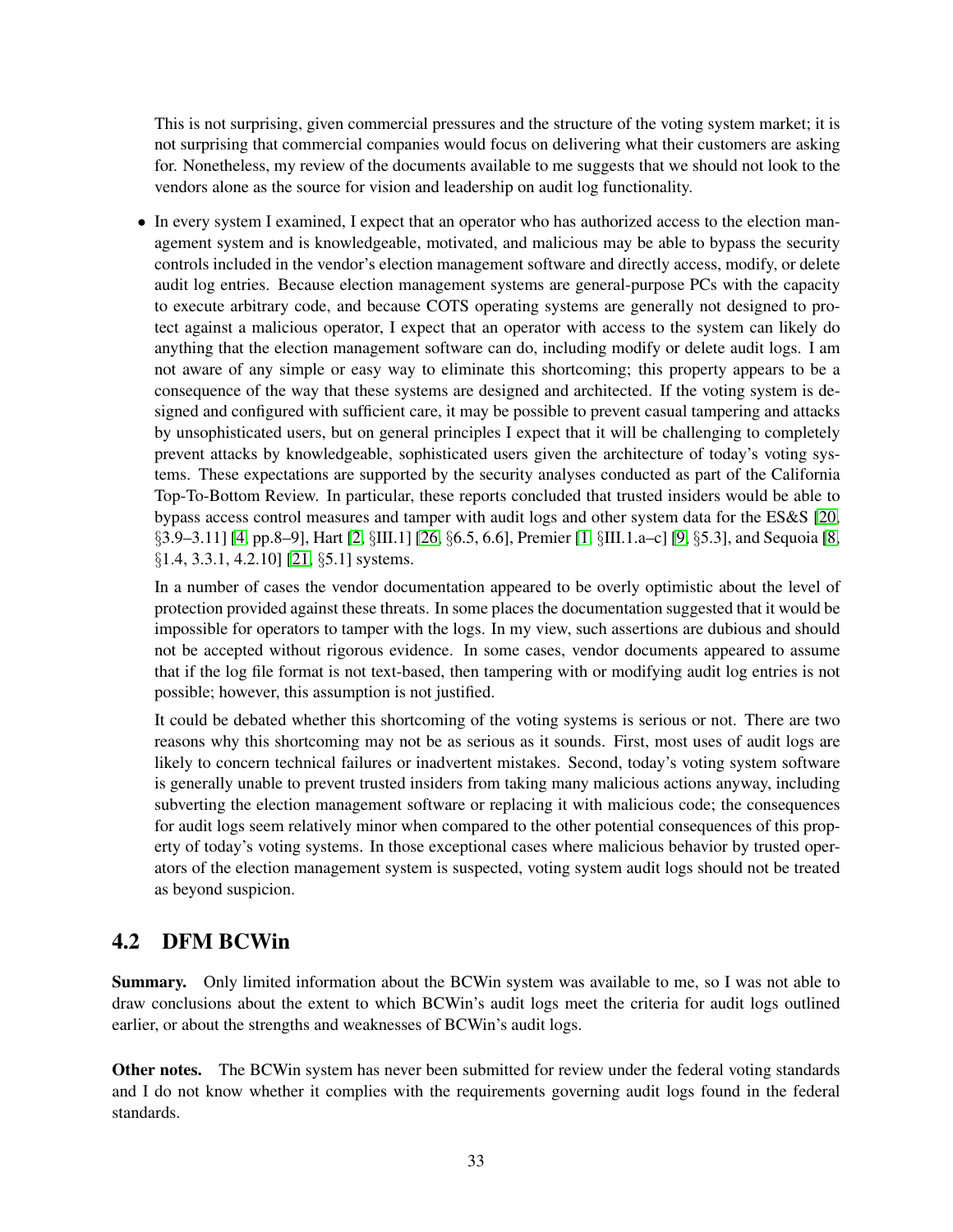BCWin stores its audit logs in a separate directory from the election database. The vendor mentions 6 audit logs: Card Reader Logs, Transmission Logs, Application Log, Utilities Log, Main Server Application Log, and Client Workstation Counting log. It is not clear to me exactly where these are stored. I was not able to determine whether the BCWin documentation describes how to back up audit logs, and whether all 6 logs are archived as part of the ordinary, documented method for archiving the election database.

It is not clear whether documentation about the design, characteristics, and format of the BCWin audit logs exists. In response to a request for "any manuals or other written materials available to technicians and programmers concerning the characteristics and use of audit logs", the vendor responded "N/A."

## <span id="page-34-0"></span>4.3 ES&S Unity

Summary of strengths. All major system components generate audit logs. The ES&S system incorporates a separate component specifically dedicated to managing audit log files produced by certain election management software components.

The ES&S system appears to have good support for managing audit logs from iVotronic DREs and exporting the audit logs and ballot images (cast vote records) from iVotronics into a text format that is amenable to third-party analysis. However, the iVotronics are not presently used in the State of California.

Summary of weaknesses and concerns. The ES&S system does not appear to provide good support for collecting, managing, analyzing, archiving, and exporting audit logs from the M100 precinct scanner, M650 central scanner, and AutoMARK ballot marking device. As far as I could tell, it appears that the system does not automatically upload audit logs from these components to the central election management system, as part of routine operation. The system does not provide functionality to analyze or summarize the audit logs.

Many of the ES&S audit log files are recorded in a proprietary format that is not publicly documented, and in several cases, the file formats do not appear to be documented even in the confidential TDPs. I was not able to find any documented way for a county to export audit logs from the M100 precinct scanner, M650 central scanner, or AutoMARK ballot marking device into a text format that is is amenable to third-party analysis.

Detailed analysis. The ES&S system includes a separate component, the Audit Manager, specifically for managing audit logs. This component can be used to view audit logs, print them, or export them to a CSV-formatted spreadsheet [\[40,](#page-56-9) §2.5.6]. The ability to export to CSV format is a strength of the system.

I was not able to determine from the documentation whether logs from all polling-place devices are normally uploaded to and available from within the Audit Manager; there was no indication that they are. It appears that the Audit Manager can only be used to access audit logs generated by the Election Data Manager (EDM) and ES&S Image Manager (ESSIM) components, and in particular, the actions taken by users of the EDM and ESSIM components. I was not able to find any sign that the EDM audit logs include logs generated by the M100 scanner, M650 scanner, or AutoMARK ballot marking device.

The ES&S Audit Manager specification is marked "Company Confidential." I was not able to find publicly available documentation on this system component. In my view, this is a weakness in the system documentation.

Based upon review of the ES&S TDPs, it appears that the system creates many different log files, each with its own file format:

• The M650 central scanner creates .LOG files holding the M650 audit logs. The software specification for the M650 scanner in the TDP provides a lengthy list of the possible types of log entries, with a brief explanation for each; this is a strength of the documentation.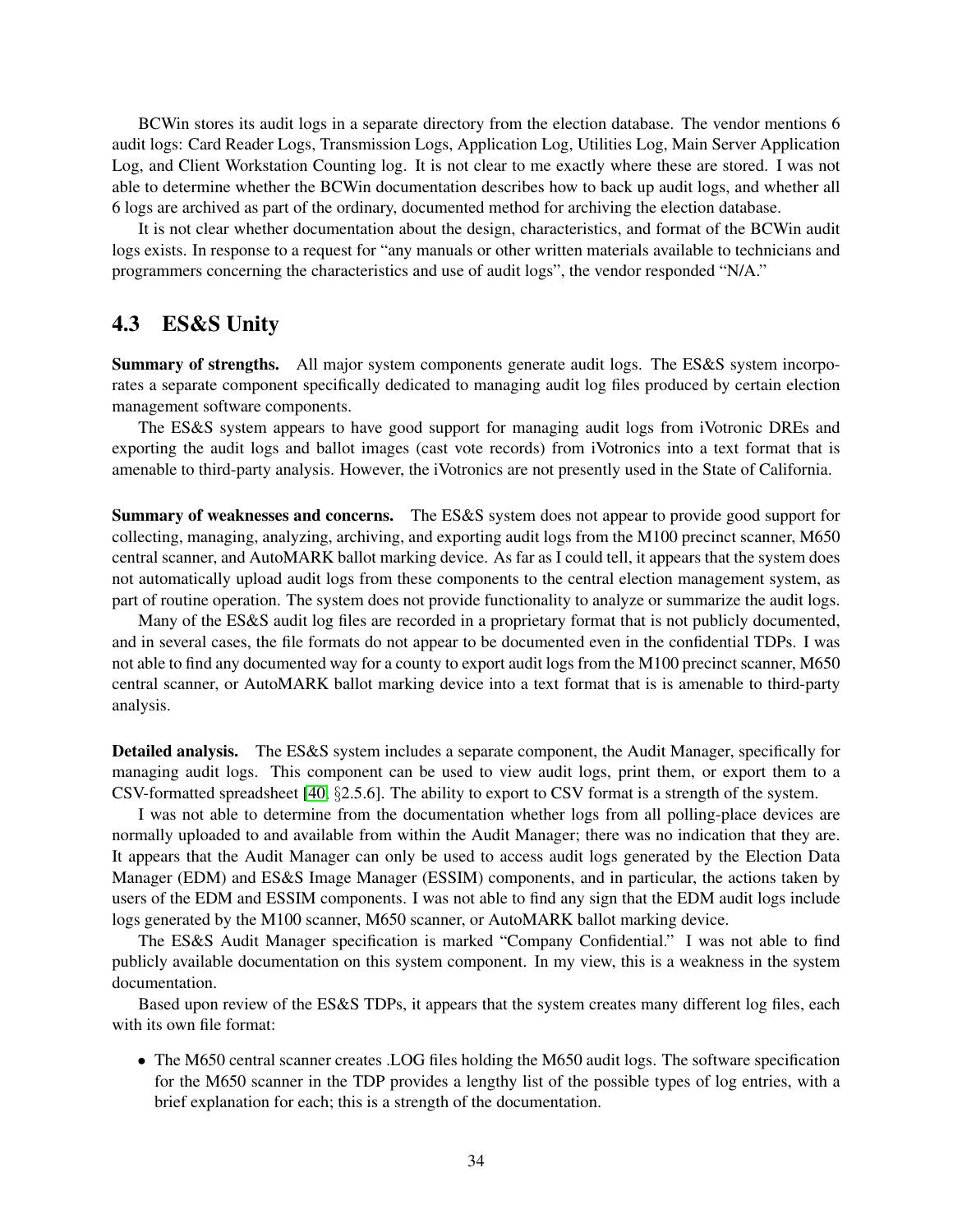The M650 .LOG files are apparently saved in an "encoded format", but the format is not specified in the TDPs. ES&S explained in response to questions from the California Secretary of State's office that

*ES&S:* [The .LOG file] is not a text file but an encoded file that requires an algorithm to decode it. The only available ES&S software that can print this log is the M650 itself.

In my view, this is a weakness in the M650.

Based upon M650 system documentation, it appears that the M650 can print the decoded audit logs but cannot export them to a file for third-party analysis or upload them to the central election management component. In my view, this is a weakness in the M650.

• The M100 precinct scanner stores audit logs in a binary format on the PCMCIA memory card inserted into the M100 scanner. The file format is documented in the software specifications for the M100 scanner [\[41,](#page-56-10) pp.151–155], but the file format would not be self-evident without access to the specifications. The M100 software specifications are not marked "Company Confidential".

Log entries are stored as code numbers. I was not able to find documentation of all possible codes and their interpretation. Without documentation of the file format and the meaning of codes, it would very difficult to make sense of these log files. The M100 software specifications reference the documents "Election Generating Software Error Messages" and "Precinct Ballot Counter Error Messages" as specifying the possible error messages, but I was not able to find those documents. ES&S writes:

*ES&S:* For the M100 there is no file structure used on the M100's PCMCIA card. There is a binary image on the card that contains the election definition, the results, and the log information. All are embedded in the data structure of the image. The firmware and the applicable software that reads the card analyzes the header information looking at field sizes to determine data locations.

I was not able to determine whether the ES&S system comes with any tools to decode the M100 audit logs and export them into an electronic format amenable to automated analysis.

- The Data Acquisition Manager (DAM) creates .SUV, .SPR, .SPH, .SPM, and .SVI files holding various kinds of log data. These files are apparently stored in a text-based file format, though the documentation available to me does not appear to provide examples of these files.
- The Election Reporting Manager (ERM) apparently stores audit logs in .ALG files. According to ES&S:

*ES&S:* The log file is not in textual form and is created by the COBOL runtime which encodes the stored information. It requires the COBOL to interpret the stored data.

It is not clear whether there is any way to export the entries in this file into a format that can be interpreted by others. The TDP contains a section that purports to document the .ALG file format, but I was not able to understand the contents of that section. I infer that it probably would not be possible for customers to make sense of this file on their own, without ES&S's assistance. In my view, this is a weakness in the system.

Apparently, there is also a System Log and a Manual Entry Log. It is not clear what the System Log stores. The Manual Entry Log is described as listing "all the totals entered or changed manually." These two files appear to be stored in a text format, but no sample log files were provided in the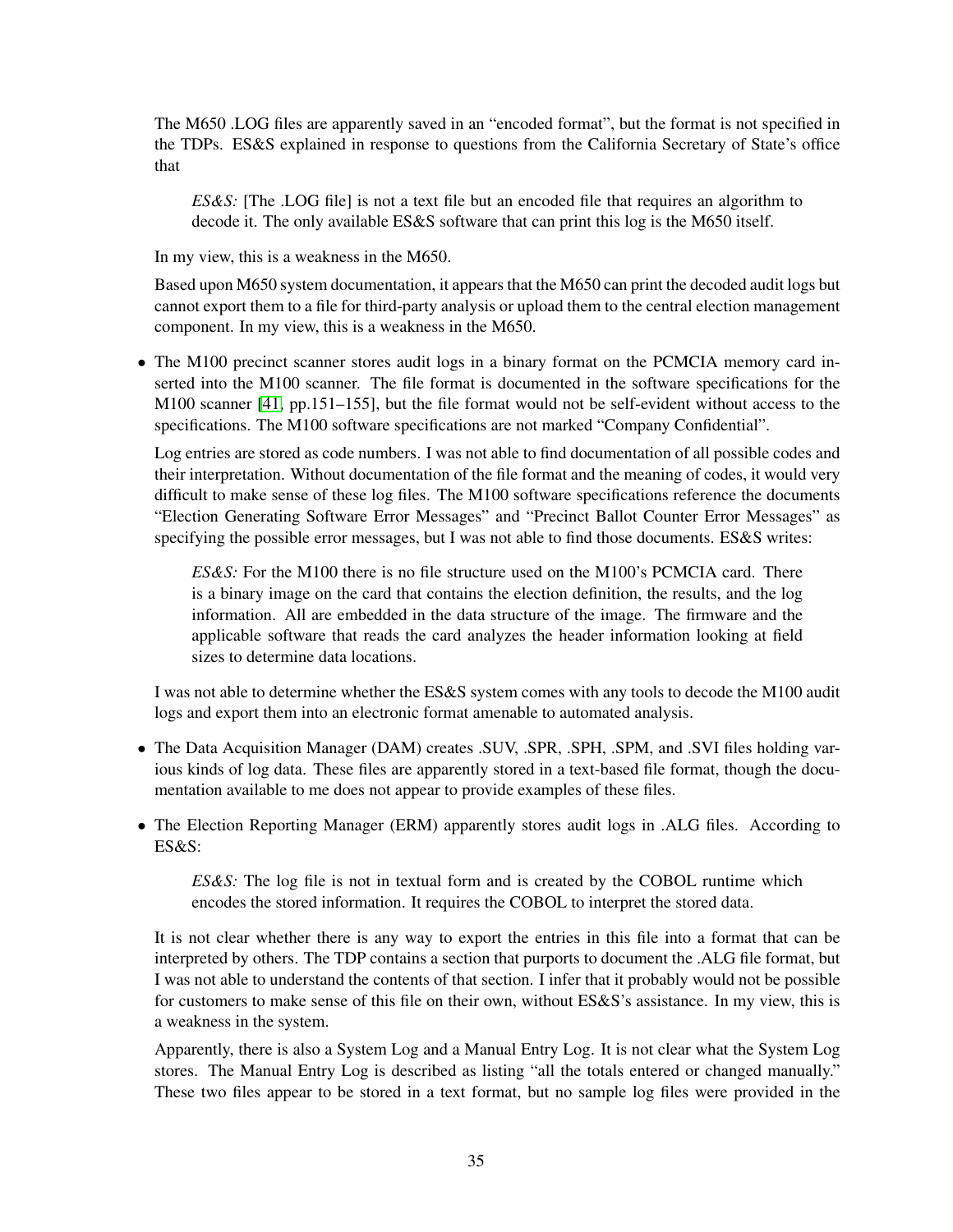TDPs. I was not able to ascertain whether these are audit log files or whether they are reports that can be produced from the log files themselves.

It appears that the files ERSLOAD.TXT, DATALOAD.LOG, ERSAUDIT.LOG, and LDETAIL.TXT may also contain log information. I was not able to determine what these files pertain to.

It appears that the Election Reporting Manager has the ability to produce several reports that may contain audit log data, under the filenames EL68A.LST and EL68.LST. I was not able to find any description of the contents of these reports or samples of these reports in the TDPs.

- The Audit Manager stores log files in the EALSYS.MDE database.
- The Hardware Programming Manager stores log files in .ELG files. This file is not in a text-based format.
- The AutoMARK ballot marking device stores audit logs in files named OP.ELG and SCAN.ELF. ES&S explains:

*ES&S:* Both files are encoded and cannot be viewed in text format. The log can be printed by the [AutoMARK]. There is an internal ES&S utility that has not yet been made available that can convert the log to text form.

- The AutoMARK Information Management Software audit logs are stored in a separate SQL database.
- The iVotronic terminal (not presently used in California) stores audit logs in .EVT files.

In short, the ES&S system produces many audit log files, and there is no good integrated way to collect or manage all of these logs.

In addition, the ES&S TDPs appear to provide only minimal information about the format, nature, and interpretation of the audit logs. Much of the information that is available is marked "Company Confidential", and there does not appear to be any publicly available specification of the content or format of ES&S audit logs.

The ES&S response to a question from the California Secretary of State's office about the possibility of deleting/modifying audit log entries raises questions about whether authorized users are able to delete or modify audit log entries:

*CA SOS:* Is it possible to delete or modify any audit log entry or entries?

*ES&S:* [...] The tabulators and ballot marking devices provide audit logs through external media and printouts. This requires all authorized users to follow the correct certified election procedures to prevent deleting or modifying of any audit log entry or entries.

On the other hand, if an authorized user fails to follow the procedures, either inadvertently or deliberately, there appears to be a risk that operator actions might cause audit logs to be deleted.

The source code report for the ES&S system produced as part of the California Top-To-Bottom Review identified several concerns relating to the protection of audit logs against tampering. In particular, the report states that the M100, M650, Audit Manager, Hardware Programming Manager, and the Election Reporting Manager component do not provide effective protection to prevent or detect tampering with their audit logs [\[4,](#page-54-8) p.9].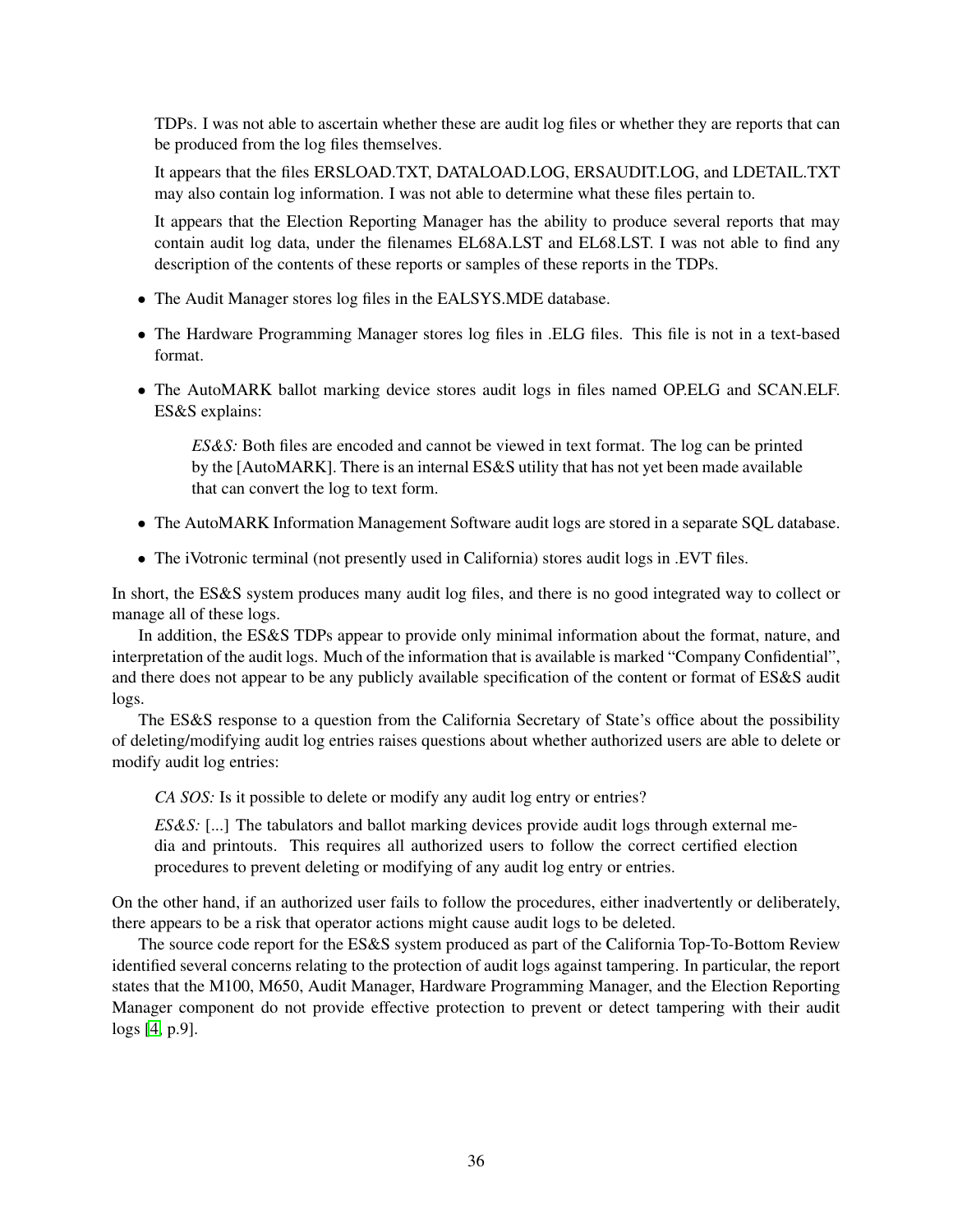### <span id="page-37-0"></span>4.4 Hart

Summary of strengths. All major system components generate audit logs. The Hart system provides support for automatically collecting audit logs from all eScan, eSlate, and Judge Booth Controller (JBC) units in the field, as a routine part of election operations. This support is effective if the system is configured and used in either of the following two ways: (a) the Tally component is used to upload MBBs, but the Rally component is not used; or, (b) election officials use the Servo component to "back up" all eScans, eSlates, and JBCs. Therefore, there are two different ways that election administrators can collect all audit logs as part of the routine operation of the system, providing election administrators with a choice.

The Hart system appeared to provide the most complete logging of any of the voting systems I examined. The eSlate, eScan, and JBC log events under many conditions. The system documentation was written in a manner that is detailed and helpful for computer scientists and technical experts.

Summary of weaknesses and concerns. Collection and archival of audit logs has some weaknesses if the Tally and Rally components are used together. It appears that if Tally is used together with Rally, audit logs may not be collected to any single location, and the standard archival processes may fail to archive these audit logs. There are some concerns that Servo's processes for "backing up" and for resetting eScans, eSlates, and JBCs may be error-prone and may lead to inadvertent deletion of audit logs.

I was not able to determine whether the system provides a way to export these audit logs in an open format suitable for automated analysis by third parties. The documents that describe the audit logs are either marked "Confidential" or were not available. The system does not appear to provide functionality for analyzing and summarizing the audit logs and any anomalies found within them.

Detailed analysis. It appears that the Tally component automatically collects audit logs from all memory cards (MBBs) that are read directly into Tally [\[23,](#page-55-15) §5.5.3]. This is positive, because it means that so long as Tally is used directly (without Rally), then audit logs will be automatically collected at a central location.

It appears that if Rally is used to collect votes at regional vote centers and upload them to Tally, audit logs from eScans, eSlates, and JBCs may be collected by Rally but not uploaded to Tally. Moreover, it appears that the standard archival processes may fail to archive these audit logs and the system documentation does not clearly describe the steps that must be taken to ensure that all of the audit logs are archived, when the system is used in this configuration [\[23,](#page-55-15) §5.5.3.1.1]. As a result, it may be easy for election administrators to inadvertently fail to archive audit logs, if using Tally with Rally.

It appears that Hart's Servo component automatically uploads audit logs from every eScan, eSlate, and Judge Booth Controller (JBC) component as part of the ordinary operation of the system, if Servo is used to "back up" every eScan, eSlate, and JBC after the election. This is a positive aspect of the system.

During the California Top-To-Bottom Review, the Hart document review team reported a concern that it is easy to inadvertently reset devices and delete the data stored on them, including audit logs. Quoting from the document review report [\[23,](#page-55-15) §5.5.2.2.2],

the audit trails from the devices may be lost by accident when resetting devices with SERVO. We observed that when resetting devices with SERVO, the system provides no warning or confirmation for "reset". Moreover, it retains the "reset" checkbox when moving from one device to the other. When one device (such as a JBC) is disconnected and another is connected, SERVO automatically resets the next device. This facilitates the rapid resetting of multiple devices. Unfortunately, however, "reset" and "backup" are part of the same user interface widget. A likely use scenario is the election official user who wants to connect a JBC and just backup the contents of the internal memory, then disconnect it; and then repeat the same procedure on the next device; and so on. This user must make sure that "reset" is unchecked after connecting—or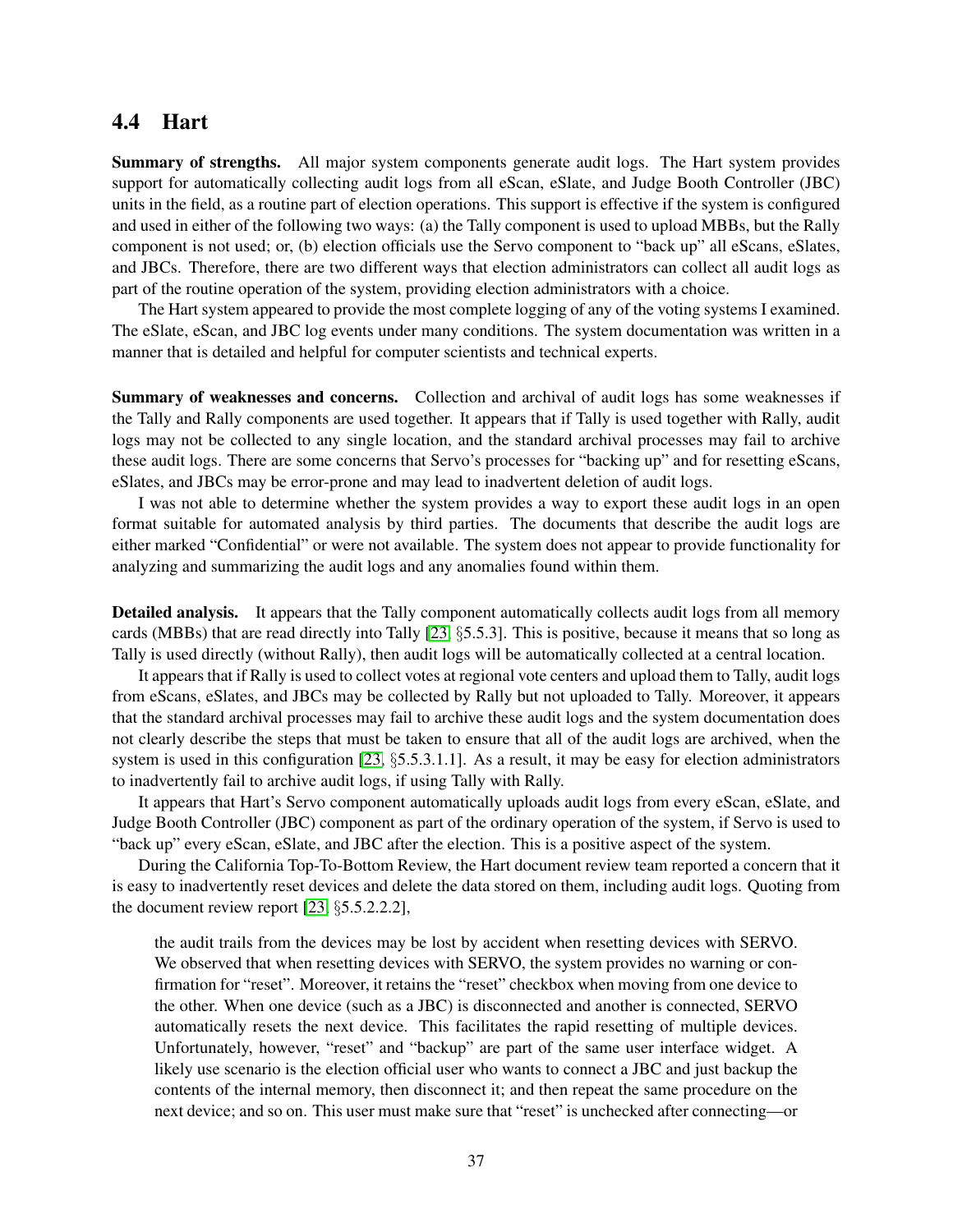the device is automatically reset without backing up. Particularly if the user combines backup and reset operations, it would be very easy to accidentally reset without backing up. This could significantly affect the creation of auditable backups, simply through poor user interface design.

In my review of the Hart Servo operator's manuals, I found a clear description of the meaning of the "reset" and "backup" checkboxes. The manual makes it clear that these two options can be selected or de-selected independently. However I did not find a clear and unambiguous warning of the risk of accidental device reset. The operator's manuals do not identify the risks of retaining the "reset" checkbox setting from one device to another, and they do not warn operators to check the "reset" checkbox carefully to avoid unwanted device resets. I was not able to independently confirm the findings of the document review report that audit logs could easily be accidentally lost, but the Servo operator's manuals appear to be consistent with the statements in the document review report.

As the Hart document review report identifies, this risk (assuming it is still present) is potentially mitigated if election officials use Servo to "back up" all devices. However, there remains a risk of inadvertently resetting a device while attempting to back it up, because "reset" and "back up" share the same user interface element. Therefore, this mitigation does not completely eliminate the risk. Also, this mitigation relies upon election administrators to "back up" every device using Servo.

Another possibly mitigating factor is that, according to the Servo functional specification, Servo is supposed to generate an audit log entry whenever Servo is used to reset a device. However it is not clear from the documentation available to me what information is included in this log entry. It is possible that this might provide a way to detect deletion, though it might be difficult to distinguish accidental deletion from intentional deletion, and it might be difficult to retroactively identity the precise impact of an accidental deletion or recover from it. For this reason, this mitigating factor may not be of much comfort should audit logs be accidentally lost due to user interface issues in the Servo component.

In retrospect, it might not make sense to provide a way to reset a device without backing up its contents. This decision decision creates an opportunity for error that may not have been necessary. I am not aware of whether there is any system requirement that would justify supporting reset-without-backup operations or whether there are other considerations that would support this design decision, but it might make sense to re-examine this design decision in future systems.

Servo also provides the capability to reset all data on a memory card (MBB). This is a separate function from the ability to reset an eScan, eSlate, or JBC device. The MBB reset function clears the audit logs and vote data on the MBB. The Servo functional specification states that Servo logs this event and also records the MBB serial number, election identifier, the number of cast vote records cleared, and the number of audit log records cleared. This is a positive aspect of the Servo component, because in case of accidental deletion of a MBB it provides a way to determine how many cast vote records and audit records were lost and which election was affected.

Finally, Servo provides a second way to reset all the data on an eScan, eSlate, or JBC device, through a method dubbed an "administrative reset." This reset does not save or back up audit logs or cast vote records, and so could cause loss of important data if used unwisely.

To archive all audit logs, it is not sufficient to back up the database: several audit log files are stored separately and must be archived individually. In their responses to questions from the California Secretary of State's office, Hart documented the paths to multiple audit log files and database transaction log files that would need to be archived separately. These files include bossdata.log (BOSS audit logs), TallyData.log (Tally audit logs), and BN Default.log (Ballot Now audit logs). It is not clear whether these three files include the Rally or Servo audit logs as well.

The Hart operator's manuals describe how to archive election data, but the processes documented in the operator's manuals does not appear sufficient to back up all audit log data, including all files listed above. The Hart "Product Description" manual states that copying the Tally database to a CD-R disc is sufficient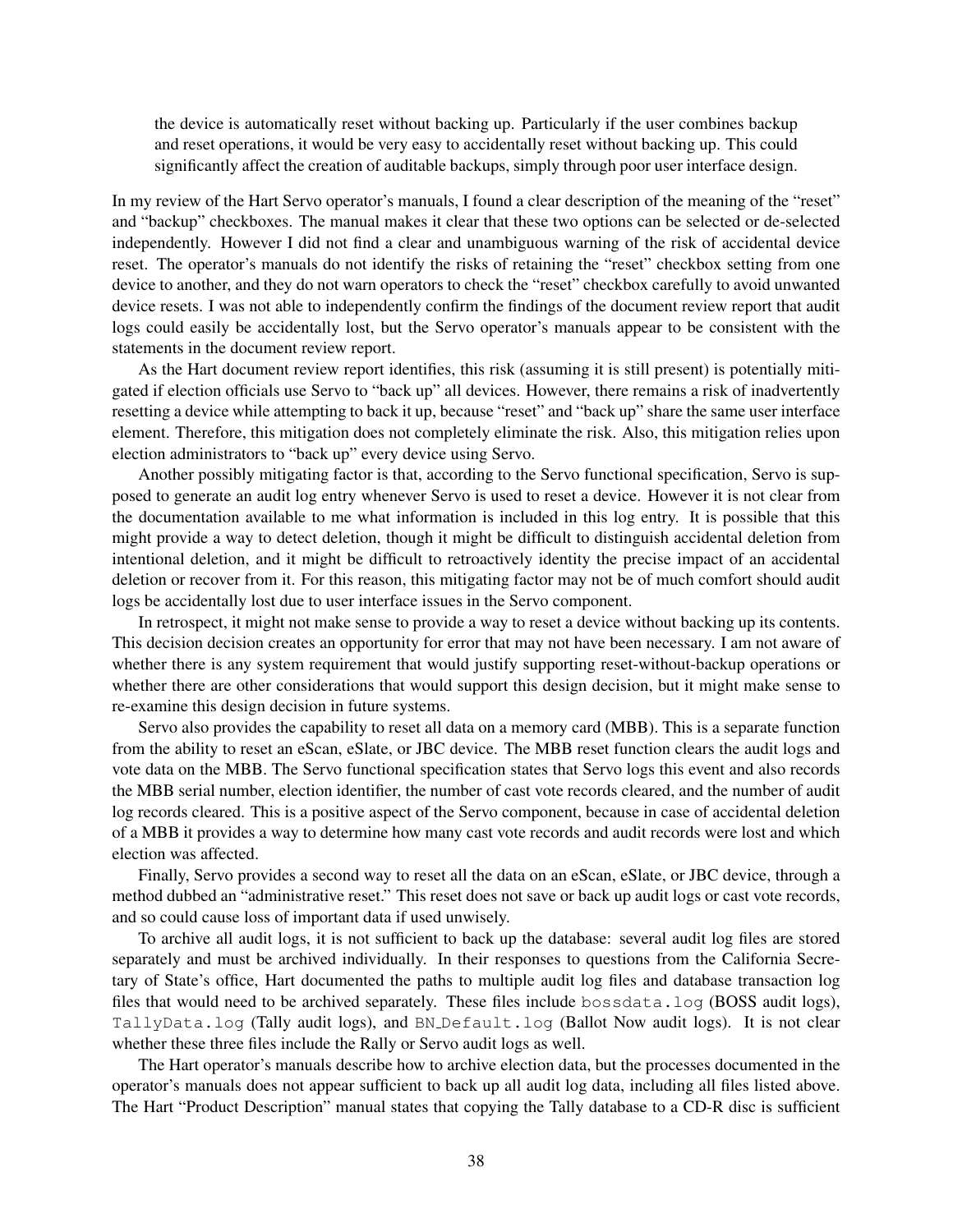to archive all election data. Based upon Hart's responses mentioned earlier, it appears that backing up the Tally database is not sufficient to archive all audit logs: as best as I can tell, this step does not archive BOSS and Ballot Now audit logs, and the status of Rally and Servo audit logs is unclear. The Hart Tally operator's manual has similar shortcomings. The Tally operator's manual describes how to back up the Tally database, but does not explain that this is not sufficient to archive audit log data from other system components. There is no warning of the need to back up other directories as well. The Tally operator's manual does not describe precisely what information this process does and does not save, but based upon a figure it appears that this process backs up the TallyData.cfg, TallyData.db, and TallyData.log files. I was not able to find any description of how to archive all election data, including audit logs, in any of the Hart operator's manuals. I view this as a weakness of the Hart documentation.

In contrast, the California Use Procedures for the Hart system specify that election administrators should back up the BOSS, Ballot Now, Tally, Rally, and Servo databases after the election, not just the Tally database. I was not able to determine whether this is sufficient to ensure that all audit log files are saved, but it appears possible that this might be sufficient.

I evaluated what events are logged by various components of the Hart system:

• The Servo functional specification identifies all log entries that can be generated by the Servo component, and provides a table that maps event codes to a short description and more information about the event. It also provides a brief summary of the events that are logged by the eSlate and eScan. This is a positive aspect of the Hart documentation.

It appears from the system documentation that the Servo component generates an audit log entry each time the firmware on an eScan, eSlate, or JBC is updated from Servo. This is a positive aspect of the Hart system.

- The eSlate with VVPAT printer (known as the VBO unit) generates audit log entries in a number of conditions, including error conditions. It records an audit log entry any time that the voter accepts a VVPAT record, the voter rejects a VVPAT record, the printer fails, the printer experiences a paper jam, or the paper runs out. It records an audit log entry any time that a voter's ballot is cancelled or recorded. Audit log entries are generated in a number of other situations as well. I consider the broad coverage of many relevant events to be a positive aspect of the eSlate component.
- The eScan generates audit log entries for a number of conditions, including every time that a ballot is cast, a ballot is rejected, or a rejected ballot is overridden and accepted. Audit log entries are generated in a number of other situations as well. The eScan functional specification identifies all log entries that can be generated by the eScan, and provides a table that maps event codes to a short description and more information about the event. I consider the broad coverage of many relevant events a positive aspect of the eScan component.
- The JBC functional specification does not document the audit log entries that are generated. It mentions that the JBC generates a log entry when a ballot is cancelled, but otherwise refers to the PVS Audit Log specification document, which does not appear to be contained in the TDP.
- The system documentation for the eCM Manager, which is responsible for cryptographic key management and generating new cryptographic tokens, suggests that the eCM Manager does not generate any audit logs. The creation of a cryptographic token is a significant event that can affect system security. Therefore, in my view, this is a weakness in the system.

Unfortunately the TDP documents that describe the Hart audit logs in detail are marked "Confidential." This is a weakness of the system documentation.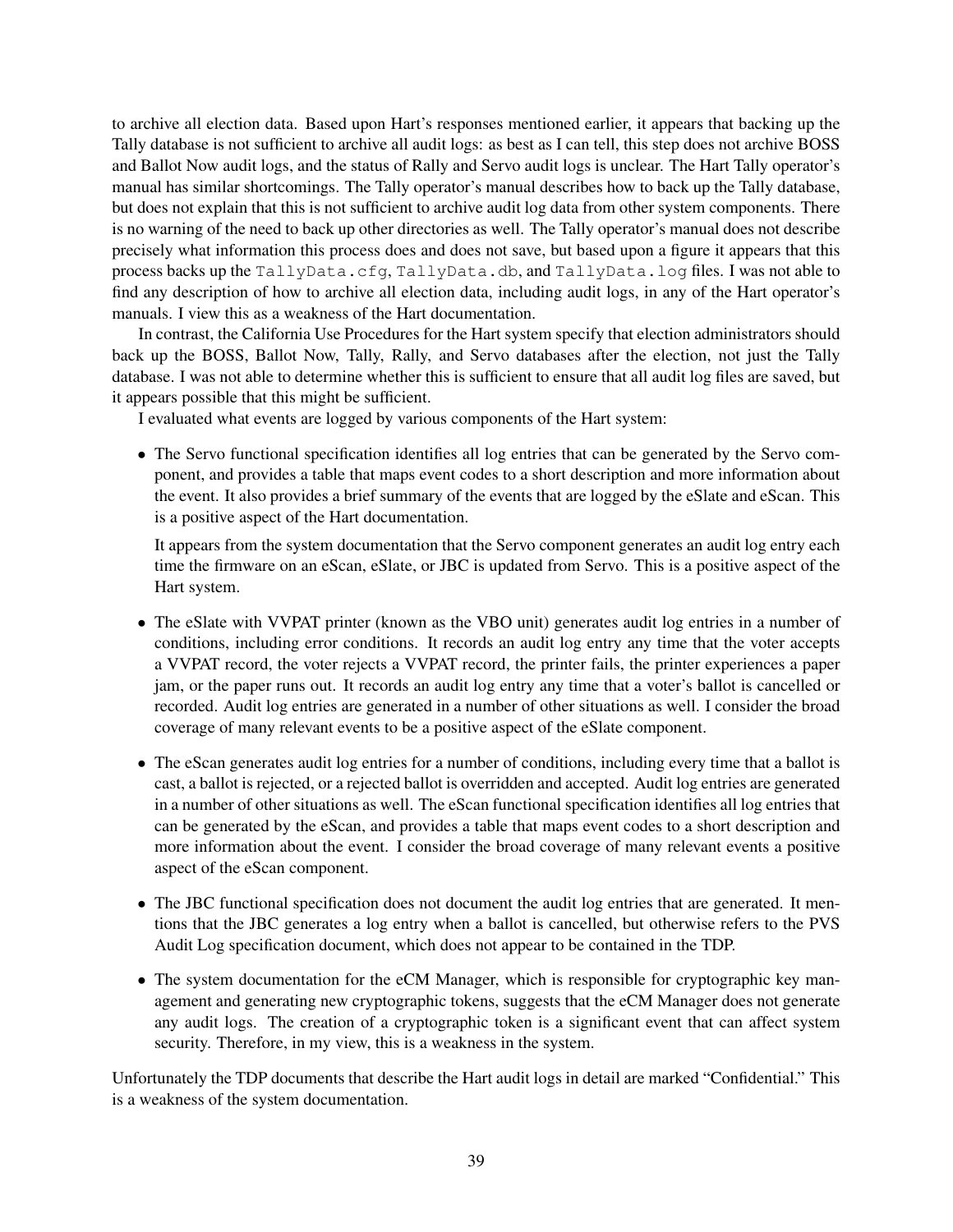Several of the documents I reviewed reference "PVS Audit Log Specification Document, Part No. 6000- 011." This was not included as part of the TDP. This is a weakness of the system documentation.

The Hart document review report produced as part of the California Top-To-Bottom Review also raised two other concerns:

- The document review report states that the operator's manuals do not clearly explain how election administrators should use audit logs [\[23,](#page-55-15) §5.5.2.2]. This matches my assessment of the Hart operator's manuals. Also, the system does not appear to provide the capability to analyze the audit logs and produce a summary report highlighting important action items for administrators. A potential consequence of these weaknesses is that election administrators may not find much value in the audit logs under ordinary operating conditions.
- The document review report raises concerns about whether the system adequately records information about manual adjustments to vote totals. The Hart system allows election administrators to manually adjust vote totals or the number of ballots cast. While the Tally audit logs do record this event, the document review report raised concerns about whether the audit logs include sufficient information to fully determine what adjustments were made  $[23, §5.5.3.2.2]$  $[23, §5.5.3.2.2]$ . I was not able to make an independent assessment of this issue from the information available to me.

During the California Top-To-Bottom Review, the Hart source code review report identified a weakness in the protection of voter privacy. The report found that the eSlate audit log contains information that could violate voter privacy and could be used to correlate voters to their votes, under certain conditions [\[26,](#page-55-13) Issue 25, §7.1]. As far as I can tell, this concern remains relevant today.

The Ohio EVEREST study reported that it is possible to take actions and then erase any trace of those actions from the audit log. The trick is to save the Tally database, perform the action, then restore the database—which restores the audit log to its state at the time the database was saved [\[37,](#page-56-11) §18.3.4]. It is not clear to me whether this feature is desirable. The EVEREST study also reported that an authorized user of an election management component could delete or modify audit logs generated by that component, if the user is malicious and knowledgeable [\[37,](#page-56-11) §20.1.4].

# <span id="page-40-0"></span>4.5 LA County MTS

Summary. Because only limited information about the MTS system was available to me, and because the vendor responses to questions from the California Secretary of State's office were lacking in detail, I was not able to draw conclusions about the extent to which the MTS voting system's audit logs meet the criteria for audit logs outlined earlier, nor was I able to draw any conclusions about the strengths or weaknesses of the MTS audit logs.

Details. The vendor did not respond to the following questions in the California Secretary of State's questionnaire to vendors:

c) Are the following events logged in "a concrete, indestructible archival record of all system activity related to the vote tally"? (1990 VSS, §4.8; 2002 VSS, §2.2.5.1; 2005 VVSG, §2.1.5) If yes, in which log(s) are they maintained?

d) Is it possible to delete or modify any audit log entry or entries?

i) If so, which  $log(s)$ ? How can the entry or entries be deleted or modified, and by whom?

h) i) Please provide electronic copies of any manuals or other written materials that are available to technicians and programmers concerning the characteristics and use of audit logs.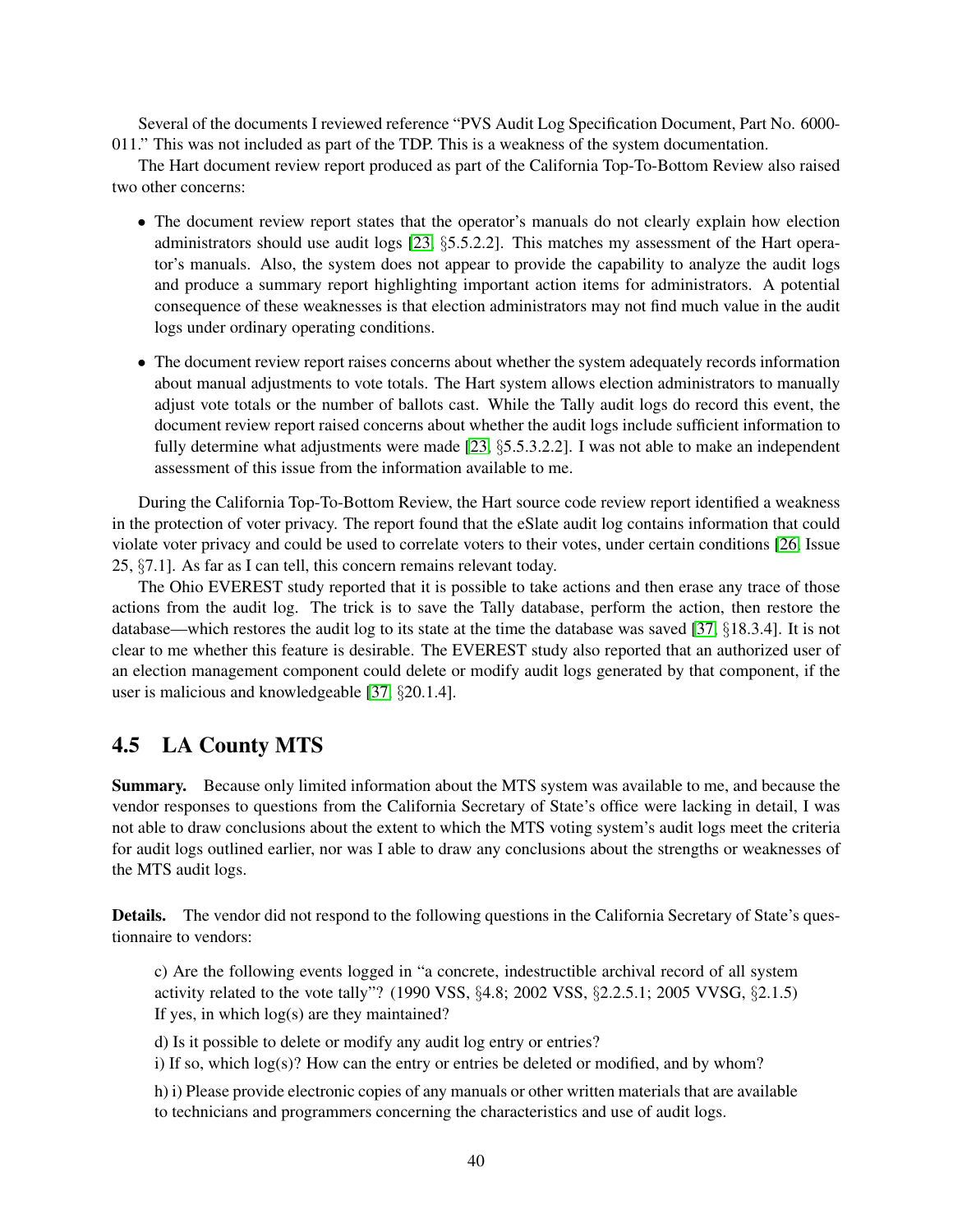ii) Alternatively, please give the location of such manuals or other written materials in any technical data package(s) previously submitted to the California Secretary of State.

The vendor did not identify which events are logged or whether the MTS voting system meets the requirements in the federal standards regarding which events must be logged. The vendor's responses to several other questions were cursory, vague, and non-specific. For this reason, I was not able to draw any conclusions about the extent to which the MTS system's audit logs meet the criteria for audit logs outlined earlier, or about the strengths and weaknesses of the MTS system's audit logs.

The MTS system has never been submitted for review under the federal voting standards and I do not know whether it complies with the requirements governing audit logs found in the federal standards.

### <span id="page-41-0"></span>4.6 Premier GEMS

Summary of strengths. All major system components generate audit logs. The operator's manuals provide a relatively clear description for election administrators of how to perform several routine tasks. The manuals incorporate review of the audit logs as a routine part of the official canvass under certain conditions.

Summary of weaknesses and concerns. The system does not automatically collect audit logs from AV-TSX and AV-OS units in the field, as part of normal operations. The system does not appear to provide any way to export all audit logs to an electronic format suitable for archival and/or automatic analysis by third parties. The system's design makes collecting, reviewing, or sharing audit logs likely to be a tedious and time-consuming task. The system does not provide functionality to analyze or summarize the audit logs.

Detailed analysis. The GEMS User's Guide describes how to print audit logs produced by the election management components and the AV-OS central scanner after the close of elections (§12.6). The Guide provides clear explanations about how to perform this task. However, it does not describe how to archive those logs in electronic format or export them to a format suitable for automatic analysis. It does recommend backing up the GEMS database, which contains these logs in electronic format. The User's Guide does not discuss saving or printing audit logs produced by the AV-TSX units or AV-OS precinct scanners.

The GEMS Election Administrator Guide does provide recommendations for archival that involve printing the audit logs produced by every AV-TSX and AV-OS unit. However, due to shortcomings of the system, its recommended procedure is onerous and burdensome. The Administrator Guide recommends that after every election, election administrators should find every AV-OS and AV-TSX memory card, insert each memory card into an AV-OS/AV-TSX unit, and use the unit to print a copy of the audit log for that memory card, one by one. The Guide provides a clear explanation of how to perform this task. However, this process is likely to be laborious and time-consuming.

The GEMS Election Administrator Guide recommends printing and reviewing the audit log for every precinct where discrepancies are detected during the official canvass. This is good: it increases the chances that audit logs will be examined as part of routine election operations, and thereby increases the chances the some kinds of problems will be detected and corrected. Unfortunately, printing and reviewing the audit log for a particular precinct requires finding the memory card for that precinct, inserting it into the corresponding AV-OS/AV-TSX unit, and using the unit to print a copy of the audit log. This must be performed separately for each such precinct and thus has the potential to be time-consuming.

The system does not provide support for automatically collecting all audit logs into a single location. It would be better if audit logs from every unit were automatically uploaded to GEMS, as part of the process of uploading the votes from each unit, so that all AV-OS/AV-TSX audit logs are available on GEMS at the click of a mouse. The design of the system makes collecting audit logs, cross-correlating them, reviewing them, and archiving them more onerous than necessary. In my view, this is a weakness of the system.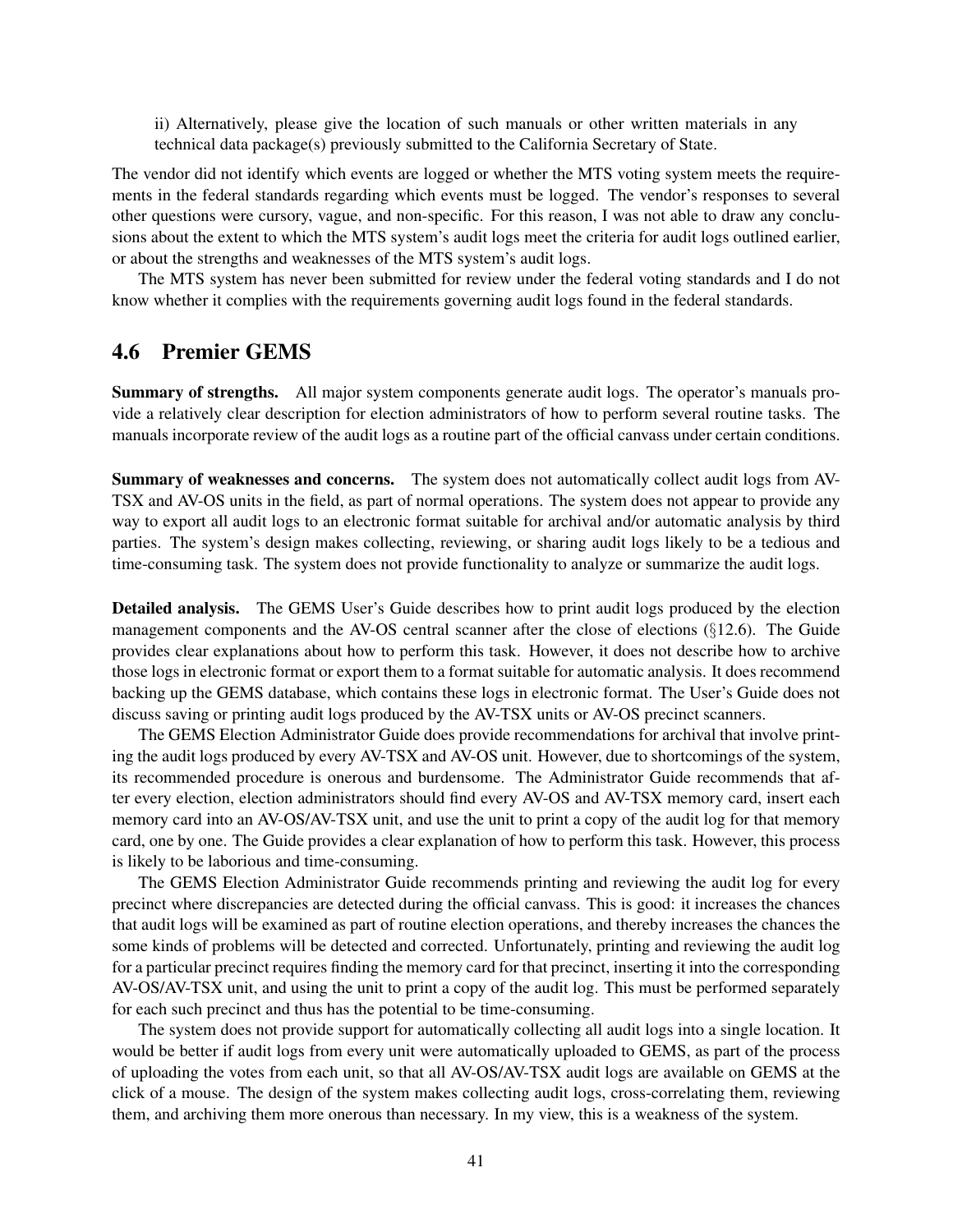The system documentation on the content of audit logs was generally sparse and did not provide comprehensive documentation of what events are logged and how the audit logs operate. As a result of the incomplete and somewhat non-specific documentation, had I been unaware of the issues discovered in the investigation of the Humboldt County failure [\[11\]](#page-54-6), I would not have been able to identify those issues from the system documentation. I was not able to determine from the system documentation available to me whether those issues have been remedied in more recent versions of the system. One of the issues discovered after the Humboldt County failure is that GEMS does not log deletion of decks of scanned ballots. I was not able to determine with any confidence whether there are other important system events that are also not logged but should be.

GEMS continues to suffer from the systematic weaknesses identified in the aftermath of the Humboldt County failure. The content of the audit logs remains "cryptic and obscure"; their format is not specified in any public document; log entries are split across multiple files, which do not share a common file format; and the system does not provide support for collecting these log files, collating them into a shared format, or analyzing them.

The AV-OS precinct optical scanner appears to record certain statistics about the election, as well as logging certain actions taken by poll workers. The AV-OS does not appear to generate an audit log entry for each ballot cast, though it does log an event each time that the poll worker overrides the machine to force it to accept a ballot that would otherwise be rejected [\[3\]](#page-54-0). The AV-OS does not appear to log jammed ballots, which apparently means that certain kinds of ballot stuffing attacks will not appear in the audit log [\[37,](#page-56-11) §14.4.1]. The lack of logging for each ballot would appear to be a weakness of the system. As far as I can tell, the AV-OS audit logs do not appear to be automatically uploaded to GEMS, as part of normal operation of the system. The Ohio EVEREST report identified a potential weakness that the AV-OS audit log only has capacity for 512 log entries; after that, old log entries are overwritten and permanently lost [\[37,](#page-56-11) §13.2.4]. A mitigating factor is that this shortcoming only occurs when an unusual number of audit log entries are generated [\[3\]](#page-54-0).

Researchers at the University of Connecticut discovered several minor flaws in the AV-OS audit logs. They discovered that poll workers can print a totals report in the middle of the day, revealing the tally so far. Such improper behavior could potentially compromise ballot secrecy and give political operatives advance information on election trends. The researchers also discovered that, due to a flaw in the design of the AV-OS software, it is possible to print a totals report mid-day in a way that leaves no record in the audit log that the totals report was printed inappropriately [\[3,](#page-54-0) §4.2]. The AV-OS ought to log such an event, but it does not. The researchers also discovered that timestamps in the AV-OS audit log will be inaccurate if the AV-OS is left powered on for more than 24 hours [\[3,](#page-54-0) §4.3].

The AV-OS central optical scanner appears to log entries to the GEMS Central Count Server log, under the following six conditions: a new deck is created, a deck of ballots has been fully scanned and is committed to the GEMS database, an attempt to scan a deck of ballots has failed due to a loss of network connectivity, a network connection is established, the network connection has been closed, or an internal error occurs. These audit logs are automatically uploaded to GEMS.

One advantage of the AV-TSX audit logs is that, if I understand correctly, the AV-TSX appears to store audit logs from past elections for as long as there as space available in the internal storage. This is beneficial because it appears to mean that accidental deletion or clearing of logs is a recoverable error. As far as I can tell, the AV-TSX audit logs do not appear to be automatically uploaded to GEMS, as part of normal operation of the system.

The Election Media Processor component maintains an error log, which records any failure to write data to a memory card. This log may be viewed by the operator upon request. It is not clear to me whether errors are automatically displayed to the operator or whether the operator must specifically check the error log. It is not clear to me whether this log is uploaded to GEMS or where it is stored on the filesystem.

Premier claimed that GEMS and AV-TSX audit logs cannot be deleted or modified except by deleting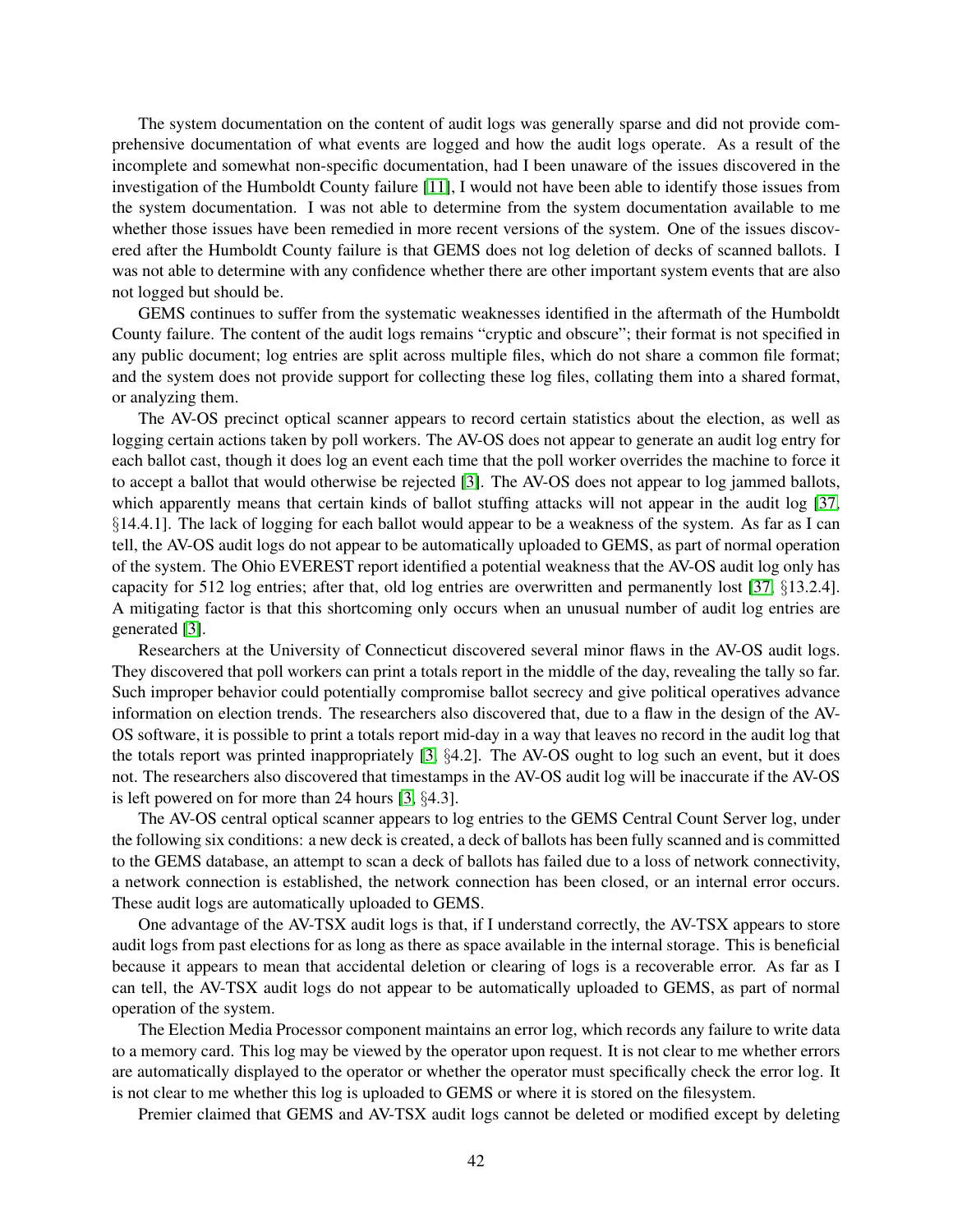the entire election database. This claim was not substantiated and I consider it questionable, for the reasons outlined in Section [4.1.](#page-32-1) In Premier's response to questions from the California Secretary of State's office, Premier wrote:

*CA SOS:* Does this mean that the attack vectors of going through the .mdb file using MSAccess to delete or modify log entries has been addressed?

*Premier:* If the systems are configured according to our documentation then this has been addressed.

Premier did not substantiate or explain this claim. While it would be possible to address the specific attack vector of using an already-installed version of MSAccess, I was not able to determine how and whether the Premier system would prevent other variations of this attack. The source code analysis report from the California Top-To-Bottom Review specifically claims that this attack vector can be exploited even if MSAccess is not available [\[9,](#page-54-11) Issues 5.3.2, 5.3.3]. A number of related concerns about the potential for tampering with GEMS audit logs were raised by the red team as part of the California Top-To-Bottom Review [\[1,](#page-54-10) §III.1.a–c].

The red team report from the California Top-To-Bottom Review warned that certain actions can be performed from within GEMS without being logged in the GEMS audit logs [\[1,](#page-54-10) §III.1.c]. I was unable to perform an independent assessment of this issue as part of this study. The source code report from the California Top-To-Bottom Review stated that the AV-OS audit logs are not protected against malicious tampering [\[9,](#page-54-11) Issue 5.1.4]. The California Top-To-Bottom Review document review report suggests that at least one of the testing labs responsible for federal certification of the Premier system did not test the AV-TSX or AV-OS audit logs to determine whether their integrity is protected against improper manipulation, and that the other testing labs' report was so perfunctory as to prevent any evaluation of the testing performed performed [\[24,](#page-55-16) §4.1.1, 4.1.12].

The California Top-To-Bottom Review document review report identified a weakness in the system documentation [\[24,](#page-55-16) p.40]. The report states that the operator's manuals do not adequately explain how to use the audit logs produced by the Premier voting system:

Audit Log information: These logs offer substantial value to security and accuracy values, but unless the documentation explains how to use them and the various purposes for which they are relevant, their presence is nearly meaningless. Their value extends from discerning some types of tampering, to identifying system failures or problems and operator errors, to trouble-shooting and improving election operational performance.

The document review report also expressed a concern that, unless the system is configured carefully, the configuration settings may limit the value of audit logs. The document reviewers reported that a system configured for them by vendor representatives had configuration problems that affected the audit logs:

we performed a configuration audit of the GEMS server that was provided to the TTBR red team testing room at the SOS facility in Sacramento. We were informed by Diebold technical personnel that the GEMS server was configured just as one would be when delivered to an election jurisdiction in California. Part of the configuration audit focused on the security settings on the TTBR server. [...]

We also found that none of the system-level auditing of security events was enabled, despite the fact that the GEMS configuration described in the GEMS 1.18 Server Administrator's Guide states that the security logging should be enabled and verified to be active. Our examination of other operating-system audit logs found that the Windows Application log, System log and Security log were all configured to retain records of events for only 7 days and that the logs were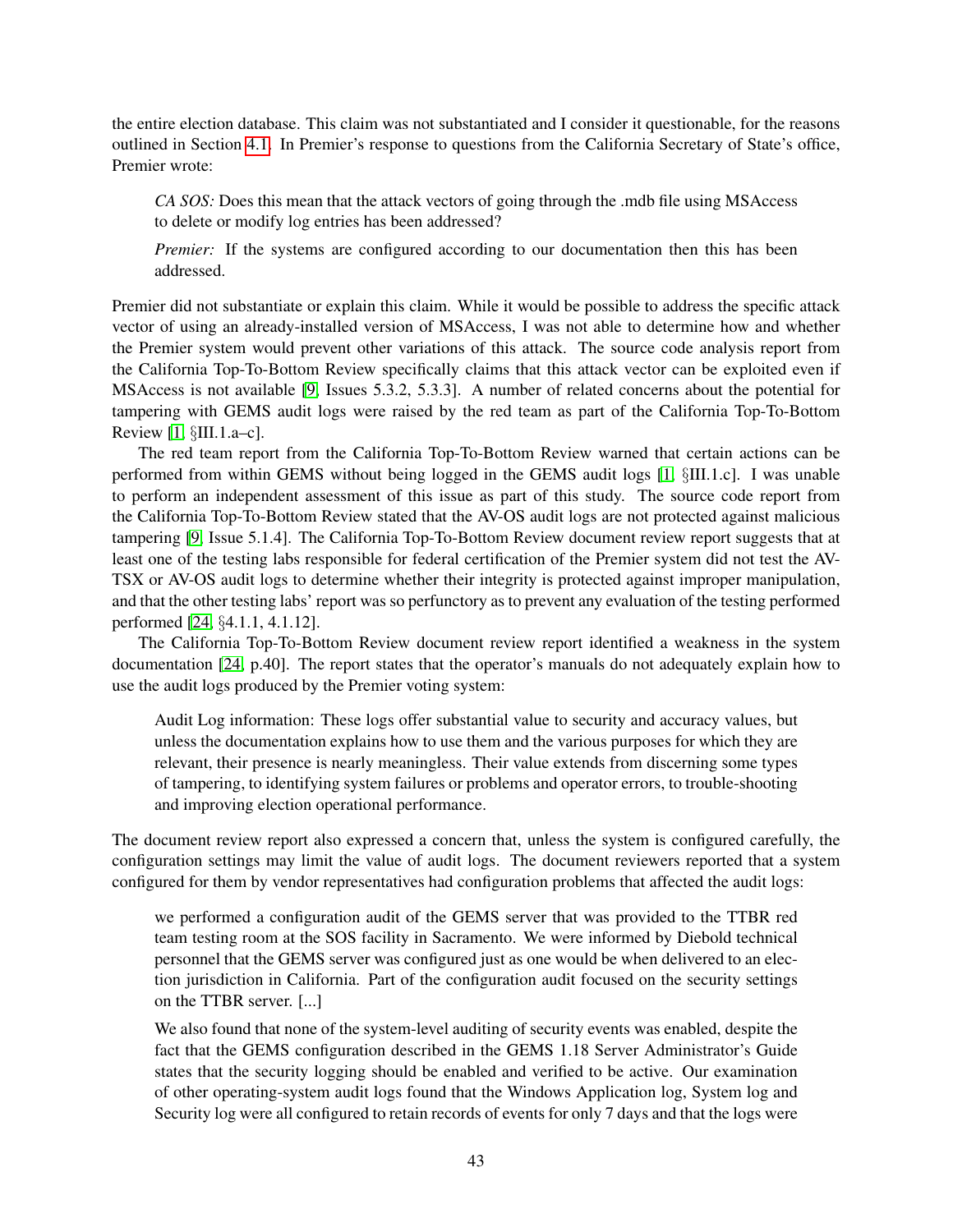limited to 512 KB in size. Maintaining all logs of election audit information for a minimum time period (far greater than 7 days) is a requirement for election security audits and other examinations, as well as federal law. Care should be taken to make sure that California counties that have received GEMS servers configured by Diebold are not being placed in violation of federal or California law due to improperly configured logs on their GEMS servers.

It should be noted that, while it is advisable for election officials to configure security settings on systems in a manner consistent with approved security policies, the GEMS configuration documentation that is provided to customers does not describe the procedure for effecting the proper security settings. The customer documentation's sole mention of such settings is in the GEMS 1.18 System Administrator's Guide, which describes a process to view the logs but none to configure them properly. An industrious election official may undertake to fix relevant settings upon viewing that the settings were not correct, but would do so with no help from the Diebold documentation. The only document that offers any significant coverage of platform security configuration is the GEMS 1.18 Server Administrators Guide, which is not to be circulated outside of Diebold.

Future voting system: Assure 1.2. I reviewed the test plan produced by SysTest labs, the testing lab responsible for testing the next version of Premier's voting system (Assure 1.2) [\[31\]](#page-55-17). SysTest's test plan was designed for the purpose of evaluating Assure 1.2 against the 2002 federal voting system standards. The document I reviewed contained only the test plan, but was missing Attachments A–G, which apparently contain elaboration on the test plan and the results of testing so far. That document briefly outlined the plan for testing the Assure 1.2 audit logs [\[31,](#page-55-17) p.33]. Based on that brief summary, it appears that the test plan includes checking that an audit log exists and that log entries "meet some minimum standards for information contained and clarity/usability of communications," but do not assess whether the audit logs record all relevant events, the accuracy or completeness of audit log entries, protections against deletion or modification, or other important aspects of voting system audit logs. It is possible that the missing attachments contain more information about SysTest's test plan.

Late in 2008, NIST revoked SysTest's accreditation as a NVLAP-accredited test lab. In response, Premier replaced SysTest with iBeta Quality Assurance, another NVLAP-accredited test lab. The test plan from the iBeta testing lab [\[25\]](#page-55-18) provides somewhat more detail on how iBeta will evaluate compliance with the federal voting standards' requirements on audit logs. It suggests that security testing will include "Attempts to bypass or defeat voting system security including: [...] modifying data in audit logs, [...]" and that "a software source code review will be executed to confirm that: Audit logs report the date and time of normal and abnormal events" [\[25,](#page-55-18) p.35]. It is not clear whether iBeta's testing assessed the accuracy or completeness of audit log entries, whether the audit logs record all relevant events, or whether they protect against accidental deletion or modification.

I emphasize that Assure 1.2 is a future version of Premier's voting system, which was federally certified by the EAC in August 2009 but is currently not approved for use in the State of California.

### <span id="page-44-0"></span>4.7 Sequoia WinEDS

Summary of strengths. All major system components generate audit logs. There is a way to save an electronic copy of the audit logs from the Edge DRE.

Summary of weaknesses and concerns. As far as I could tell, the system does not appear to automatically upload audit logs from all components (Edge DREs, Insight and Insight Plus precinct scanners, 400C central scanners) to a central location. It appears that the documented procedures for backing up the election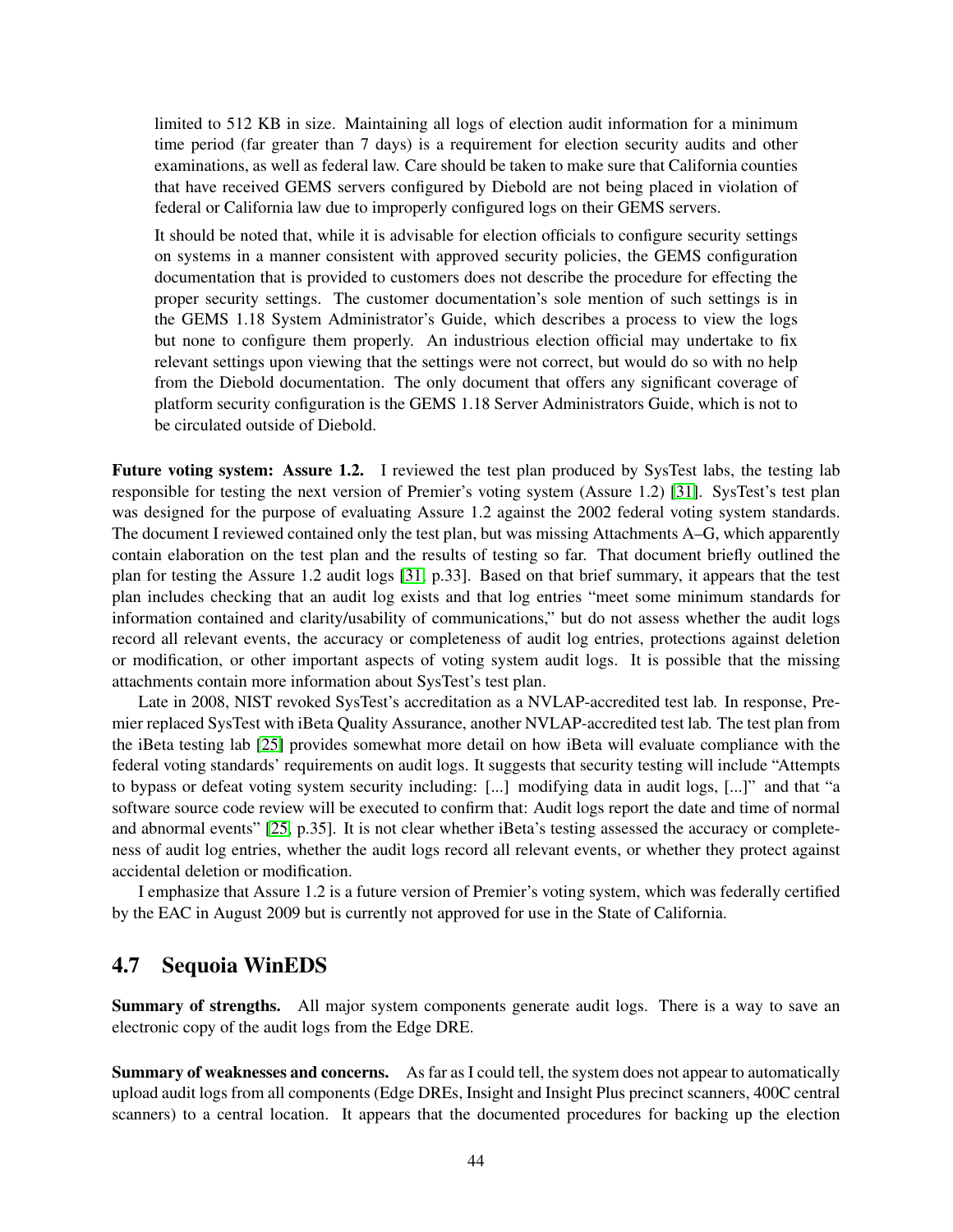database fail to capture the audit logs from several important system components. As a result, election administrators may routinely fail to archive important audit logs. The system documentation does not clearly describe the format of all audit logs, and it is not clear whether there is any supported way to export audit logs to a file format that is amenable to automated analysis by third parties. The system documentation on audit logs is marked "Proprietary and Confidential." The system does not appear to have the capability to analyze the audit logs and produce summary reports highlighting anomalies and important entries that may be of interest to election officials.

Detailed analysis. The Edge DRE records audit logs that capture certain significant system events. I was not able to determine whether the Edge logs an event each time a ballot is cast or cancelled, or precisely what events are recorded in the Edge's audit log. The Edge functional specification provides a description of how to use the Edge to save an electronic copy of the audit log to the results cartridge for that Edge, how to view the audit log, and how to print it. I did not find a statement whether audit logs generated by the Edge DRE are automatically uploaded to the WinEDS server as part of normal operation.

The WinEDS operator's manuals describe how to archive the election database. They do not mention that this step fails to archive the audit logs from the Insight and InsightPlus precinct scanners, the 400C central scanner, and (possibly) the Edge DRE. They do not describe how to archive those audit logs. In my view, these are weaknesses of the system and documentation.

It appears that audit logs from the Insight and InsightPlus precinct optical scanner are not uploaded to the WinEDS election management system as part of the ordinary operation of the system. Sequoia writes:

*Sequoia:* The Electronic Log is generated and maintained only within the Insight Pack but any number of copies of the Electronic Log can be printed and stored.

Similarly, it appears that audit logs from the 400C central optical scanner are not uploaded to WinEDS as part of normal operations. As a result, it appears that standard procedures for backing up the WinEDS database do not capture audit logs from the Insight, InsightPlus, or 400C scanners. The failure to automatically archive all logs is a weakness of the voting system software. As Sequoia states in a series of responses to questions from the California Secretary of State's office:

*CA SOS:* i) Do backups made from server logs actually contain the full logs, or contain links to the log folder location on the server (whose contents may have been erased)? (1) e.g. Logs stored directly to the server.

*Sequoia:* Database backups contain the full logs.

*CA SOS:* Your response to Question (e) states, "Database backups contain the full logs." Does this include the logs outside of the database? If so, what actions are necessary to backup the logs outside of the database? Are these standard backups that jurisdictions are required to do? If so, is it in the Use Procedures and where?

*Sequoia:* No, logs outside of the databases require additional operator action. For example, archival of the 400 C logs requires that the log file be copied from the 400 C manually. These additional steps are implied in the Use Procedures, but not specifically stated.

The failure to explicitly identify all steps needed to perform a complete archive of all audit logs (as needed to work around the voting system's failure to do so automatically) is a weakness of the documentation.

The system does not appear to provide any functionality to generate reports that analyze or summary the audit logs.

According to Sequoia's response to questions about what events are logged by the Insight and Insight-Plus precinct optical scanners,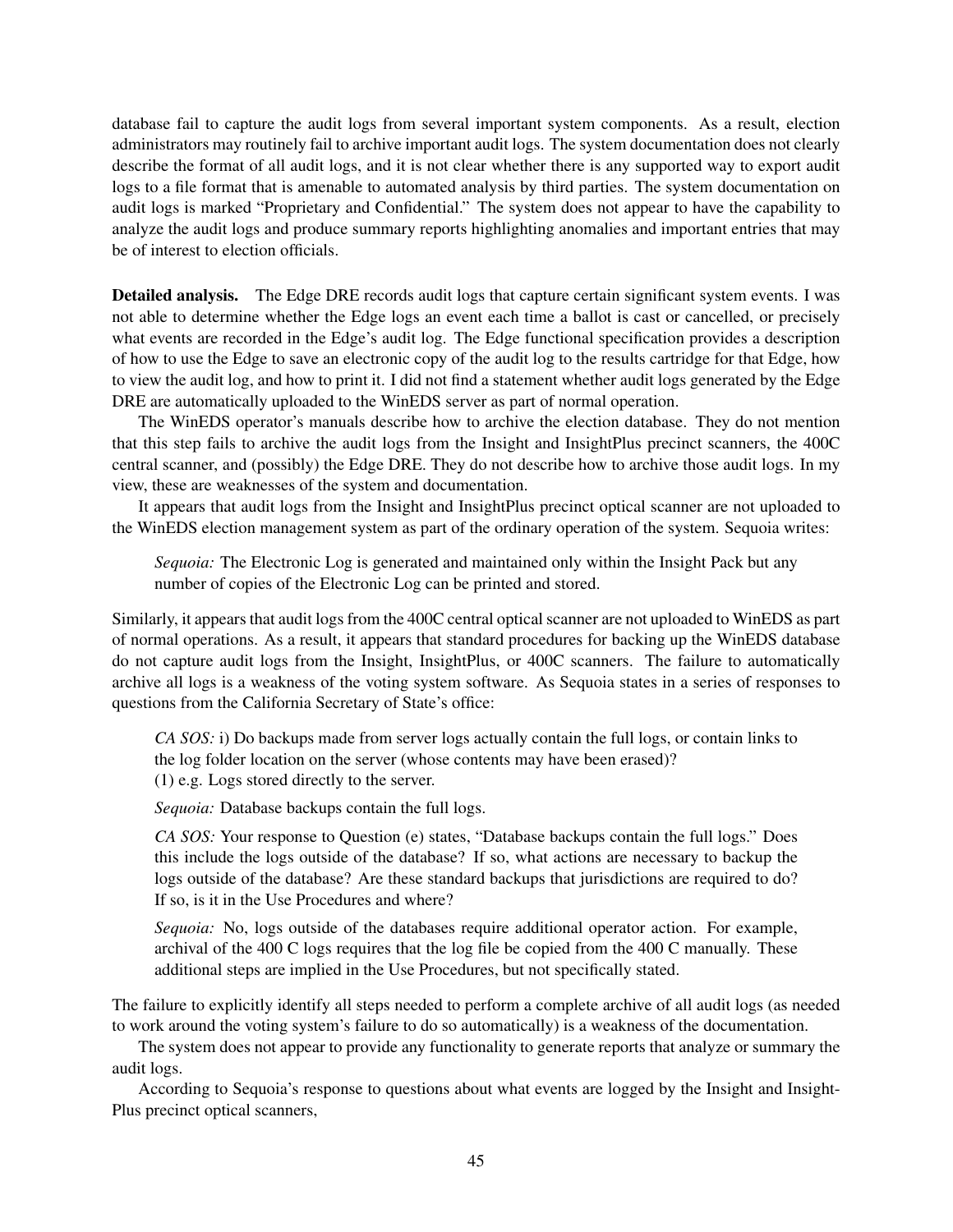*Sequoia:* Error ballot reading and processing are logged, but the reading and processing of normal error free ballots is not. All operator actions are logged as are all detected error conditions.

The lack of logging of normal ballot casts would appear to be a weakness of the system.

# <span id="page-46-0"></span>4.8 Summary

It was not possible to perform a meaningful assessment of the BCWin and and MTS systems, due to a failure of the vendors to provide detailed information about their audit logs in response to the Secretary of State's questionnaire.

My review of voting system documentation revealed several weaknesses and limitations of the audit logs produced by the ES&S, Hart, Premier, and Sequoia voting systems:

- All four voting systems record information about some kinds of events to the audit logs. At the same time, there appeared to be opportunities for improvement in this regard. The completeness of the logs varied from system to system; based upon the documentation available to me, it appears that the Hart system produces the most complete audit logs.
- Only the Hart system provides facilities for routinely collecting audit logs from every device after the election. None of the other systems provide good support for collecting log data.

Even the Hart system has room for improvement in log collection. Depending upon how the Hart system is used, log data may or may not be collected to a central location after the election. For instance, if the Hart system is used with regional vote centers, log data is not collected from all devices and uploaded to the central system.

- None of the systems provide tools for analyzing log data or extracting actionable information from this data. None of the systems provide tools to help election officials make good use of the audit logs.
- All of the systems raise significant barriers to third-party analysis or use of audit log data.

In short, the voting systems' support for audit logs is incomplete: while the voting systems do record some events in their audit logs, they do not provide good support for making good use of these logs.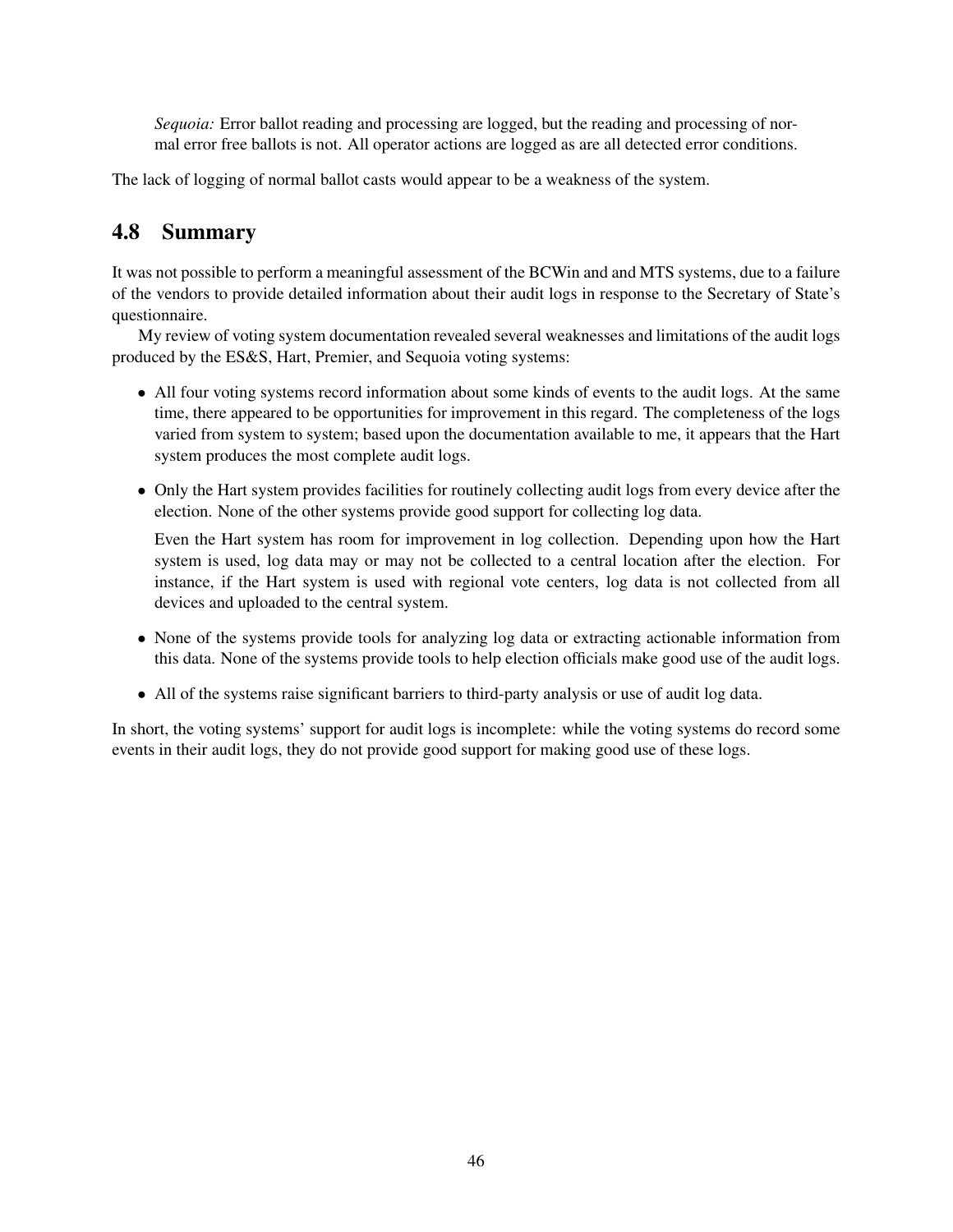# <span id="page-47-0"></span>Chapter 5

# Potential future directions and remedial measures

Finally, I outline several potential future directions for improving voting system audit logs or mitigating their weaknesses. I have tried to identify as many potential options for improvement as possible. I am not in a position to assess all of the costs and benefits of these options, or to weigh their relative advantages and disadvantages. The purpose of this chapter is emphatically not to recommend or endorse any particular option, but rather to identify a list of potential directions that the Secretary of State could consider if that is considered appropriate.

# <span id="page-47-1"></span>5.1 Measures that do not require testing and recertification/reapproval

### <span id="page-47-2"></span>5.1.1 Option: Do nothing

One possible option is to continue with the status quo, at least for now. My studies have suggested that, at present, audit logs are used or examined only infrequently, so it is not obvious to me whether the benefits of better audit logs would outweigh the costs of improving them. Of course, resources for improving elections are limited, and there are many other worthy ways of using those resources to improve elections; I cannot assess the relative importance of improving audit logs.

### <span id="page-47-3"></span>5.1.2 Option: Develop guidance for local election officials

Another possibility might be to develop guidance to assist local election officials who use these voting systems. Some of the weaknesses and limitations identified in this report could potentially be mitigated if election officials had clear guidance on how to use, share, and archive audit logs. The Secretary of State could consider issuing guidance for local election officials on two topics:

- How to archive audit logs. As mentioned in Chapter [4,](#page-32-0) in many voting systems, the audit logs are distributed among multiple files. Standard instructions for electronic archival are not always sufficient to ensure that all audit logs are archived. It may be possible to develop a short document for each voting system, describing the steps that local election officials can take to ensure that all audit logs are archived.
- How to export audit logs for publication. As identified in this report, in several voting systems, the audit logs may not be in a format that is well-suited to release to members of the public. It might be possible to develop a short document for each voting system, describing how to export audit logs into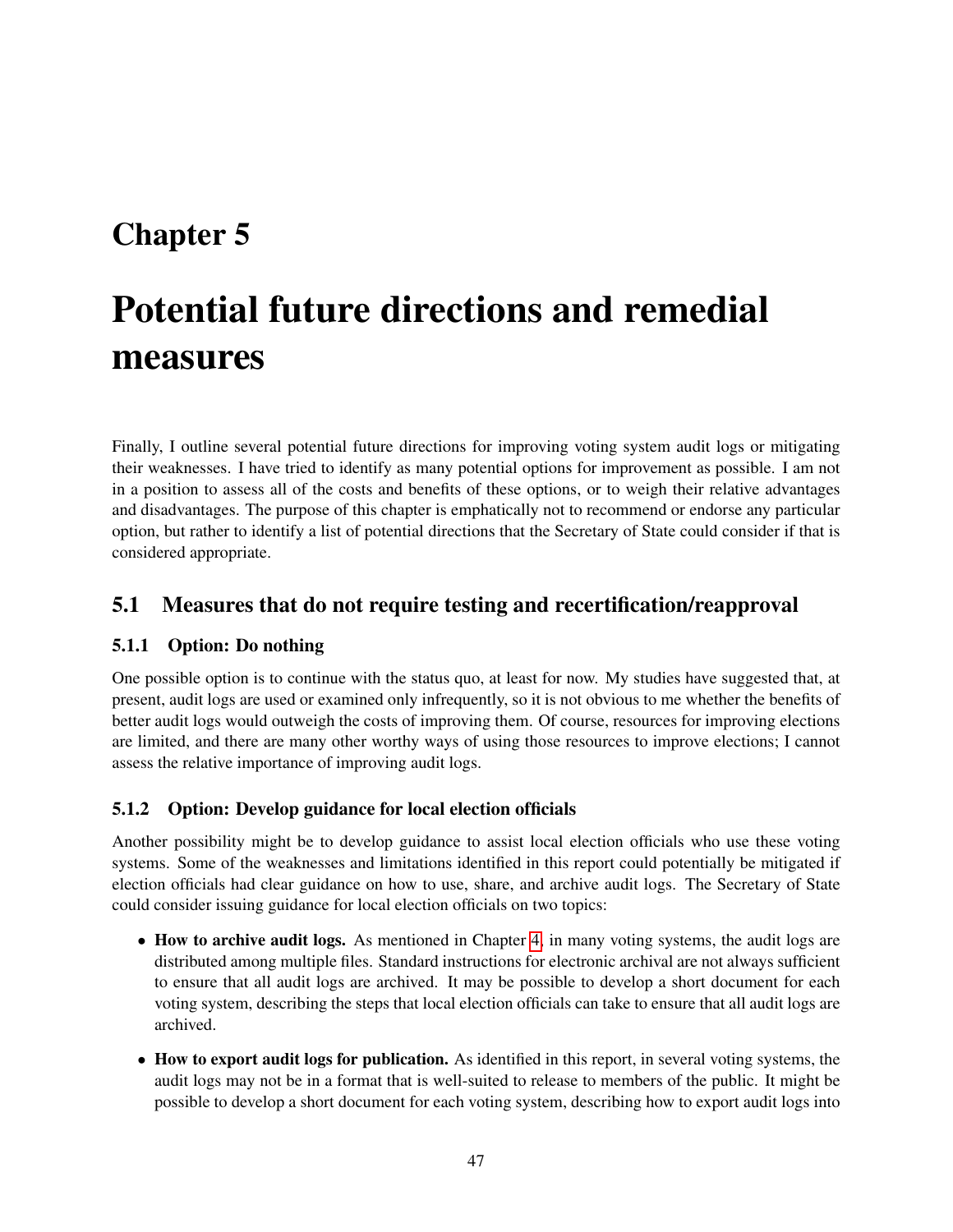a format suitable for release to election observers, candidates, political parties, and others who are interested in analyzing these logs.

For each of these two topics, the Secretary of State's office could consider preparing a short document for each voting system, describing how local election officials can perform these tasks. It might be possible to work together with the voting system vendor to develop such a how-to document. Alternatively, the California Use Procedures for that system could be expanded to provide detailed instructions on how to accomplish these tasks.

## <span id="page-48-0"></span>5.1.3 Option: Examine directions to support public disclosure of audit logs

Today, audit logs are not routinely shared with members of the public, election observers, and other interested parties. On the other hand, as discussed in this report, broader disclosure of audit logs might facilitate transparency and public oversight of some aspects of elections. It is possible that exploring the barriers to public disclosure of audit logs might lead to new ways to facilitate broader availability of these logs. Some possibilities include:

- Clarifying the legal status of audit logs. The Secretary of State could consider analyzing the legal status of voting system audit logs. Are audit logs required under existing law to be released to members of the public, upon request (perhaps in response to a public records request)? Are county election officials permitted to share audit logs with members of the public, if they choose to do so?
- Clarifying the technical status of audit logs. The Secretary of State could consider requesting that voting system vendors clarify the status of audit logs and whether they must be kept confidential. For instance, the Secretary of State could ask each voting system vendor whether, in their view, the integrity of an election conducted using their voting system relies upon keeping audit logs secret, and whether there are any specific technical reasons for restricting access to audit logs. If a vendor suggests that the integrity of elections conducted using their voting system may rely upon the secrecy of the audit logs produced by their system, the Secretary of State could consider investigating the extent to which the voting system is able to prevent access to audit logs and any implications this might have on the suitability of the voting system for use in public elections.
- Clarifying the status of audit log documentation. As identified in this report, at present most documentation on voting system audit logs has been uniformly marked "proprietary and confidential" by vendors, and as a result cannot be released to the public. There is little technical information available on audit logs that is free of such marking and eligible for public release. It is not clear to me whether there is a solid justification for treating this documentation as confidential. The Secretary of State could ask vendors to clarify whether all of that documentation needs protection from public disclosure, and could inquire whether it would be possible to release much or all of those documents, in the interest of transparency.
- Collecting audit logs. The Secretary of State's office could consider routinely collecting voting system audit logs from counties, after every election, similarly to the way the office collects official election tallies after every election. The Secretary of State's office could also consider releasing those audit logs to members of the public or interested parties, on its own authority.

## <span id="page-48-1"></span>5.1.4 Option: Build collaborations to develop log analysis tools

The Secretary of State could explore building collaborations with third parties to develop software tools for analyzing voting system audit logs. One possible goal would be to develop software tools that would be of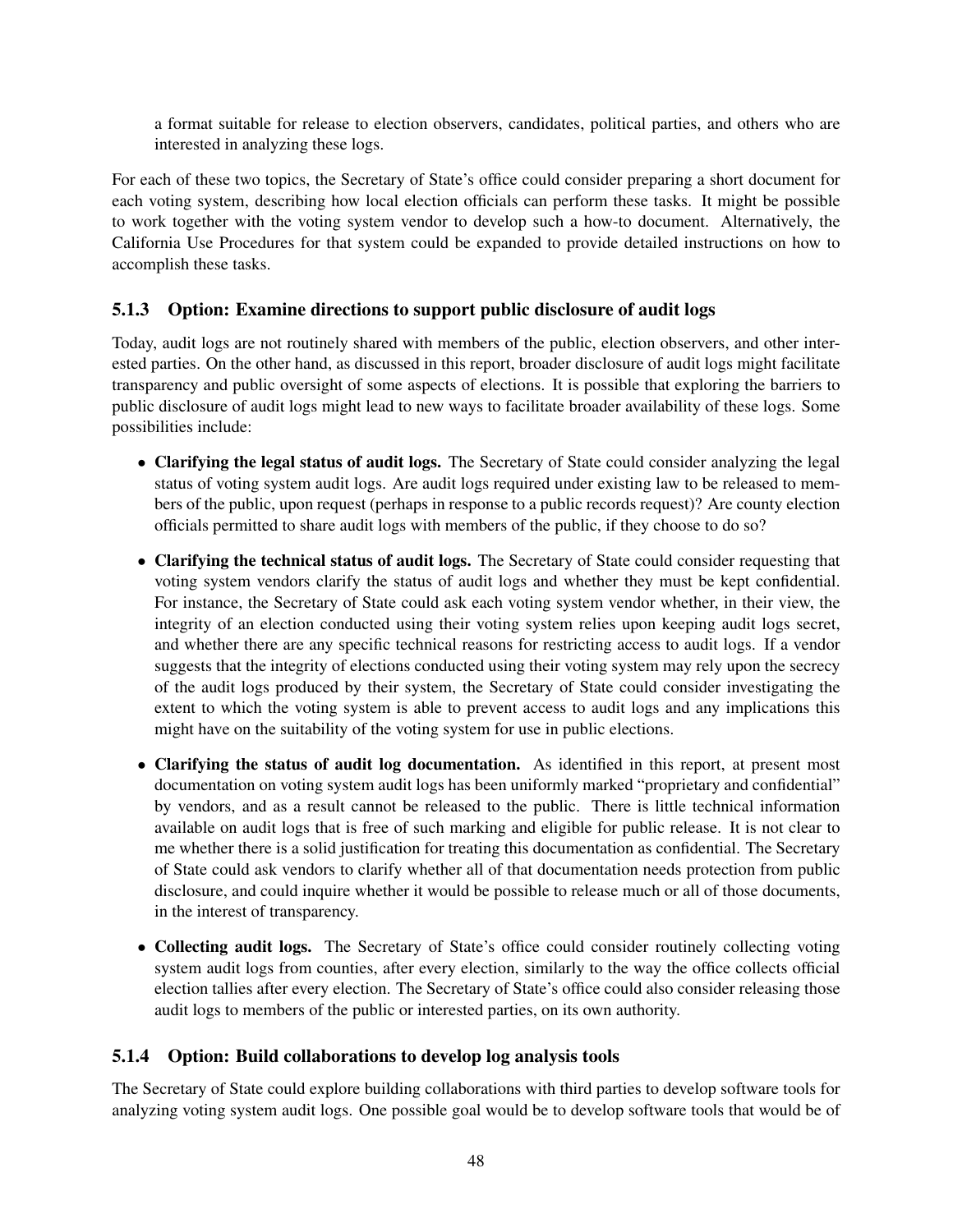assistance to local election officials. For instance, it seems possible to develop tools that can analyze audit logs and produce summary reports for election officials, such as the ones outlined in Section [3.1.9.](#page-25-0)

It might be possible to identify non-profit organizations or open-source groups that would be able to assist in such an initiative. One possible model might be the collaboration between the Connecticut Secretary of State and the University of Connecticut's VoTeR center. Another possibility might be to work with the VoTeR center to build upon their tools for analyzing audit logs from Premier AV-OS machines. One challenge is that any third-party effort to analyze voting system audit logs might need access to sample audit logs, and possibly to technical documentation from the voting system vendor, which may be difficult to obtain.

#### <span id="page-49-0"></span>5.1.5 Option: Encourage tools for converting logs to an open format

Another possibility might be to develop software tools for converting voting system audit logs to an open format. As identified in this report, at present some voting systems store audit log entries in a proprietary file format. The Secretary of State could explore options for tools that convert logs from this format to an open, documented format that can be shared with the public and is amenable to automated analysis. The Secretary of State could explore working with third parties to develop such tools, or could explore measures that might incentivize vendors to provide such tools with future voting systems.

#### <span id="page-49-1"></span>5.1.6 Option: Require vendors to document audit log features

Another possibility would be to require vendors to document the extent to which their voting systems meet an expanded list of criteria for audit logs. The voting system standards that current voting systems have been certified against have fairly limited requirements on voting audit logs, and these requirements are not always clear. The Secretary of State could designate a more thorough list of criteria and requirements for voting system audit logs, and then require vendors to identify the extent to which they comply with these criteria. Vendors could be required to state, for each criterion, whether that criterion is or is not met by their voting system; for criterion that are not met, the vendor could be asked to explain why that requirement was not met and assess the impact of failing to meet that requirement. The results of this self-assessment could be taken into account by the Secretary of State during testing and approval events, published by the Secretary of State, and taken into account by counties during the procurement process. It is possible that greater transparency on the strengths and weaknesses of voting system audit logs might encourage development of future systems with improved audit logs, and might enable vendors to compete partially upon the quality of their audit logs.

There are a number of more comprehensive sources for desirable attributes of voting system audit logs. The Proposed VVSG 1.1 contains a slightly extended list of requirements for voting system audit logs. The TGDC's Recommended VVSG 2.0 contains a more comprehensive and rigorous suite of requirements. Chapter [3](#page-14-0) of this report contains a detailed list of criteria and desirable features of voting system audit logs.

This requirement would place the burden of assessing compliance upon vendors, rather than upon federal testing labs or state voting system examiners. A potential advantage of having vendors self-identify the extent to which their systems meet these requirements is that vendors are likely to be well informed of the properties of their systems, so this approach might place less regulatory burden on vendors than independent testing. A potential disadvantage is that vendors are not a neutral, independent party, and this might affect the thoroughness or perceived thoroughness of these self-assessments. If desired, it might be possible for state voting system examiners to spot-check a random sample of the vendor's claims, as an independent check on the validity of the vendor self-assessment.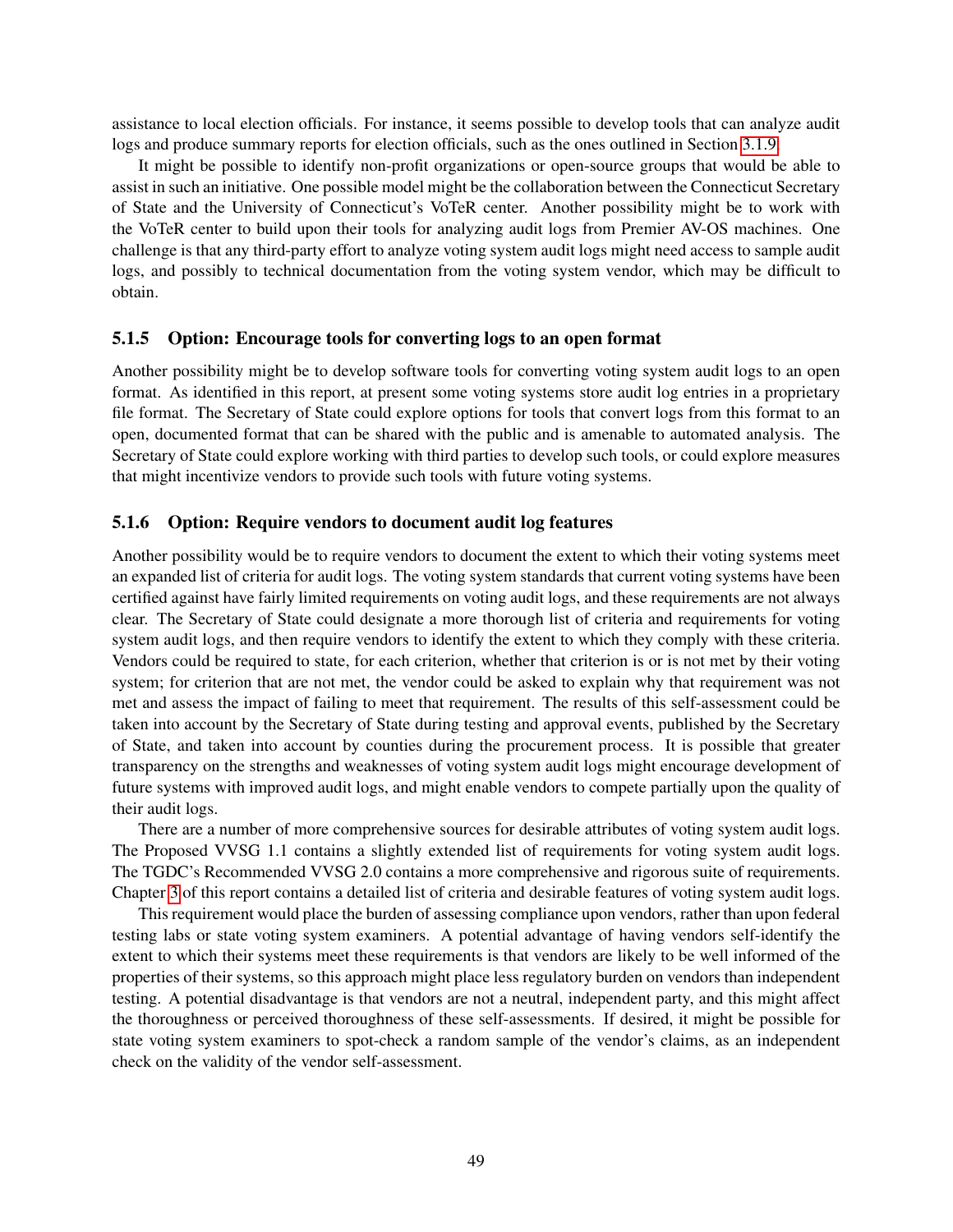# <span id="page-50-0"></span>5.2 Measures that require testing and recertification/reapproval

#### <span id="page-50-1"></span>5.2.1 Option: Consider evaluating audit logs as part of the state approval process

One way to encourage improvements to voting system audit logs might be to expand the state approval process to include an evaluation of the voting system's audit logs. The Secretary of State could consider incorporating testing of audit logs into the tests performed by state examiners. For instance, if the state conducts a mock election using the voting system, after the mock election the examiners could perform the following additional checks:

- 1. Check whether the system is able to produce reports summarizing the audit log contents, and if so, assess how useful the reports are.
- 2. Collect all audit logs and test the process of sharing them with a third party. Check to see if this process is well-documented. Check whether the resulting log entries are understandable, documented fully in publicly available specification documents, and stored in an open format amenable to automated analysis.
- 3. Test the process of archiving all audit logs after the election. Check whether this process is welldocumented and whether the voting system documentation clearly identifies all steps necessary to store all system logs.
- 4. Check whether the voting system documentation clearly identifies any steps necessary to configure operating systems, databases, and other third-party software so they will record all events that may be useful for post-election auditing.

The Secretary of State could consider assessing the strengths and weaknesses of each voting system's audit logs, when the voting system is considered for approval in the State of California. Such an assessment might inform the Secretary of State's decision whether to approve the voting system, and might also inform counties' procurement decisions as they buy voting systems.

This additional testing would require more time and resources from state voting system examiners, so the potential benefits would need to be weighed and balanced against the costs.

#### <span id="page-50-2"></span>5.2.2 Option: Consider ways to encourage future voting systems with improved audit logs

The Secretary of State could consider ways to encourage voting system vendors to provide better audit logs in next-generation voting systems. It would be technically feasible, within the state-of-the-art, to address many of the weaknesses or limitations identified in this report. However, it is not clear how to build a market or regulatory structure to incentivize and facilitate such improvements to voting system audit logs.

It might be possible to facilitate a conversation between county election officials, technical experts, voting system vendors, and others. County election officials might be able to explain what functionality they would find useful; technical experts might be able to offer ideas on what functionality could feasibly be provided by a voting system; and voting system vendors might be able to offer information about the likely costs of providing new functionality. One possibility might be to hold a workshop on the topic, inviting election officials, vendors, researchers, election observers, political parties, criminal investigators, and users of audit logs, to facilitate a broader sharing of their perspectives.

Researchers have recently developed innovative new methods for improving the utility of audit logs [\[17,](#page-55-0) [18,](#page-55-6) [33,](#page-56-0) [36,](#page-56-2) [38,](#page-56-3) [3\]](#page-54-0). These new methods provide the capability to record audit logs redundantly with integrity and privacy, the capability to analyze audit logs for anomalies and other relevant information, and the capability to record a "movie" of each voter's interaction with the voting system that can be replayed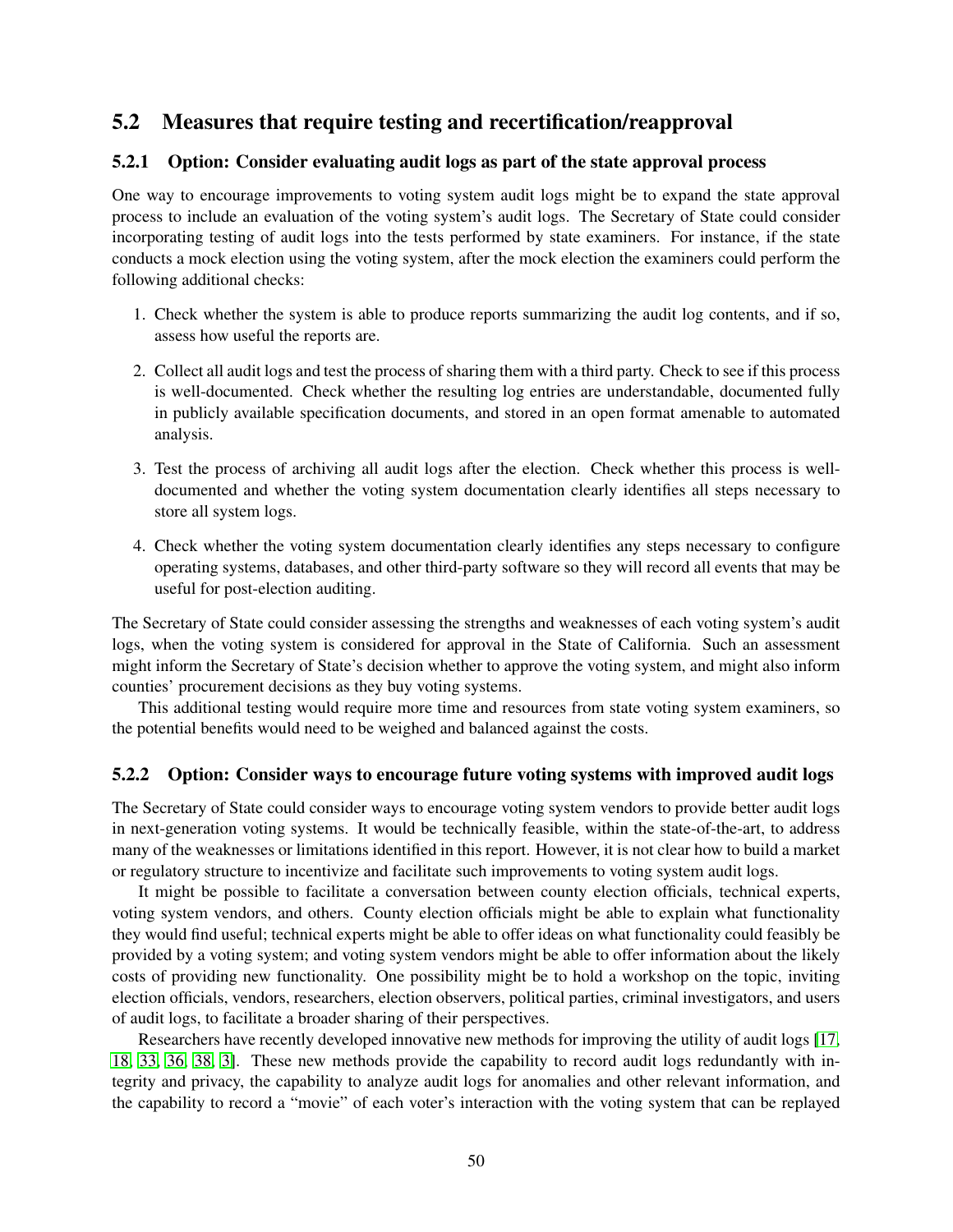by investigators. This research might be able to provide a basis for improved logging in future-generation voting systems. However, it is not clear how these advances might translate to voting system standards and testing processes. One possible option is that the Secretary of State could suggest that the EAC, NIST, or the TGDC assess the future of audit logs and consider how voting system standards could be updated.

Another possible option is that the Secretary of State could consider requiring that new voting systems submitted to the state for approval comply with stricter requirements on audit logs. The Proposed VVSG 1.1 and the TGDC's Recommended VVSG 2.0 are two possible sources of stricter requirements. A more aggressive option would be to require new voting systems submitted for approval to comply with all the requirements on audit logs found in the TGDC's Recommended VVSG 2.0. One challenge would be to identify ways to assess compliance with these stronger requirements, without introducing undue regulatory burden on voting system vendors or unduly increasing barriers to entry for new vendors interested in introducing innovative new voting systems. A less aggressive option would be to require new voting systems submitted for approval to document the extent to which they comply with these requirements, and for each requirement that is not met, explain why that requirement was not met and the impact of failing to meet that requirement. (See also Section [5.1.6.](#page-49-1)) The Secretary of State would need to evaluate the costs and benefits of these options.

## <span id="page-51-0"></span>5.3 Third-party applications

#### <span id="page-51-1"></span>5.3.1 Third-party applications to supplement what is logged in real time

As identified in this report, central election management systems generally do not maintain comprehensive audit logs of all relevant events that occur and all actions taken by election workers. It might be possible to use third-party applications, developed by someone other than the voting system vendor, to mitigate this weakness.

The most promising place where this approach could be applied is logging of events that occur on the central election management system, as opposed to events that occur on polling-place devices. It would be technologically feasible for a third-party application to log additional information about events and actions that occur on the election management system. For instance, it might be possible to log every change to the election database or every change to the filesystem. It might also be possible to log every action taken by the user of the election management system, perhaps by logging every keystroke typed, every mouse click, and a screenshot of every screen displayed to the user. This would in effect record a movie of everything done on the election management computer, analogous to the way a security camera records all activity at a particular location. It might also be possible for a third-party application to automatically configure the operating system and database to increase the amount of information they log. For instance, it would probably be possible to configure the operating system to log an event whenever a user logs in or logs out of the system, starts or exits a software program, or attaches a removable storage medium.

There would be some technical challenges in adopting third-party applications to supplement voting system audit logs:

• Compatibility and reliability. The most significant challenge is to ensure that the third-party application does not negatively impact the operation of the voting system software. It is critical to avoid any kind of conflicts that might interfere with the operation of the voting system. For this reason, it will likely be necessary to test the third-party application together with the election management software, to ensure that it does not cause conflicts or incompatibility. Configuring the operating system or database to increase the amount of information they log would be a relatively low-risk change that might not require detailed testing. Third-party software that works by modifying or "hooking"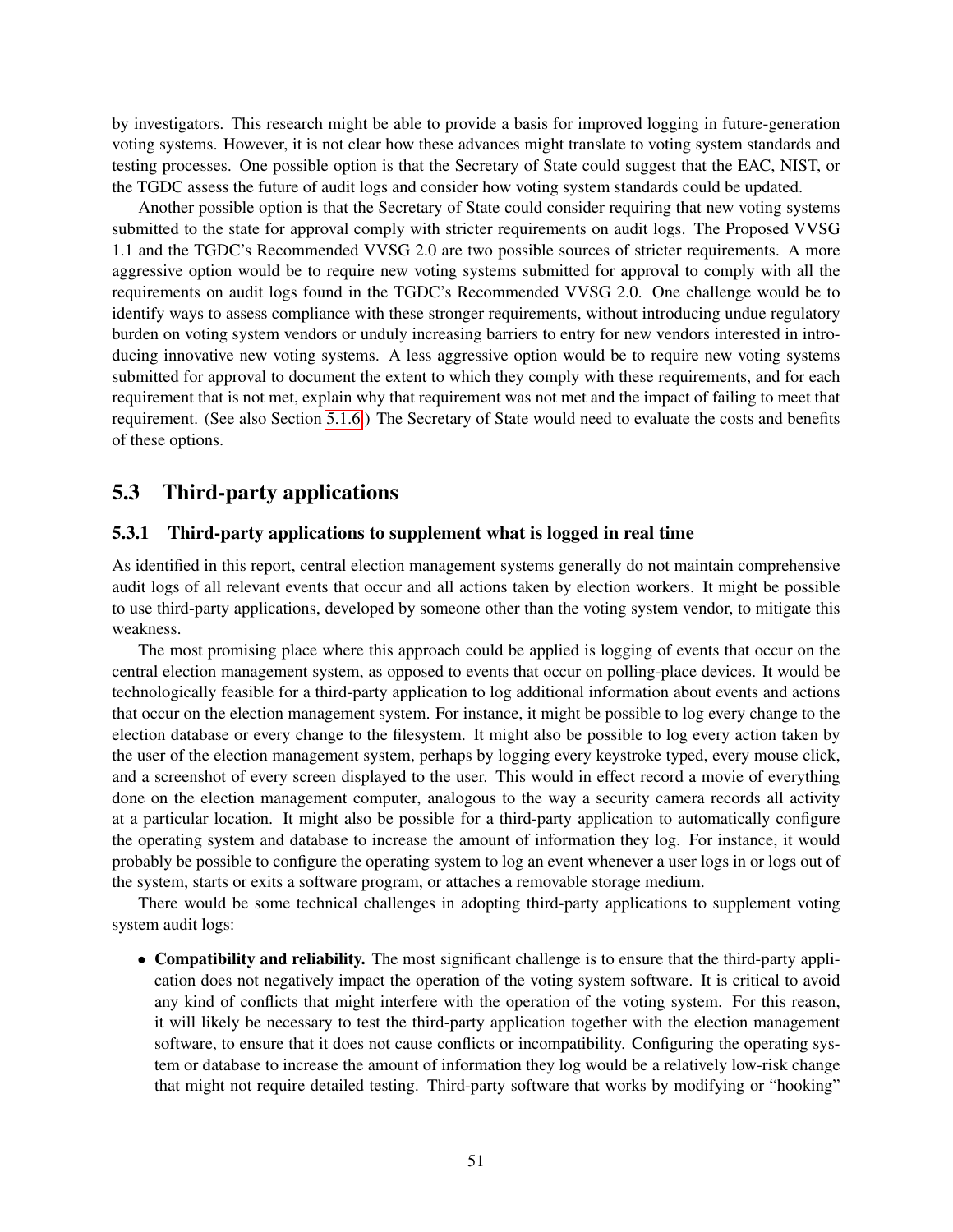the operating system or voting system software would be a higher-risk change that could benefit from detailed testing.

- Storage. Logs generated by third-party applications might be voluminous and might require extra space. Therefore, it would be prudent to estimate the amount of hard disk space required to support third-party logging software, before installing that software. It is possible that election management servers might need to be re-configured with additional hard disk space, to accomodate the third-party logs. I do not expect this to be a barrier or major problem; I would expect that these issues could likely be addressed without much difficulty, simply by buying additional storage.
- Security. Third-party logs should be designed to avoid storing information that might compromise the security of the voting system. For instance, a third-party logging application should avoid logging passwords entered by system operators and election workers, because disclosure of those passwords could negatively impact system security. This might require the third-party application to be specially configured or specially designed with the voting application in mind. I would expect that these goals could be met with relatively modest software development, but they might make it difficult to use off-the-shelf third-party software that was not written specifically for use in elections.

I did not investigate whether there are any third-party software products commercially available that perform this kind of additional logging. There is a high-level overview of commercial offerings on log management and Security Information and Event Management (SIEM) in the NIST guide on log management [\[30\]](#page-55-5).

I would not expect third-party applications to be effective at supplementing what is logged by pollingplace equipment, such as optical scanners, DREs, and voter card activators. Polling-place devices are generally designed as custom single-purpose embedded devices. These devices are normally not designed to support third-party applications, and I would expect that running third-party software on them might raise a number of compatibility, certification/approval, and reliability concerns.

#### <span id="page-52-0"></span>5.3.2 Third-party applications for log analysis

As identified in this report, existing voting systems do not provide tools to analyze audit logs and produce actionable information for election officials, observers, and others. Third-party applications for log analysis are a promising way to address this shortcoming. Log analysis seems like a particularly appropriate task where third-party software could help, because log analysis does not require tight integration with existing voting system software, and because log analysis software does not require federal certification or state approval.

At present, I am not aware of any requirement for third-party log analysis software to be federally or state approved. This seems appropriate to me. I do not see any reason to require that third-party log analysis software undergo certification, testing by federal testing laboratories, or approval by state or federal authorities. I anticipate that election workers would export audit log data from their certified and approved voting system, then import that data into log analysis software running on a separate machine. So long as the log analysis software does not modify the voting system itself, and is run separately, it does not seem to pose any risks to the election. For this reason, log analysis seems like a prime candidate for third-party software.

One challenge is that third-party log analysis software can only analyze whatever events are recorded by the voting system. As identified in this report, existing voting system audit logs are incomplete and do not record all events that might be of interest. Third-party log analysis software would not be able to do anything about this shortcoming; it could only analyze whatever log entries are produced by the existing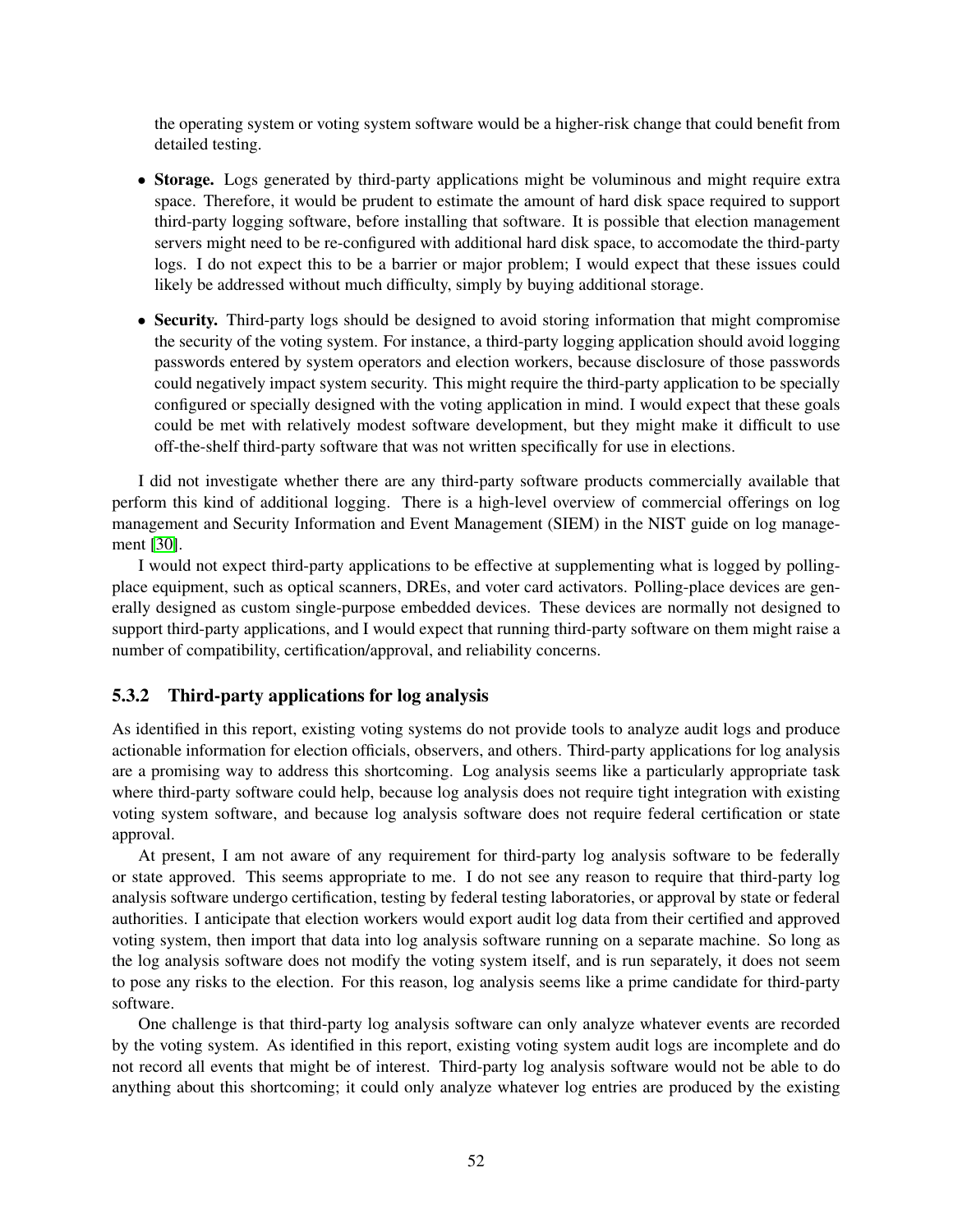voting system. Omissions in the audit logs produced by existing voting systems would likely lead to "blind spots" that no amount of post-facto analysis could eliminate.

Another challenge is that many existing voting systems do not provide a convenient way for election workers to collect audit logs from all polling-place devices and export them for third-party analysis. In these systems, the task of collecting all audit logs from all devices is likely to be tedious and labor-intensive. For this reason, it might be easier to analyze audit logs from central election management systems than from polling-place devices, simply because it would be easier to collect the audit logs from central systems than to collect the audit logs from polling-place devices.

I am not aware of any existing off-the-shelf third-party applications for analysis of voting system logs. The University of Connecticut's VoTeR center has apparently developed some tools for analysis of logs from Premier AV-OS scanners, in collaboration with the Connecticut Secretary of State. I also understand that several computer scientists have developed their own private tools for analysis of ES&S iVotronic event logs. However, in both cases, these tools are limited in scope and it is not clear that they would meet the needs of election officials in their current form. For this reason, I expect that new software for log analysis would need to be developed; no existing software is likely to be adequate in its current form.

A third challenge is that developing third-party software for log analysis may be difficult without detailed technical information about the format of logs produced by existing voting systems. As identified in this report, the voting systems I studied store audit logs in proprietary file formats and do not appear to provide a convenient way to export their audit logs in an open format suitable for third-party analysis. No voting system provided publicly available documentation on the format of log files or the meaning of data in those files. In some cases, the Technical Data Packages (TDPs) contain partial information on file formats, but that information is typically marked Proprietary and Confidential and hence is not eligible for release to thirdparty vendors interested in building log analysis software. If that information was available to third parties interested in developing log analysis software, it might reduce some barriers to development of third-party applications for analyzing voting system logs. At the same time, I do not want to overstate the usefulness of the TDP documents: I found that they do not fully and clearly document the file formats and generally do not document the meaning codes and other data in the file, so while they might provide some hints that might partially assist with the task of reverse-engineering proprietary file formats, third-party software developers may still face non-trivial challenges.

<span id="page-53-0"></span>As mentioned in Section [5.1.4,](#page-48-1) it may be possible to work with non-profit organizations or open-source groups to develop of third-party log analysis software. This direction would need to be explored further with the relevant organizations.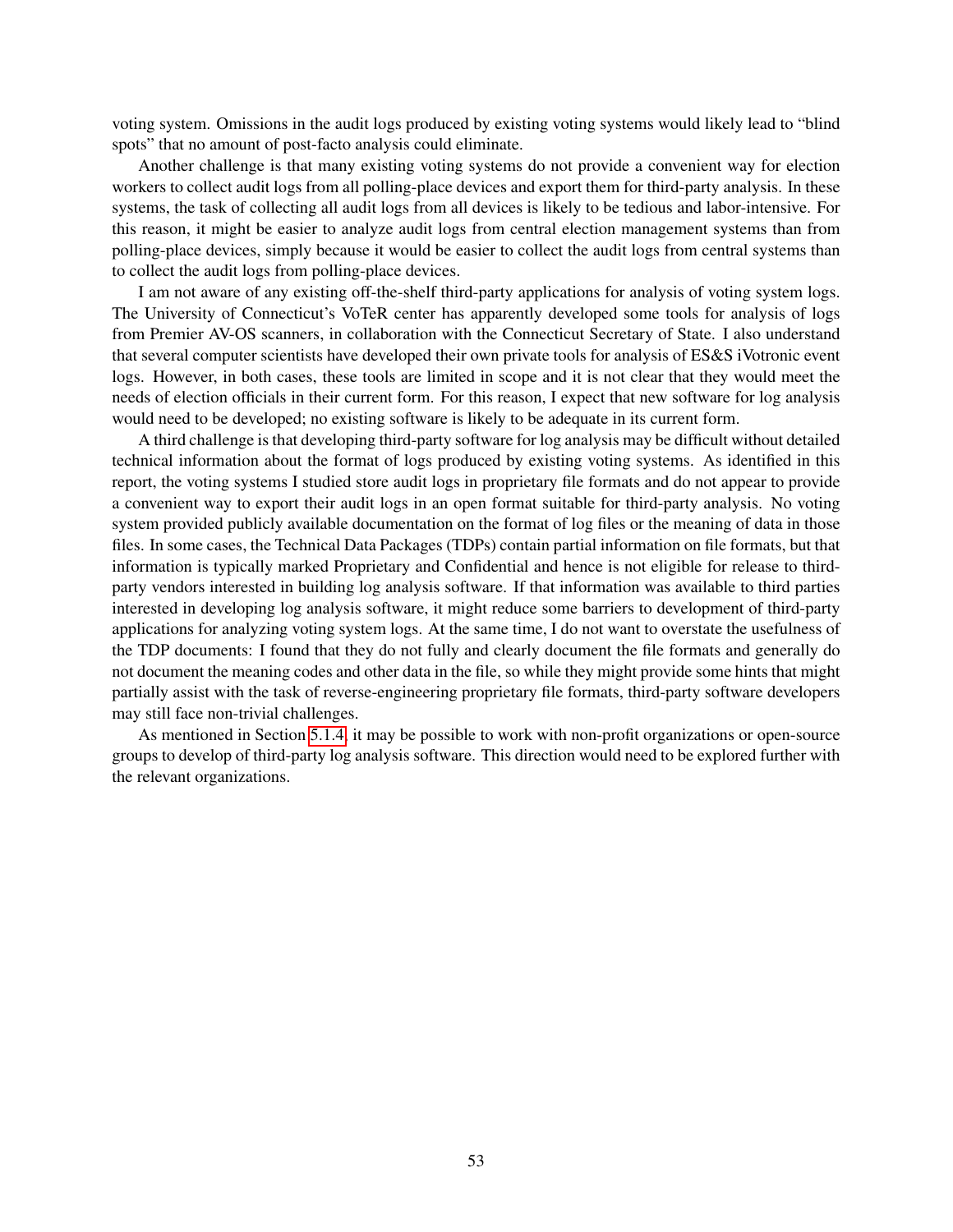# Bibliography

- <span id="page-54-10"></span>[1] Robert P. Abbott, Mark Davis, Joseph Edmonds, Luke Florer, Elliot Proebstel, Brian Porter, Sujeet Shenoi, and Jacob Stauffer. Diebold red team report, 2007. [http://www.sos.ca.gov/elections/voting\\_](http://www.sos.ca.gov/elections/voting_systems/ttbr/red_diebold.pdf) [systems/ttbr/red\\_diebold.pdf](http://www.sos.ca.gov/elections/voting_systems/ttbr/red_diebold.pdf).
- <span id="page-54-9"></span>[2] Robert P. Abbott, Mark Davis, Joseph Edmonds, Luke Florer, Elliot Proebstel, Brian Porter, Sujeet Shenoi, and Jacob Stauffer. Hart InterCivic Red Team Report, 2007. [http://www.sos.ca.gov/elections/](http://www.sos.ca.gov/elections/voting_systems/ttbr/red_hart_final.pdf) [voting\\_systems/ttbr/red\\_hart\\_final.pdf](http://www.sos.ca.gov/elections/voting_systems/ttbr/red_hart_final.pdf).
- <span id="page-54-0"></span>[3] Tigran Antonyan, Seda Davtyan, Sotirios Kentros, Aggelos Kiayias, Laurent Michel, Nicolas Nicolaou, Alexander Russell, and Alexander Shvartsman. Automating voting terminal event log analysis. In *2009 Electronic Voting Technology Workshop / Workshop on Trustworthy Elections*, 2009.
- <span id="page-54-8"></span>[4] atsec information security corporation. ES&S Unit 3.0.1.1 Source Code Review, February 2008. [http://](http://www.sos.ca.gov/elections/voting_systems/unity_3011_source_code.pdf) [www.sos.ca.gov/elections/voting\\_systems/unity\\_3011\\_source\\_code.pdf](http://www.sos.ca.gov/elections/voting_systems/unity_3011_source_code.pdf).
- <span id="page-54-1"></span>[5] M. Bellare and B. Yee. Forward integrity for secure audit logs. Technical report, UC at San Diego, Dept. of Computer Science and Engineering, November 1997.
- <span id="page-54-2"></span>[6] Matt Bishop, Sean Peisert, Candice Hoke, Mark Graff, and David Jefferson. E-voting and forensics: Prying open the black box. In *2009 Electronic Voting Technology Workshop / Workshop on Trustworthy Elections*, 2009.
- <span id="page-54-3"></span>[7] Matt Bishop and David Wagner. Risks of e-voting. *Communications of the ACM*, 50:120, 2007.
- <span id="page-54-12"></span>[8] Matt Blaze, Arel Cordero, Sophie Engle, Chris Karlof, Naveen Sastry, Micah Sherr, Till Stegers, and Ka-Ping Yee. *Source Code Review of the Sequoia Voting System*. California Secretary of State's "Top to Bottom" Review, July 2007. [http://www.sos.ca.gov/elections/voting\\_systems/ttbr/](http://www.sos.ca.gov/elections/voting_systems/ttbr/sequoia-source-public-jul26.pdf) [sequoia-source-public-jul26.pdf](http://www.sos.ca.gov/elections/voting_systems/ttbr/sequoia-source-public-jul26.pdf).
- <span id="page-54-11"></span>[9] Joseph A. Calandrino, Ariel J. Feldman, J. Alex Halderman, David Wagner, Harlan Yu, and William P. Zeller. *Source Code Review of the Diebold Voting System*. California Secretary of State's "Top to Bottom" Review, July 2007. [http://www.sos.ca.gov/elections/voting\\_systems/ttbr/](http://www.sos.ca.gov/elections/voting_systems/ttbr/diebold-source-public-jul29.pdf) [diebold-source-public-jul29.pdf](http://www.sos.ca.gov/elections/voting_systems/ttbr/diebold-source-public-jul29.pdf).
- <span id="page-54-7"></span>[10] Transcript of March 17, 2009, Public Hearing, 2009. [http://www.sos.ca.gov/elections/voting\\_](http://www.sos.ca.gov/elections/voting_systems/premier/gems11819-hearing-transcript.pdf) [systems/premier/gems11819-hearing-transcript.pdf](http://www.sos.ca.gov/elections/voting_systems/premier/gems11819-hearing-transcript.pdf).
- <span id="page-54-6"></span>[11] California Secretary of State Debra Bowen. California Secretary of State Debra Bowen's Report to the Election Assistance Commission Concerning Errors and Deficiencies in Diebold/Premier GEMS Version 1.18.19, March 2009. [http://www.sos.ca.gov/elections/voting\\_systems/](http://www.sos.ca.gov/elections/voting_systems/sos-humboldt-report-to-eac-03-02-09.pdf) [sos-humboldt-report-to-eac-03-02-09.pdf](http://www.sos.ca.gov/elections/voting_systems/sos-humboldt-report-to-eac-03-02-09.pdf).
- <span id="page-54-4"></span>[12] Election Assistance Commission. 2005 Voluntary Voting System Guidelines, December 2005. [http:](http://www.eac.gov/program-areas/voting-systems/voluntary-voting-guidelines/2005-vvsg) [//www.eac.gov/program-areas/voting-systems/voluntary-voting-guidelines/](http://www.eac.gov/program-areas/voting-systems/voluntary-voting-guidelines/2005-vvsg) [2005-vvsg](http://www.eac.gov/program-areas/voting-systems/voluntary-voting-guidelines/2005-vvsg).
- <span id="page-54-5"></span>[13] Election Assistance Commission. EAC Decision on Request for Interpretation 2009-04 (Audit Log Events), September 2009. [http://www.eac.gov/program-areas/voting-systems/docs/](http://www.eac.gov/program-areas/voting-systems/docs/eac-decision-on-request-for-interpretation-rfi-2009-04-audit-log-events-final-9-29-09.pdf/attachment_download/file) [eac-decision-on-request-for-interpretation-rfi-2009-04-audit-log-events-fi](http://www.eac.gov/program-areas/voting-systems/docs/eac-decision-on-request-for-interpretation-rfi-2009-04-audit-log-events-final-9-29-09.pdf/attachment_download/file)nal-9-29-09. [pdf/attachment\\_download/file](http://www.eac.gov/program-areas/voting-systems/docs/eac-decision-on-request-for-interpretation-rfi-2009-04-audit-log-events-final-9-29-09.pdf/attachment_download/file).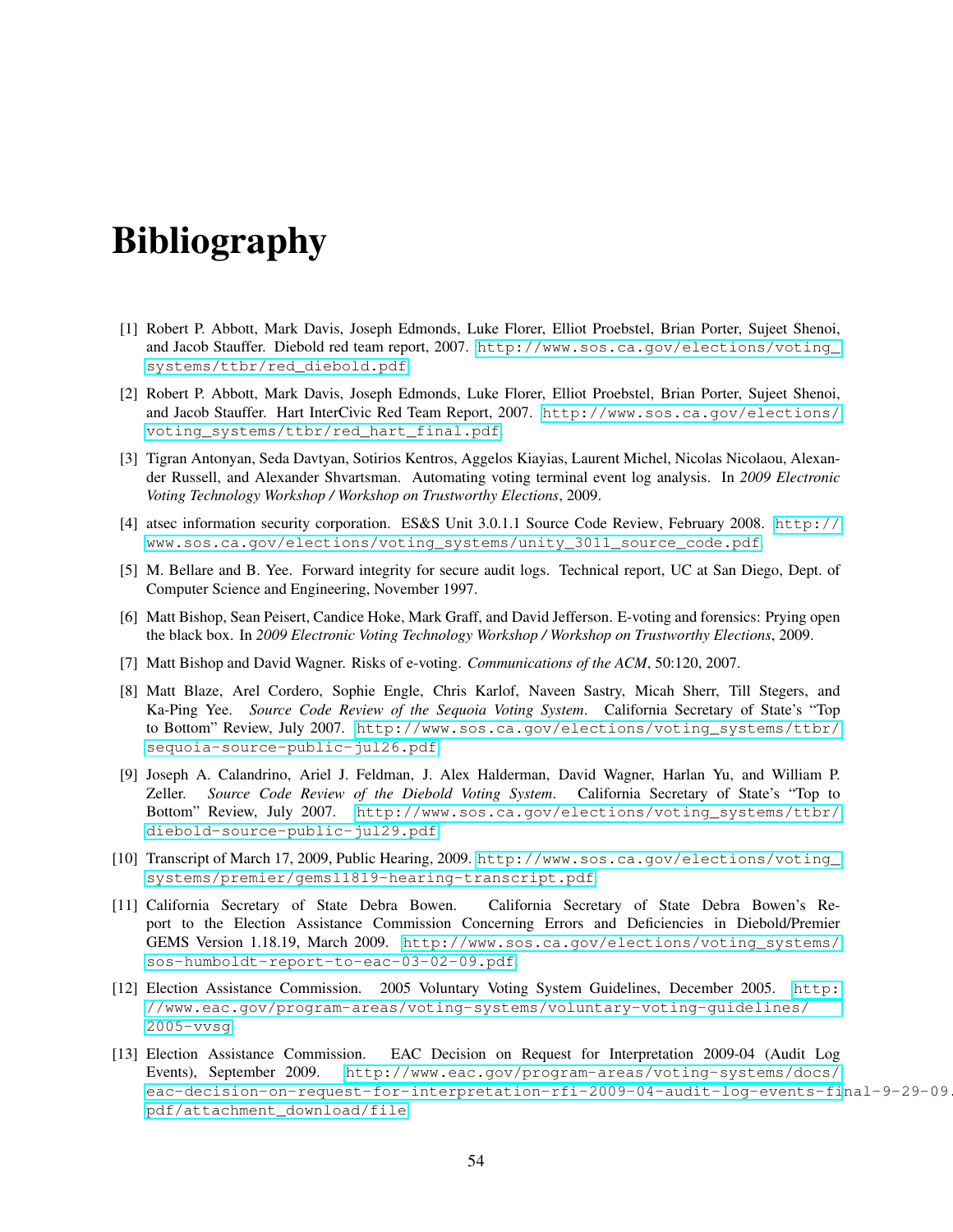- <span id="page-55-10"></span>[14] Election Assistance Commission. Proposed Draft Revisions to 2005 Voluntary Voting System Guidelines, June 2009. [http://www.eac.gov/](http://www.eac.gov/program-areas/voting-systems/voting-system-certification/2005-vvsg/draft-revisions-to-the-2005-voluntary-voting-system-guidelines-vvsg-v-1-1) [program-areas/voting-systems/voting-system-certification/2005-vvsg/](http://www.eac.gov/program-areas/voting-systems/voting-system-certification/2005-vvsg/draft-revisions-to-the-2005-voluntary-voting-system-guidelines-vvsg-v-1-1) [draft-revisions-to-the-2005-voluntary-voting-system-guidelines-vvsg-v-1-1](http://www.eac.gov/program-areas/voting-systems/voting-system-certification/2005-vvsg/draft-revisions-to-the-2005-voluntary-voting-system-guidelines-vvsg-v-1-1).
- <span id="page-55-8"></span>[15] Federal Election Commission. Voting systems standards, 1990.
- <span id="page-55-11"></span>[16] Technical Guidelines Development Committee. Voluntary Voting System Guidelines Recommendations to the Election Assistance Commission, August 2007. [http://www.](http://www.eac.gov/program-areas/voting-systems/voluntary-voting-guidelines/draft-voluntary-voting-system-guidelines-delivered-to-eac/) [eac.gov/program-areas/voting-systems/voluntary-voting-guidelines/](http://www.eac.gov/program-areas/voting-systems/voluntary-voting-guidelines/draft-voluntary-voting-system-guidelines-delivered-to-eac/) [draft-voluntary-voting-system-guidelines-delivered-to-eac/](http://www.eac.gov/program-areas/voting-systems/voluntary-voting-guidelines/draft-voluntary-voting-system-guidelines-delivered-to-eac/).
- <span id="page-55-0"></span>[17] Arel Cordero and David Wagner. Replayable Voting Machine Audit Logs. In *2008 USENIX/ACCURATE Electronic Voting Technology Workshop (EVT'08)*, August 2008.
- <span id="page-55-6"></span>[18] Paul T. Cotton, Andrea L. Mascher, and Douglas W. Jones. Recommendations for voting system event log contents and semantics. In *NIST Workshop on a Common Data Formats for Electronic Voting Systems*, October 2009. <http://vote.nist.gov/cdf-workshop/mascher-cotton-event-log.pdf>.
- <span id="page-55-9"></span>[19] Federal Election Commission. *Voting System Standards*, 2001. [http://fecweb1.fec.gov/pages/vss/](http://fecweb1.fec.gov/pages/vss/vss.html) [vss.html](http://fecweb1.fec.gov/pages/vss/vss.html).
- <span id="page-55-12"></span>[20] Freeman Craft McGregor Group (FCMG) Red Team. Red Team Testing of the ES&S Unity 3.0.1.1 Voting System, February 2008. [http://www.sos.ca.gov/elections/voting\\_systems/unity\\_3011\\_](http://www.sos.ca.gov/elections/voting_systems/unity_3011_red_team.pdf) [red\\_team.pdf](http://www.sos.ca.gov/elections/voting_systems/unity_3011_red_team.pdf).
- <span id="page-55-14"></span>[21] Computer Security Group. Security Evaluation of the Sequoia Voting System: Public Report, 2007. [http:](http://www.sos.ca.gov/elections/voting_systems/ttbr/red_sequoia.pdf) [//www.sos.ca.gov/elections/voting\\_systems/ttbr/red\\_sequoia.pdf](http://www.sos.ca.gov/elections/voting_systems/ttbr/red_sequoia.pdf).
- <span id="page-55-1"></span>[22] J. Alex Halderman, Eric Rescorla, Hovav Shacham, and David Wagner. You Go to Elections with the Voting System You Have: Stop-Gap Mitigations for Deployed Voting Systems. In *2008 USENIX/ACCURATE Electronic Voting Technology Workshop (EVT'08)*, August 2008.
- <span id="page-55-15"></span>[23] Joseph Lorenzo Hall and Laura Quilter. Documentation Review of the Hart InterCivic System 6.2.1 Voting System, July 2007. California Secretary of State's "Top to Bottom" Review.
- <span id="page-55-16"></span>[24] Candice Hoke and Dave Kettyle. Documentation Assessment of the Diebold Voting Systems, July 2007. [http:](http://www.sos.ca.gov/elections/voting_systems/ttbr/diebold_doc_final.pdf) [//www.sos.ca.gov/elections/voting\\_systems/ttbr/diebold\\_doc\\_final.pdf](http://www.sos.ca.gov/elections/voting_systems/ttbr/diebold_doc_final.pdf).
- <span id="page-55-18"></span>[25] iBeta Quality Assurance. Premier Election Solutions ASSURE 1.2 VSTL Certification Test Plan (Version 2.0), April 2009.
- <span id="page-55-13"></span>[26] Srinivas Inguva, Eric Rescorla, Hovav Shacham, and Dan S. Wallach. *Source Code Review of the Hart InterCivic Voting System*. California Secretary of State's "Top to Bottom" Review, July 2007. [http://www.sos.ca.](http://www.sos.ca.gov/elections/voting_systems/ttbr/Hart-source-public.pdf) [gov/elections/voting\\_systems/ttbr/Hart-source-public.pdf](http://www.sos.ca.gov/elections/voting_systems/ttbr/Hart-source-public.pdf).
- <span id="page-55-2"></span>[27] Douglas W. Jones. Auditing elections. *Commun. ACM*, 47(10):46–50, October 2004. [http://www.cs.](http://www.cs.uiowa.edu/~jones/voting/cacm2004.shtml) [uiowa.edu/˜jones/voting/cacm2004.shtml](http://www.cs.uiowa.edu/~jones/voting/cacm2004.shtml).
- <span id="page-55-7"></span>[28] Douglas W. Jones. *The European 2004 Draft E-Voting Standard - Some critical comments*, October 2004. [http://www.cs.uiowa.edu/˜jones/voting/coe2004.shtml](http://www.cs.uiowa.edu/~jones/voting/coe2004.shtml).
- <span id="page-55-3"></span>[29] Douglas W. Jones. Computer security versus the public's right to know, May 2007. [http://www.cs.uiowa.](http://www.cs.uiowa.edu/~jones/voting/cfp2007.pdf) [edu/˜jones/voting/cfp2007.pdf](http://www.cs.uiowa.edu/~jones/voting/cfp2007.pdf).
- <span id="page-55-5"></span>[30] Karen Kent and Murugiah Souppaya. Guide to computer security log management, March 2006. NIST Special Publication 800-92, [http://csrc.nist.gov/publications/nistpubs/800-92/](http://csrc.nist.gov/publications/nistpubs/800-92/SP800-92.pdf) [SP800-92.pdf](http://csrc.nist.gov/publications/nistpubs/800-92/SP800-92.pdf).
- <span id="page-55-17"></span>[31] SysTest labs. Election Assistance Commission Voting System Certification Testing: Certification Test Plan, May 2008. Document Number 06-V-DB-058-CTP-01, Rev 09.
- <span id="page-55-4"></span>[32] Petros Maniatis and Mary Baker. Secure history preservation through timeline entanglement. In *Proceedings of the 11th USENIX Security Symposium*, San Francisco, CA, August 2002.